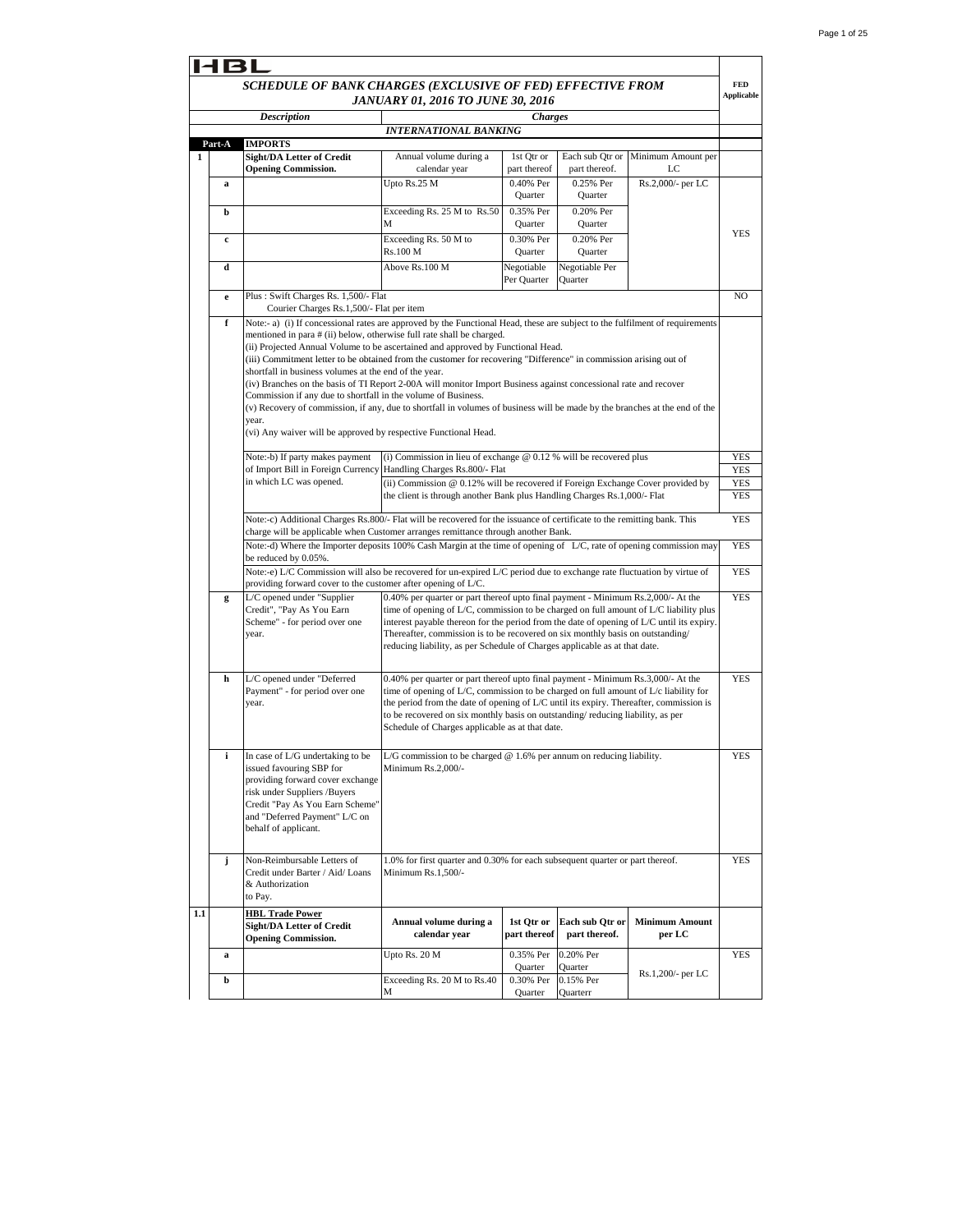|                         | 181         |                                                                                                                                                                         |                                                                                                                                                                                                                                                                                                                                                                                                                                                                          |                                 |
|-------------------------|-------------|-------------------------------------------------------------------------------------------------------------------------------------------------------------------------|--------------------------------------------------------------------------------------------------------------------------------------------------------------------------------------------------------------------------------------------------------------------------------------------------------------------------------------------------------------------------------------------------------------------------------------------------------------------------|---------------------------------|
|                         |             |                                                                                                                                                                         | SCHEDULE OF BANK CHARGES (EXCLUSIVE OF FED) EFFECTIVE FROM<br><b>JANUARY 01, 2016 TO JUNE 30, 2016</b>                                                                                                                                                                                                                                                                                                                                                                   | <b>FED</b><br><b>Applicable</b> |
|                         |             | <b>Description</b>                                                                                                                                                      | <b>Charges</b>                                                                                                                                                                                                                                                                                                                                                                                                                                                           |                                 |
|                         | $\mathbf c$ | <b>Contract Registration for Imports</b><br>on Consignment basis.                                                                                                       | 0.15% Minimum Rs.1,000/- per transaction.                                                                                                                                                                                                                                                                                                                                                                                                                                | <b>YES</b>                      |
|                         | d           | of the Schedule of Charges.                                                                                                                                             | All other applicable / incidental / subsequent charges not mentioned above shall be charged as per the applicable section                                                                                                                                                                                                                                                                                                                                                |                                 |
| $\overline{\mathbf{c}}$ |             | <b>REVALIDATION CHARGES</b>                                                                                                                                             |                                                                                                                                                                                                                                                                                                                                                                                                                                                                          |                                 |
|                         |             | Revalidation Commission for<br>expired L/Cs revalidated                                                                                                                 | Commission to be recovered from the date of last expiry of L/C until new expiry date,<br>at rates applicable in case of opening of fresh $L/C$ as in $(1)$ above.<br>(L/C commission will be calculated on the amount of liability as per Exchange Rate<br>prevailing on the date of revalidation).<br>Revalidation commission will be charged on acceptance by the applicant to<br>submission of documents against expired L/Cs at negotiating/opening bank's counters. | <b>YES</b>                      |
| 3                       |             | <b>TRANSFER OF L/C</b>                                                                                                                                                  |                                                                                                                                                                                                                                                                                                                                                                                                                                                                          |                                 |
|                         |             | Transfer of L/C to New<br>Beneficiary                                                                                                                                   | Transfer commission at rates applicable in case of opening of fresh L/C<br>as in (1) above. Minimum Rs.1,500/-                                                                                                                                                                                                                                                                                                                                                           |                                 |
|                         |             |                                                                                                                                                                         | Note:- In case where expired L/C is to be revalidated alongwith its transfer to new<br>beneficiary, then only one charge of (2) above with Minimum<br>Rs.1,500/-. will be applicable.                                                                                                                                                                                                                                                                                    | <b>YES</b>                      |
| 4                       |             | <b>Registration of Import Contract</b>                                                                                                                                  |                                                                                                                                                                                                                                                                                                                                                                                                                                                                          |                                 |
|                         | a           | Registration of Import Contract                                                                                                                                         | With SBP in respect of Private Foreign<br>Currency Loan obtained by borrower in<br>Handling charges Rs.6,000/- Flat<br>Pakistan from Foreign lenders.                                                                                                                                                                                                                                                                                                                    | <b>YES</b>                      |
|                         | b           | Issuance of certificate regarding<br>opening of LC for registration of<br>contract with another Bank for<br>booking of forward exchange<br>cover at Importer's request. | Rs.1,000/- per application flat for LC upto Rs.1 M<br>Rs.1,500/- per application flat for LC over Rs.1 M                                                                                                                                                                                                                                                                                                                                                                 | <b>YES</b>                      |
|                         | c           | Contract Registration Fee other<br>than 'a' above.                                                                                                                      |                                                                                                                                                                                                                                                                                                                                                                                                                                                                          |                                 |
|                         | i           | Upto Rs.75 Million                                                                                                                                                      | 0.20% Minimum Rs.2,000/- irrespective of import volumes.                                                                                                                                                                                                                                                                                                                                                                                                                 | <b>YES</b>                      |
|                         | d           | Over Rs.75 Million<br><b>Registered Contract Amendment</b><br>Commission                                                                                                | Negotiable - (To be approved by Functional Head) - Minimum Rs.1,500/-<br>Flat Charges Rs.1,000/- If amendment involves increase in amount then Commission<br>will be charged $@.0.15\%$ as mentioned above.<br>Note: For Expired Contract Revalidation: - In addition to amendment charges,<br>revalidation commission will be charged as per clause 4c (i) above.                                                                                                       | YES                             |
| 5                       |             | <b>L/C</b> Amendment Charges                                                                                                                                            |                                                                                                                                                                                                                                                                                                                                                                                                                                                                          |                                 |
|                         | $\bf{a}$    | L/C Amendment Charges                                                                                                                                                   | Rs.1,200/- Flat per transaction or commission under items $(1)$ or $(2)$ or $(3)$ above, if<br>amendment involves increase in amount and/or extension in period of shipment.                                                                                                                                                                                                                                                                                             | <b>YES</b>                      |
|                         |             | Plus: Swift Charges Rs. 600/- Flat<br>Courier Charges Rs.1,500/- Flat per item                                                                                          |                                                                                                                                                                                                                                                                                                                                                                                                                                                                          | NO                              |
|                         | b           | Extension in maturity of Usance<br>Bills under L/C / Contract                                                                                                           | Service charges Rs.1,500/- Flat per bill.                                                                                                                                                                                                                                                                                                                                                                                                                                | YES                             |
| 6                       |             | <b>L/C Retirement Charges</b>                                                                                                                                           |                                                                                                                                                                                                                                                                                                                                                                                                                                                                          |                                 |
|                         | $\bf{a}$    | Mark-up                                                                                                                                                                 | Mark-up rate as per Credit Line in PKR is to be charged from the date of debit to<br>NOSTRO Account or PAD Lodgement whichever is earlier till the date of retirement,<br>after adjustment of cash margin, if any.<br>In case of One Off Approval, Mark-up at Contractual rate to be applied from the debit<br>to NOSTRO Account or PAD Lodgement whichever is earlier till the date of<br>retirement, after adjustment of cash margin, if any.                          |                                 |
|                         | b           |                                                                                                                                                                         | In addition to mark-up as per $6(a)$ , Commission is to be charged as under:                                                                                                                                                                                                                                                                                                                                                                                             |                                 |
|                         | i           | If retired within 10 days from the<br>date of lodgment                                                                                                                  | No Commission                                                                                                                                                                                                                                                                                                                                                                                                                                                            |                                 |
|                         | ii          | If retired within 15 days<br>subsequent to the period at (i)<br>above.                                                                                                  | @ 0.20% on purchase price.                                                                                                                                                                                                                                                                                                                                                                                                                                               | YES                             |
|                         | iii         | If retired within next 15 days after<br>the period mentioned at (ii) above.                                                                                             | @ 0.25% on purchase price.                                                                                                                                                                                                                                                                                                                                                                                                                                               | YES                             |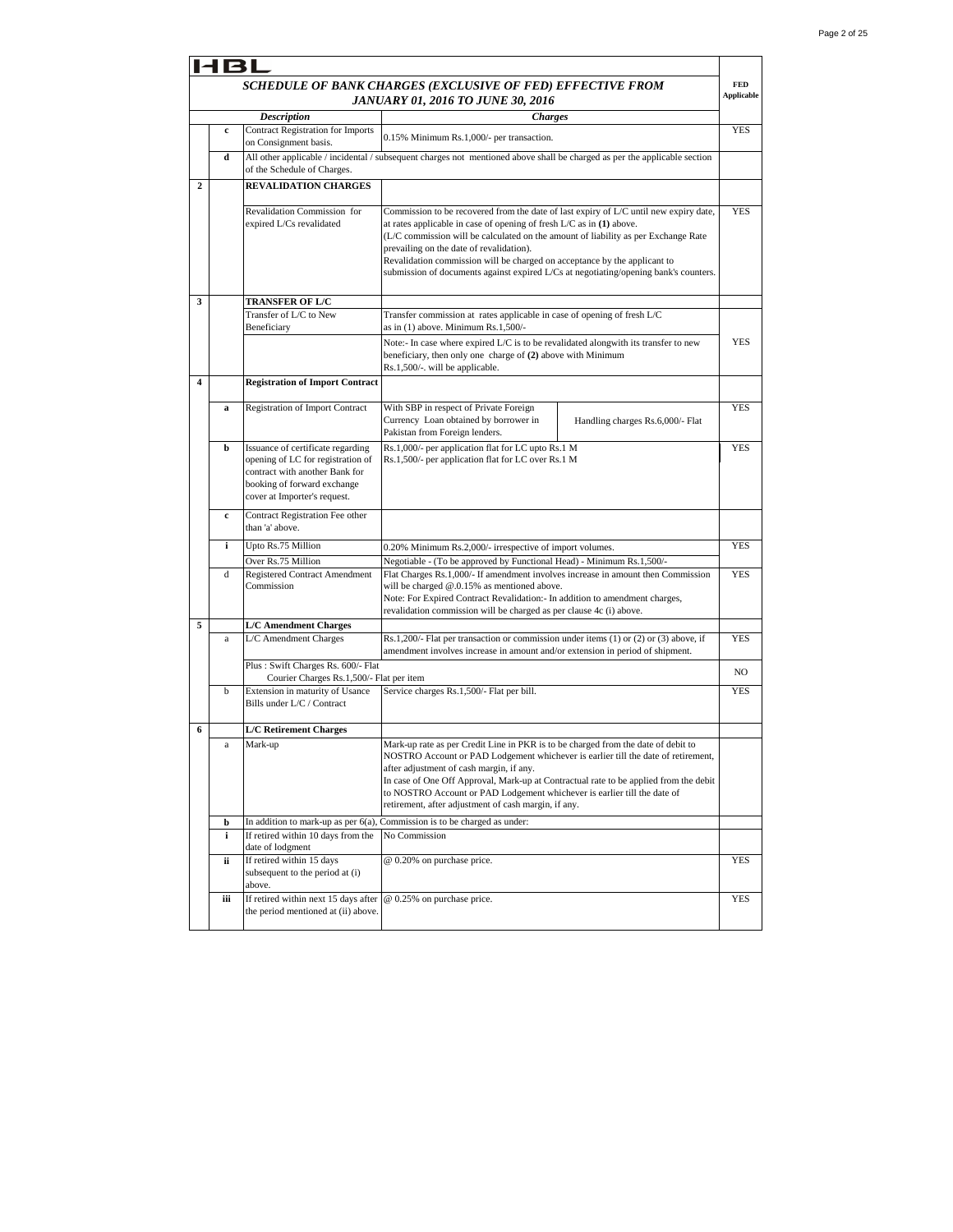|   | 14BI         |                                                                      |                                                                                                                                                                                                                                                       |                   |
|---|--------------|----------------------------------------------------------------------|-------------------------------------------------------------------------------------------------------------------------------------------------------------------------------------------------------------------------------------------------------|-------------------|
|   |              |                                                                      | SCHEDULE OF BANK CHARGES (EXCLUSIVE OF FED) EFFECTIVE FROM                                                                                                                                                                                            | FED               |
|   |              |                                                                      | JANUARY 01, 2016 TO JUNE 30, 2016                                                                                                                                                                                                                     | <b>Applicable</b> |
|   |              | <b>Description</b>                                                   | <b>Charges</b>                                                                                                                                                                                                                                        |                   |
|   | iv           | If retired after 40 days after the                                   | @ 0.35% on purchase price.                                                                                                                                                                                                                            | <b>YES</b>        |
|   | $\mathbf{v}$ | period mentioned at (iii) above.<br>Import documents received        | Handling Charges Rs.2,000/= per shipment.                                                                                                                                                                                                             | <b>YES</b>        |
|   |              | Directly / Indirectly from the                                       |                                                                                                                                                                                                                                                       |                   |
|   |              | suppliers by the Applicant / Bank                                    |                                                                                                                                                                                                                                                       |                   |
|   |              | without registration of contract<br>and payment made thereagainst    |                                                                                                                                                                                                                                                       |                   |
|   |              |                                                                      |                                                                                                                                                                                                                                                       |                   |
|   |              |                                                                      | Note a):- Mark-up would not be charged during the intermediary period of negotiation and retirement, if 100% Cash<br>Margin is provided to the Bank at the time of opening of L/C. Please also note that where the importers deposit 100%             |                   |
|   |              |                                                                      | Cash Margin prior to the date of negotiation, no mark-up will be charged on the Import bill during the intermediary period                                                                                                                            |                   |
|   |              |                                                                      | of negotiation and retirement, but where 100% cash margin has not been deposited, Markup as per Credit Line will be                                                                                                                                   |                   |
|   |              |                                                                      | charged after adjustment of cash margin if any. If a party deposits 100% margin after the date of negotiation but before<br>the date of lodgement of documents, Mark-up as per Credit Line will be charged from the date of negotiation till the date |                   |
|   |              | of deposit of 100% Cash Margin.                                      |                                                                                                                                                                                                                                                       |                   |
|   |              |                                                                      | Note b):- No mark up will be charged from the date of negotiation till the date of lodgement of documents received under                                                                                                                              |                   |
|   |              |                                                                      | Import L/Cs, where the payment as per reimbursement arrangement is made to the Negotiating Bank only on lodgment of                                                                                                                                   |                   |
|   |              | the documents.                                                       | Note c):- (i) In case of forced PAD / Liability is created due to non payment of any bill on maturity, commission $@0.45\%$                                                                                                                           | <b>YES</b>        |
|   |              | is to be recovered (once only) Minimum Rs.2,500/-                    |                                                                                                                                                                                                                                                       |                   |
|   |              |                                                                      | (ii) In addition to commission at Note c(i) Mark-up with penalty as per Credit Line will be applied from the date of                                                                                                                                  |                   |
|   |              | maturity / creation of forced liability until date of final payment. |                                                                                                                                                                                                                                                       |                   |
|   |              |                                                                      | In case of One Off Approval, in addition to commission at Note c(i) mark-up at normal commercial rate with penalty is to<br>be applied from the date of negotiation till the date of retirement, after adjustment of cash margin,                     |                   |
|   |              | if anv.                                                              |                                                                                                                                                                                                                                                       |                   |
|   | сi           | If bills are to be drawn at usance                                   | (a) Rs.1,300/- Flat per bill to be charged at the time of retirement of bills.                                                                                                                                                                        | <b>YES</b>        |
|   |              | under L/C other than Pay As You                                      | (b) Extra Commission @ 0.15% Minimum Rs.1,000/- per month is to be recovered/                                                                                                                                                                         | <b>YES</b>        |
|   |              | Earn Scheme and Suppliers/<br><b>Buyers Credit and Deferred</b>      | charged for the usance import bills for any period beyond validity of L/C.                                                                                                                                                                            |                   |
|   |              | Payment L/C on yearly basis.                                         | (Note:- Commission will be recovered after expiry of L/C in advance on quarterly<br>basis if usance period of a bill is beyond 179 days)                                                                                                              |                   |
|   |              |                                                                      |                                                                                                                                                                                                                                                       |                   |
|   |              | D/A Commission for bills drawn                                       | Negotiable (To be approved by Functional Head).                                                                                                                                                                                                       | <b>YES</b>        |
|   | ii.          | under L/C if business exceeds                                        |                                                                                                                                                                                                                                                       |                   |
|   |              | Rs.250 M (P.A.)                                                      |                                                                                                                                                                                                                                                       |                   |
|   | d            | Discrepancy in L/C Documents:-                                       | If discrepancies are found by CTP in import L/C documents, US\$ 75/- will be claimed<br>from negotiating bank as per standard clause being stipulated in all L/Cs.                                                                                    | YES               |
| 7 |              | <b>L/C Cancellation Charges</b>                                      |                                                                                                                                                                                                                                                       |                   |
|   |              | L/C cancellation charges                                             | (i) Rs.2,000/- Flat                                                                                                                                                                                                                                   | <b>YES</b>        |
|   |              |                                                                      | (ii) Plus Swift charges Rs.500/-                                                                                                                                                                                                                      | NO                |
| 8 |              | <b>Credit Report Charges</b>                                         |                                                                                                                                                                                                                                                       |                   |
|   |              | Credit report on Foreign                                             | (i) Actual                                                                                                                                                                                                                                            | NO                |
|   |              | Suppliers/Buyers.                                                    | (ii) Plus Swift charges - Rs.500/-                                                                                                                                                                                                                    | N <sub>O</sub>    |
|   |              |                                                                      | Note : In case credit report obtained from external agencies, actual Plus Swift<br>Charges - Rs.500/- or Courier Charges - Rs.1,500/- to be recovered.                                                                                                |                   |
| 9 |              | <b>FIM</b>                                                           |                                                                                                                                                                                                                                                       |                   |
|   | a            |                                                                      | Handling charges on Retirement of Import Documents under Sight L/C by keeping the Consignment under Pledge (FIM):-                                                                                                                                    |                   |
|   |              |                                                                      |                                                                                                                                                                                                                                                       |                   |
|   | i            | Arrangement of Facility                                              | Nil                                                                                                                                                                                                                                                   |                   |
|   | ii           | On one time Request.                                                 | @ 0.55% of Bill Amount                                                                                                                                                                                                                                | YES               |
|   | iii<br>b     | Due to Forced Clearance                                              | @ 1.20% of Bill Amount<br>Handling charges of D.A L/C Consignment cleared & kept under Pledge:-                                                                                                                                                       | YES               |
|   | i            | Arranged at the time of opening of $\omega$ 0.35% of Bill Amount     |                                                                                                                                                                                                                                                       | YES               |
|   |              | D.A L/C.                                                             |                                                                                                                                                                                                                                                       |                   |
|   | ii.          | One time facility to customer on                                     | @ 0.55% of Bill Amount                                                                                                                                                                                                                                | YES               |
|   |              | his request where Bank is not<br>agreeable to deliver documents on   |                                                                                                                                                                                                                                                       |                   |
|   |              | D.A basis due to Forced PAD                                          |                                                                                                                                                                                                                                                       |                   |
|   |              | outstanding or any over dues in                                      |                                                                                                                                                                                                                                                       |                   |
|   |              | the account.                                                         |                                                                                                                                                                                                                                                       |                   |
|   | iii          | Where customer fails to accept                                       | @ 1.20% of Bill Amount                                                                                                                                                                                                                                | <b>YES</b>        |
|   |              | documents on first presentation &<br>Bank is forced to clear the     |                                                                                                                                                                                                                                                       |                   |
|   |              | Consignment & keep in Bonded                                         |                                                                                                                                                                                                                                                       |                   |
|   |              | warehouse.                                                           |                                                                                                                                                                                                                                                       |                   |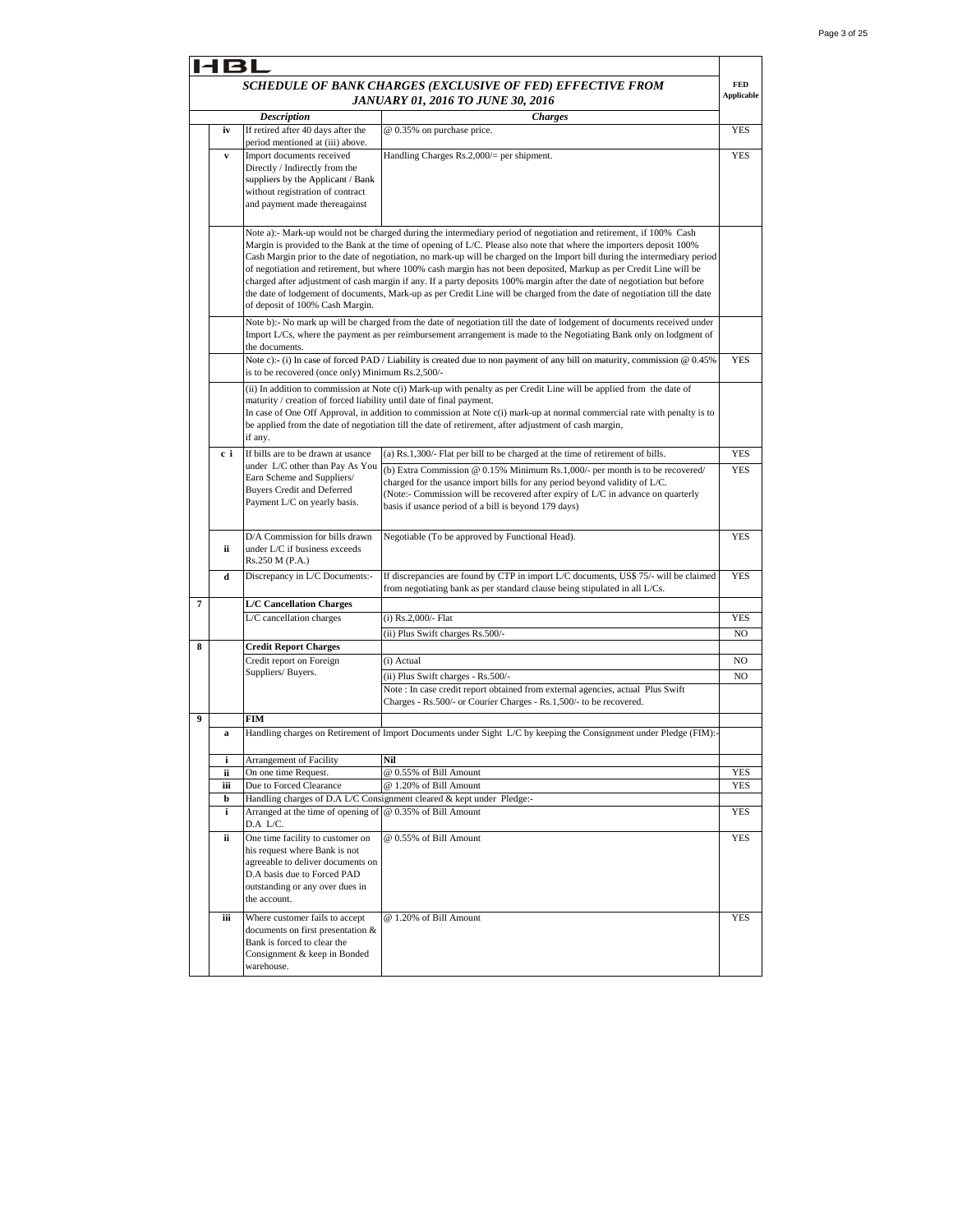|                |              |                                                                                                                                 | SCHEDULE OF BANK CHARGES (EXCLUSIVE OF FED) EFFECTIVE FROM<br>JANUARY 01, 2016 TO JUNE 30, 2016                                                                                                                                                   |                                                               | <b>FED</b><br><b>Applicable</b> |
|----------------|--------------|---------------------------------------------------------------------------------------------------------------------------------|---------------------------------------------------------------------------------------------------------------------------------------------------------------------------------------------------------------------------------------------------|---------------------------------------------------------------|---------------------------------|
|                |              | <b>Description</b>                                                                                                              | <b>Charges</b>                                                                                                                                                                                                                                    |                                                               |                                 |
| 10             |              | Import Bills returned unpaid.                                                                                                   |                                                                                                                                                                                                                                                   |                                                               |                                 |
|                |              | Import Bills returned unpaid.                                                                                                   | Handling charges US \$ 100/- or equivalent in Pak Rupees.                                                                                                                                                                                         |                                                               | <b>YES</b>                      |
|                |              |                                                                                                                                 | Plus Courier charges Rs.1,500/- and any other charges from Beneficiary Bank for                                                                                                                                                                   |                                                               | N <sub>O</sub>                  |
|                |              |                                                                                                                                 | return of un-paid bills.                                                                                                                                                                                                                          |                                                               |                                 |
|                |              |                                                                                                                                 | Note: a) If documents received pertain to<br>other banks in Pakistan or are sent to them<br>on the instructions of the forwarding Bank.                                                                                                           | Handling Charges US \$ 40 Plus Courier<br>Charges of Rs.250/- | <b>YES</b>                      |
|                |              |                                                                                                                                 | Note: b) If forwarding Bank authorizes us to Handling Charges of Rs.2,000/- to be<br>deliver documents free of cost                                                                                                                               | recovered from Drawee.                                        | <b>YES</b>                      |
| 11             |              | <b>Documentary Collection</b>                                                                                                   |                                                                                                                                                                                                                                                   |                                                               |                                 |
|                | a            | <b>Import Collections:- Documentary</b><br>on Sight & Usance basis                                                              | Sight Rs.1,000/- Flat<br>Usance Commission $@0.10\%$ per month or part thereof (from the date of lodgement<br>until payment) Minimum Rs.1,000/-<br>Note: If usance bills lodged and retired on the same day Rs.1,000/- Flat will be<br>recovered. |                                                               | YES                             |
|                | b            | Consignments.                                                                                                                   | 0.1% Minimum Rs.1,000/- irrespective of import volumes.                                                                                                                                                                                           |                                                               | <b>YES</b>                      |
|                | c            | Import against Advance payment<br>to suppliers.                                                                                 | $(i)$ Rs.1,500/- Flat                                                                                                                                                                                                                             |                                                               | YES                             |
|                | d            | Handling charges against payment                                                                                                | (i) Handling charges Rs.1,500/-                                                                                                                                                                                                                   |                                                               | <b>YES</b>                      |
|                |              | of import bills from the proceeds                                                                                               | (ii) Plus Swift Charges Rs.500/-                                                                                                                                                                                                                  |                                                               | NO                              |
|                |              | of FCF (Foreign Currency<br>Financing) where $L/C$ is<br>established and shipping<br>documents are received at another<br>Bank. |                                                                                                                                                                                                                                                   |                                                               |                                 |
| 12             |              | <b>Reimbursement Charges</b>                                                                                                    |                                                                                                                                                                                                                                                   |                                                               |                                 |
|                |              | Reimbursement charges<br>(Payable to reimbursing Banks)                                                                         | At Actual                                                                                                                                                                                                                                         |                                                               | NO                              |
| 13             |              | <b>Other Import Related Charges</b>                                                                                             |                                                                                                                                                                                                                                                   |                                                               |                                 |
|                | a            | Issuance of freight certificate for<br>import on FOB basis.                                                                     | Rs.1,000/- Flat                                                                                                                                                                                                                                   |                                                               | YES                             |
|                | b            | Service charges against import<br>transactions i.e. Import Bills/PAD<br>/ Collection / Direct Documents/<br>Advance Payment.    | @ 0.15% Minimum Rs.1,500/-                                                                                                                                                                                                                        |                                                               | <b>YES</b>                      |
|                | $\mathbf{c}$ | Delivery Order issued for release<br>of AWB consignment in absence<br>of original documents.                                    | Rs.2,000/- Flat                                                                                                                                                                                                                                   |                                                               | <b>YES</b>                      |
|                | d            | Expenses recovery protest / Legal<br>charges                                                                                    | At Actual                                                                                                                                                                                                                                         |                                                               | NO.                             |
|                | Part-B       | <b>EXPORTS</b>                                                                                                                  |                                                                                                                                                                                                                                                   |                                                               |                                 |
| 1              | a            | L/C Advising<br>Advising L/C                                                                                                    | (i) Rs.2,000/- Flat                                                                                                                                                                                                                               |                                                               | <b>YES</b>                      |
|                |              |                                                                                                                                 | (ii) Plus Courier Charges Rs.150/- (in case of within city) or Rs.250/- (in case of                                                                                                                                                               |                                                               | NO                              |
|                |              |                                                                                                                                 | intercity)                                                                                                                                                                                                                                        |                                                               |                                 |
|                | b            | Export L/C Pre-Advice.                                                                                                          | $(i)$ Rs.1,000/- Flat                                                                                                                                                                                                                             |                                                               | <b>YES</b>                      |
|                |              |                                                                                                                                 | (ii) Plus Courier Charges Rs.150/- (in case of within city) or Rs.250/- (in case of<br>intercity)                                                                                                                                                 |                                                               | NO                              |
| $\overline{2}$ |              | <b>Amendment Advising.</b>                                                                                                      |                                                                                                                                                                                                                                                   |                                                               |                                 |
|                |              | Amendment Advising.                                                                                                             | (i) Rs.1,000/- Flat                                                                                                                                                                                                                               |                                                               | YES                             |
|                |              |                                                                                                                                 | (ii) Plus Courier Charges Rs. 150/- (in case of within city) or Rs. 250/- (in case of<br>intercity)                                                                                                                                               |                                                               | NO                              |
| 3              |              | <b>Negotiation</b>                                                                                                              |                                                                                                                                                                                                                                                   |                                                               |                                 |
|                | a            | Negotiation of Rupee Bills under<br>Export LCs.                                                                                 | @ 0.25% Minimum Rs.1,000/-                                                                                                                                                                                                                        |                                                               | YES                             |
|                | b            | Export bill realized through FCY<br>account                                                                                     | @ 0.12% Minimum Rs.1,500/-                                                                                                                                                                                                                        |                                                               | <b>YES</b>                      |
|                | $\mathbf c$  | Charges for Exports to<br>Afghanistan against<br>deposit/surrender of FCY Notes.                                                | @ 0.45% Minimum Rs.3,000/- The charges mentioned at Part-C (B) 1 (e) will not<br>be applicable here.                                                                                                                                              |                                                               | YES                             |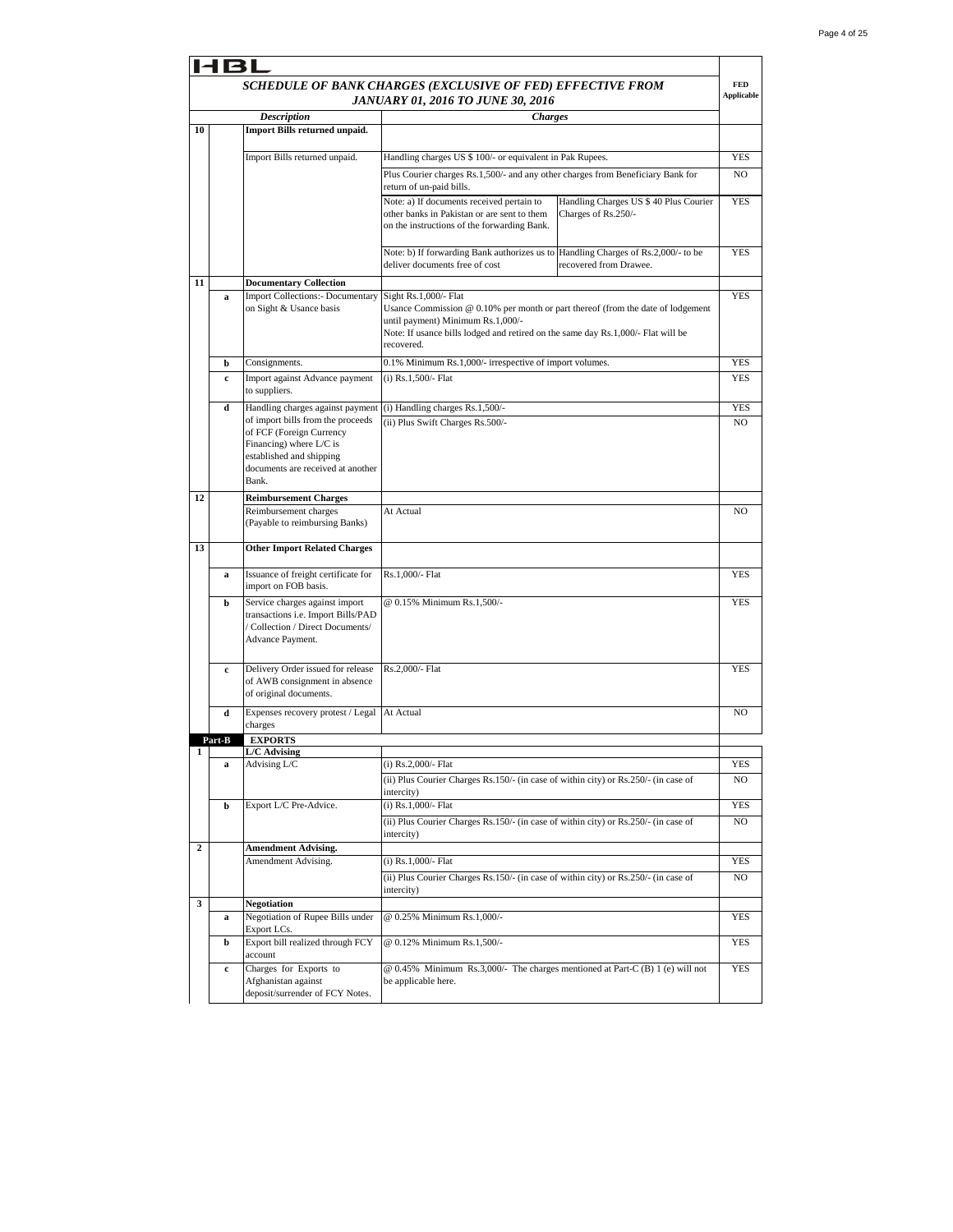| <b>HBL</b>              |             |                                                                                                                                                                                                                     |                                                                                                                                                                                                                                                                                                                                  |                   |
|-------------------------|-------------|---------------------------------------------------------------------------------------------------------------------------------------------------------------------------------------------------------------------|----------------------------------------------------------------------------------------------------------------------------------------------------------------------------------------------------------------------------------------------------------------------------------------------------------------------------------|-------------------|
|                         |             |                                                                                                                                                                                                                     | SCHEDULE OF BANK CHARGES (EXCLUSIVE OF FED) EFFECTIVE FROM                                                                                                                                                                                                                                                                       | <b>FED</b>        |
|                         |             |                                                                                                                                                                                                                     | JANUARY 01, 2016 TO JUNE 30, 2016                                                                                                                                                                                                                                                                                                | <b>Applicable</b> |
| <b>Description</b>      |             |                                                                                                                                                                                                                     | <b>Charges</b>                                                                                                                                                                                                                                                                                                                   |                   |
|                         | d           | <b>Export Development Surcharge</b>                                                                                                                                                                                 | Rs.80/- Flat per transaction                                                                                                                                                                                                                                                                                                     | <b>YES</b>        |
|                         | e           | <b>Negotiation Charges</b><br>(FCY L/C's):                                                                                                                                                                          |                                                                                                                                                                                                                                                                                                                                  |                   |
|                         | i           | <b>Clean Documents</b>                                                                                                                                                                                              | Rs.1,000/- Flat                                                                                                                                                                                                                                                                                                                  | <b>YES</b>        |
|                         |             |                                                                                                                                                                                                                     | Plus Courier Charges Rs.1,500/-                                                                                                                                                                                                                                                                                                  | NO                |
|                         | ii.         | <b>Discrepant Documents</b>                                                                                                                                                                                         | Rs.2,000/- Flat                                                                                                                                                                                                                                                                                                                  | YES               |
|                         |             |                                                                                                                                                                                                                     | Plus Courier Charges Rs.1,500/-                                                                                                                                                                                                                                                                                                  | NO                |
|                         |             | be applicable and recoveries made in December.                                                                                                                                                                      | Note: - (1) In case of overdue FBP, Mark-up as per credit line to be recovered.<br>(2) Negotiable where annual export business volume on Group Basis is above Rs.25 M, with the approval of Functional<br>Head. If commitment of annual export business volume above Rs.25 M is not fulfilled then normal negotiation rates will |                   |
|                         | f           | Documents-Returned Unpaid                                                                                                                                                                                           | Rs.600/- Flat per document plus charges of Correspondent Bank, if any.                                                                                                                                                                                                                                                           | <b>YES</b>        |
| $\overline{\mathbf{4}}$ |             | Confirmation                                                                                                                                                                                                        |                                                                                                                                                                                                                                                                                                                                  |                   |
|                         |             | Confirmation/Acceptance                                                                                                                                                                                             | These charges will be approved on case to case basis by Financial Institutions - Global<br>Trade Services (FI-GTS). Please refer Note No.7 (Last Page)                                                                                                                                                                           | <b>YES</b>        |
| 5                       |             | Transfer of L/Cs.                                                                                                                                                                                                   |                                                                                                                                                                                                                                                                                                                                  |                   |
|                         |             | Transfer of Export L/Cs.                                                                                                                                                                                            | Rs.1,500/- Flat                                                                                                                                                                                                                                                                                                                  | YES               |
| 6                       |             | Reimbursement                                                                                                                                                                                                       |                                                                                                                                                                                                                                                                                                                                  |                   |
|                         |             | Reimbursement payment to other<br>local banks from Non-Resident<br>Rupee A/c.                                                                                                                                       | Rs.1,000/- Flat                                                                                                                                                                                                                                                                                                                  | <b>YES</b>        |
| 7                       |             | <b>Processing of Documents under</b><br>L/C restricted on other Banks                                                                                                                                               |                                                                                                                                                                                                                                                                                                                                  |                   |
|                         |             | Where documents are sent to other Rs.1,000/- Flat<br>banks for negotiation under<br>restricted L/C.                                                                                                                 |                                                                                                                                                                                                                                                                                                                                  | YES               |
| 8                       |             | <b>Handling of Duty Draw - Back</b><br>Claims                                                                                                                                                                       |                                                                                                                                                                                                                                                                                                                                  |                   |
|                         | $\bf{a}$    |                                                                                                                                                                                                                     | Handling of Duty draw back claim 0.25% minimum Rs.1,000/- per submission to SBP.                                                                                                                                                                                                                                                 | <b>YES</b>        |
|                         | b           | Handling the processing of 6%<br>R&D support claims to SBP.                                                                                                                                                         | 0.25% minimum Rs.1,000/- per submission to SBP.                                                                                                                                                                                                                                                                                  | <b>YES</b>        |
| 9                       |             | <b>NOC Issuance / Documents</b>                                                                                                                                                                                     |                                                                                                                                                                                                                                                                                                                                  |                   |
|                         | a           | <b>Transferred</b><br>Transfer of export proceeds to<br>other Bank.                                                                                                                                                 | Commission @ 0.12% Minimum Rs.1,000/- Maximum Rs.7,000/-                                                                                                                                                                                                                                                                         | <b>YES</b>        |
|                         | b           | ERF - NOC for Entitlement                                                                                                                                                                                           | Rs.1,200/- (Flat) per case                                                                                                                                                                                                                                                                                                       | <b>YES</b>        |
|                         | c           | Charges for registration of<br>contract for Export of Raw Cotton<br>with State Bank of Pakistan and<br>subsequent handling of shipping<br>documents for return of Bank<br>Guarantee from State Bank of<br>Pakistan. | Rs.1,500/- Flat                                                                                                                                                                                                                                                                                                                  | <b>YES</b>        |
|                         | d           | Preparation of substitution case in<br>export re-finances.                                                                                                                                                          | Rs.1,500 /- Flat                                                                                                                                                                                                                                                                                                                 | YES               |
| 10                      |             | <b>Collections</b>                                                                                                                                                                                                  |                                                                                                                                                                                                                                                                                                                                  |                   |
|                         | a           | Foreign Cheques/ Drafts/ FTCs                                                                                                                                                                                       | (i) 0.12% Minimum Rs.200/- Maximum Rs.1,200/-                                                                                                                                                                                                                                                                                    | YES               |
|                         |             |                                                                                                                                                                                                                     | (ii) Plus Courier Charges - Rs.150/- Flat                                                                                                                                                                                                                                                                                        | NO                |
|                         | b           | Foreign Documentary Bills for<br>Collection (on which Bank does<br>not earn any Exchange<br>difference).                                                                                                            | @ 0.20% Minimum Rs.1,000/- Maximum Rs.2,000/-                                                                                                                                                                                                                                                                                    | <b>YES</b>        |
|                         | $\mathbf c$ | FDBC where Bank earns exchange Rs.500/- Flat Per Shipment<br>difference.                                                                                                                                            |                                                                                                                                                                                                                                                                                                                                  | YES               |
|                         | d           | Transfer of export bill lodged<br>under collection to other banks.                                                                                                                                                  | Rs.1,200/- Flat                                                                                                                                                                                                                                                                                                                  | YES               |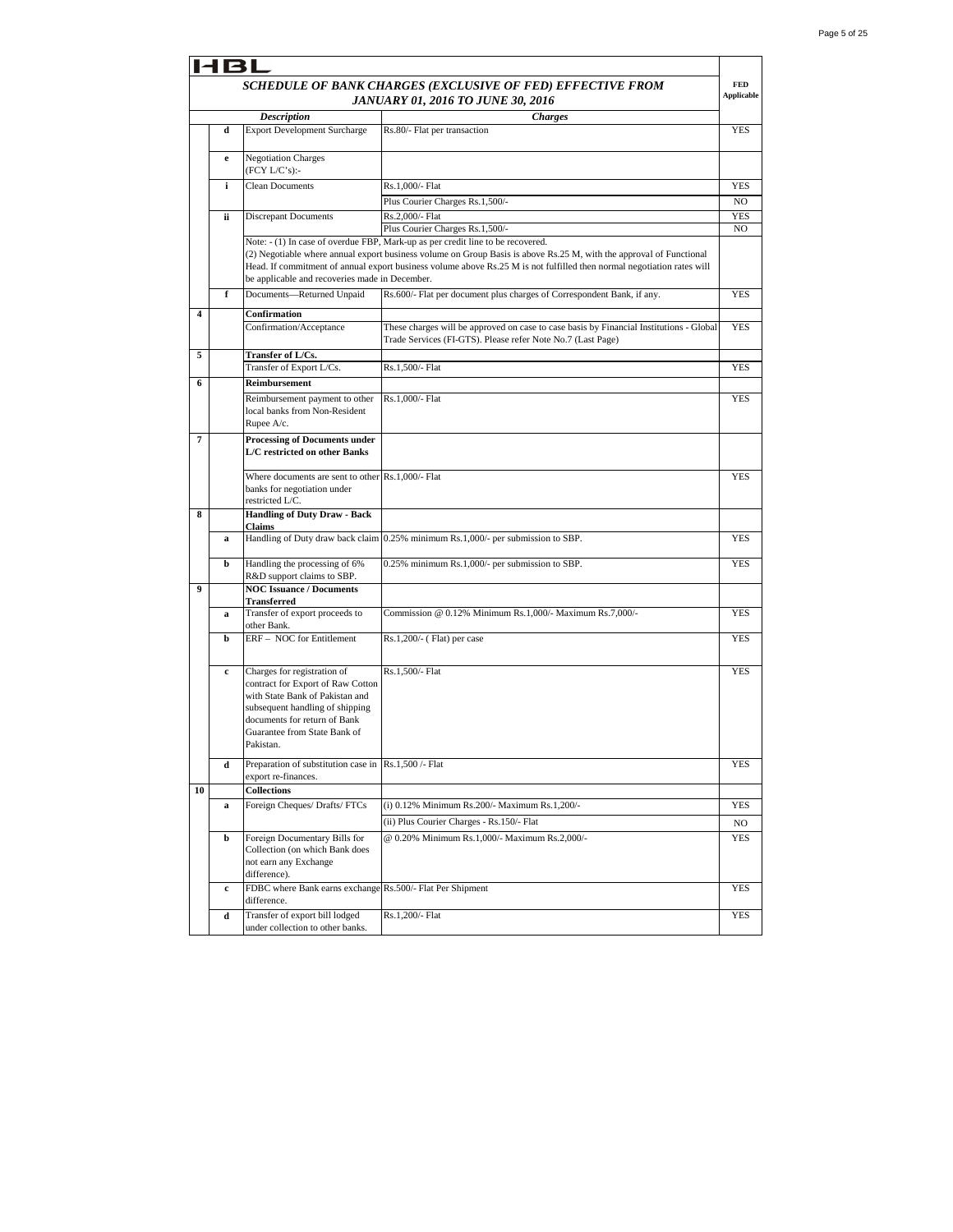|              | 131         |                                                                       |                                                                                                                                       |                                    |                                 |
|--------------|-------------|-----------------------------------------------------------------------|---------------------------------------------------------------------------------------------------------------------------------------|------------------------------------|---------------------------------|
|              |             |                                                                       | SCHEDULE OF BANK CHARGES (EXCLUSIVE OF FED) EFFECTIVE FROM<br><b>JANUARY 01, 2016 TO JUNE 30, 2016</b>                                |                                    | <b>FED</b><br><b>Applicable</b> |
|              |             | <b>Description</b>                                                    | <b>Charges</b>                                                                                                                        |                                    |                                 |
|              | e           | Service charges against Export                                        | 0.13% minimum Rs.1,000/-                                                                                                              |                                    | <b>YES</b>                      |
|              |             | Documents sent on collection                                          | (i)Note:- The Bank will recover upfront Courier charges from Exporters - Rs.1,500/-                                                   |                                    | N <sub>O</sub>                  |
|              |             | basis where payment cover is<br>already received in our NOSTRO        | at the time of dispatch of documents or Courier charges as per Exporter's agreement                                                   |                                    |                                 |
|              |             | A/C. (Other than Advance                                              | with Courier Company. Exporters will have to produce copies of such agreements                                                        |                                    |                                 |
|              |             | Payment)                                                              | with Courier companies which are on Bank's panel.                                                                                     |                                    |                                 |
| 11           |             | <b>Advance Payment Charges</b>                                        |                                                                                                                                       |                                    |                                 |
|              |             | Handling Charges against advance                                      | 0.10% minimum Rs.1,000/-                                                                                                              |                                    | <b>YES</b>                      |
|              |             | payment received for export                                           |                                                                                                                                       |                                    |                                 |
|              |             |                                                                       |                                                                                                                                       |                                    |                                 |
|              | Part C      | FOREIGN CURRENCY REMITTANCES                                          |                                                                                                                                       |                                    |                                 |
| A            |             | <b>OUTWARD:</b>                                                       |                                                                                                                                       |                                    |                                 |
| 1            | a-i         | Issuance of FDD from FC A/C &                                         | @ 0.25% Minimum Rs.1,000/-                                                                                                            |                                    | <b>YES</b>                      |
|              |             | against PKR as per Foreign<br>Exchange Regulations.                   |                                                                                                                                       |                                    |                                 |
|              |             |                                                                       | Plus Swift charges Rs.500/-                                                                                                           |                                    | NO                              |
|              |             |                                                                       | Note:- This commission will not be recovered where FC proceeds of Home                                                                |                                    |                                 |
|              |             |                                                                       | Remittance are sent as settlement to the beneficiary's bank.<br>Free issuance of FDD for HBL at Work Account                          |                                    |                                 |
|              |             |                                                                       |                                                                                                                                       |                                    |                                 |
|              | a-ii        | Issuance of FFT from FC A/C &<br>against PKR as per Foreign           | @ 0.25% Minimum Rs.750/-                                                                                                              |                                    | <b>YES</b>                      |
|              |             | <b>Exchange Regulations.</b>                                          |                                                                                                                                       |                                    |                                 |
|              |             |                                                                       | Plus Swift charges Rs.500/-                                                                                                           |                                    | NO                              |
|              |             |                                                                       | Note:- This commission will not be recovered where FC proceeds of Home                                                                |                                    |                                 |
|              |             |                                                                       | Remittance are sent as settlement to the beneficiary's bank.<br>Commission Charges are to be waived for HBL at Work Account but SWIFT |                                    |                                 |
|              |             |                                                                       | Charges will apply & should be deducted.                                                                                              |                                    |                                 |
|              | b           | Special remittances in respect of                                     | Service charges Rs.1,000/- per case in addition to normal remittance charges under                                                    |                                    | <b>YES</b>                      |
|              |             | Shipping Freight, Dividend,                                           | $1(a)$ above.                                                                                                                         |                                    |                                 |
|              |             | Advertisement etc.                                                    |                                                                                                                                       |                                    |                                 |
|              | c           | <b>Local Foreign Funds Transfers (LFFT)</b>                           |                                                                                                                                       |                                    |                                 |
|              |             | LFFT within the same Branch or<br>to any Branch within the same       |                                                                                                                                       |                                    |                                 |
|              |             | city, irrespective of amount                                          | Free                                                                                                                                  |                                    |                                 |
|              |             | <b>Intercity LFFT</b>                                                 | 0.10%                                                                                                                                 | Depending on the currency in which |                                 |
|              |             |                                                                       | Minimum - $\text{USS} = 5$ /-                                                                                                         | transfer is being made             |                                 |
|              |             |                                                                       | GBP = $3/-$                                                                                                                           |                                    | YES                             |
|              |             |                                                                       | Euro = $4/-$                                                                                                                          |                                    |                                 |
|              |             |                                                                       | Note: Free Intercity LFFT for HBL at Work Account                                                                                     |                                    |                                 |
|              | d           | <b>FFT/FDD</b>                                                        |                                                                                                                                       |                                    |                                 |
|              | i           | Cancellation Charges / Stop<br>Payment per instrument.                | Rs.500/- Plus Drawee Bank Charges if any.                                                                                             |                                    | <b>YES</b>                      |
|              |             |                                                                       |                                                                                                                                       |                                    |                                 |
|              |             |                                                                       | Plus Swift charges Rs.500/-                                                                                                           |                                    | NO                              |
|              | e           | Issuance of duplicate FDD                                             | Normal Issuance Charges under 1(a) above.                                                                                             |                                    | <b>YES</b>                      |
|              |             |                                                                       |                                                                                                                                       |                                    |                                 |
|              |             |                                                                       | Plus Swift Charges - Rs.500/- for additional message.                                                                                 |                                    | NO                              |
| в            |             | <b>INWARD:</b>                                                        |                                                                                                                                       |                                    |                                 |
| $\mathbf{1}$ | a<br>b      | Home Remittance<br>Others (Advance Payment)                           | Nil<br>Nil                                                                                                                            |                                    |                                 |
|              | c           | Coinstar Money Transfer                                               | Nil                                                                                                                                   |                                    |                                 |
|              |             | (Previously Travelex)                                                 |                                                                                                                                       |                                    |                                 |
|              | d           | Service charges on payment of all                                     | @ Rs.0.15% Minimum Rs.500/- Maximum Rs.4,000/-                                                                                        |                                    | YES                             |
|              |             | <b>Inward Foreign Remittances (other</b><br>than Home Remittances) to |                                                                                                                                       |                                    |                                 |
|              |             | beneficiaries maintaining accounts                                    |                                                                                                                                       |                                    |                                 |
|              |             | with other Banks.                                                     |                                                                                                                                       |                                    |                                 |
|              |             |                                                                       | Plus Courier Charges Rs. 150/-                                                                                                        |                                    | NO                              |
|              | $\mathbf e$ | Commission / Handling charges                                         | Free if the deposit remains in the FC Account for 14 days,                                                                            |                                    | YES                             |
|              |             | on deposits of Foreign Currency<br>Notes for the credit of FC Account | otherwise commission @ 0.25% (in FCY or Pak Rupees).<br>Minimum Rs.300/-                                                              |                                    |                                 |
|              |             | in respective currencies.                                             | Note: These Charges will be applicable only on the amount remitted / withdrawn within 14                                              |                                    |                                 |
|              |             |                                                                       | days from the FCN amount deposited in the FC Accounts.                                                                                |                                    |                                 |
|              |             |                                                                       |                                                                                                                                       |                                    |                                 |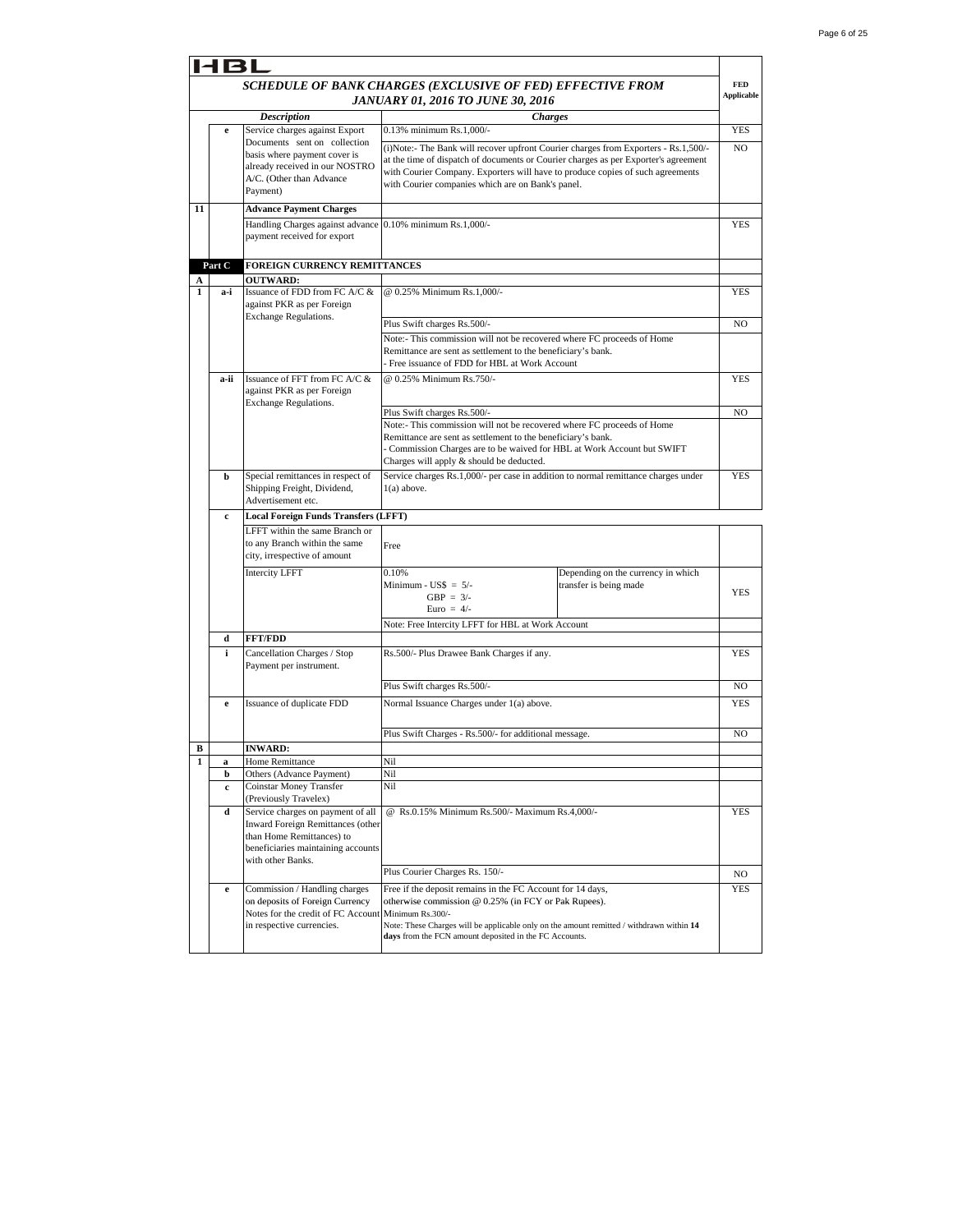|              | HBL                                                                                                                                    |                                                                                          |                |  |  |  |
|--------------|----------------------------------------------------------------------------------------------------------------------------------------|------------------------------------------------------------------------------------------|----------------|--|--|--|
|              | SCHEDULE OF BANK CHARGES (EXCLUSIVE OF FED) EFFECTIVE FROM<br><b>JANUARY 01, 2016 TO JUNE 30, 2016</b>                                 |                                                                                          |                |  |  |  |
|              | <b>Description</b><br><b>Charges</b><br>OTHER CHARGES ON FOREIGN EXCHANGE TRANSACTIONS                                                 |                                                                                          |                |  |  |  |
|              | Part D                                                                                                                                 |                                                                                          |                |  |  |  |
| 1            | Correspondents' charges, if any,<br>will be recovered.                                                                                 | At actual                                                                                | N <sub>O</sub> |  |  |  |
| $\mathbf{2}$ | Foreign bills sent for collection                                                                                                      | Rs.500/- Flat Plus Correspondent Bank's Charges, if any                                  | <b>YES</b>     |  |  |  |
|              | returned unpaid.                                                                                                                       | Plus Swift charges Rs.500/- if applicable.                                               | NO.            |  |  |  |
| 3            | Inward collections received<br>(relating to F.C A/c) from abroad<br>or local banks/ branches & where                                   | US\$ 5/- for collection upto US\$ 1,000/-<br>US\$ 15/- for collection above US\$ 1.000/- | <b>YES</b>     |  |  |  |
|              | payment is demanded in Foreign<br>Currency.                                                                                            | Plus Swift charges Rs.500/-                                                              | NO.            |  |  |  |
| 4            | Clean Inward Foreign Collection<br>Cheque Return Charges (To be<br>charged for sending back cheque<br>to Collecting Bank through DHL). | US\$ 20/- (To be recovered from Collecting Bank)                                         | <b>YES</b>     |  |  |  |
| 5            | Inward cheques received from<br>local branches, up-country<br>branches or local banks for                                              | Commission @ 0.15% Minimum Rs.250/-                                                      | <b>YES</b>     |  |  |  |
|              | payment in Pak. Rupees. (Convert<br>the relevant Foreign Currency at<br>the buying rate)                                               | Plus Swift charges Rs.500/-                                                              | NO.            |  |  |  |
| 6            | <b>Issuance of Proceeds Realization</b><br>Certificate, if transaction is older<br>than one year.                                      | Rs.500/- Flat per certificate.                                                           | <b>YES</b>     |  |  |  |
| 7            | <b>Duplicate Proceeds Realization</b><br>Certificate.                                                                                  | Rs.1,000/- Flat per certificate.                                                         | <b>YES</b>     |  |  |  |
| 8            | Standing Instruction Charges in<br>Foreign Currency A/c.                                                                               | US\$ 5/- per transaction plus actual remittance charges as applicable.                   | <b>YES</b>     |  |  |  |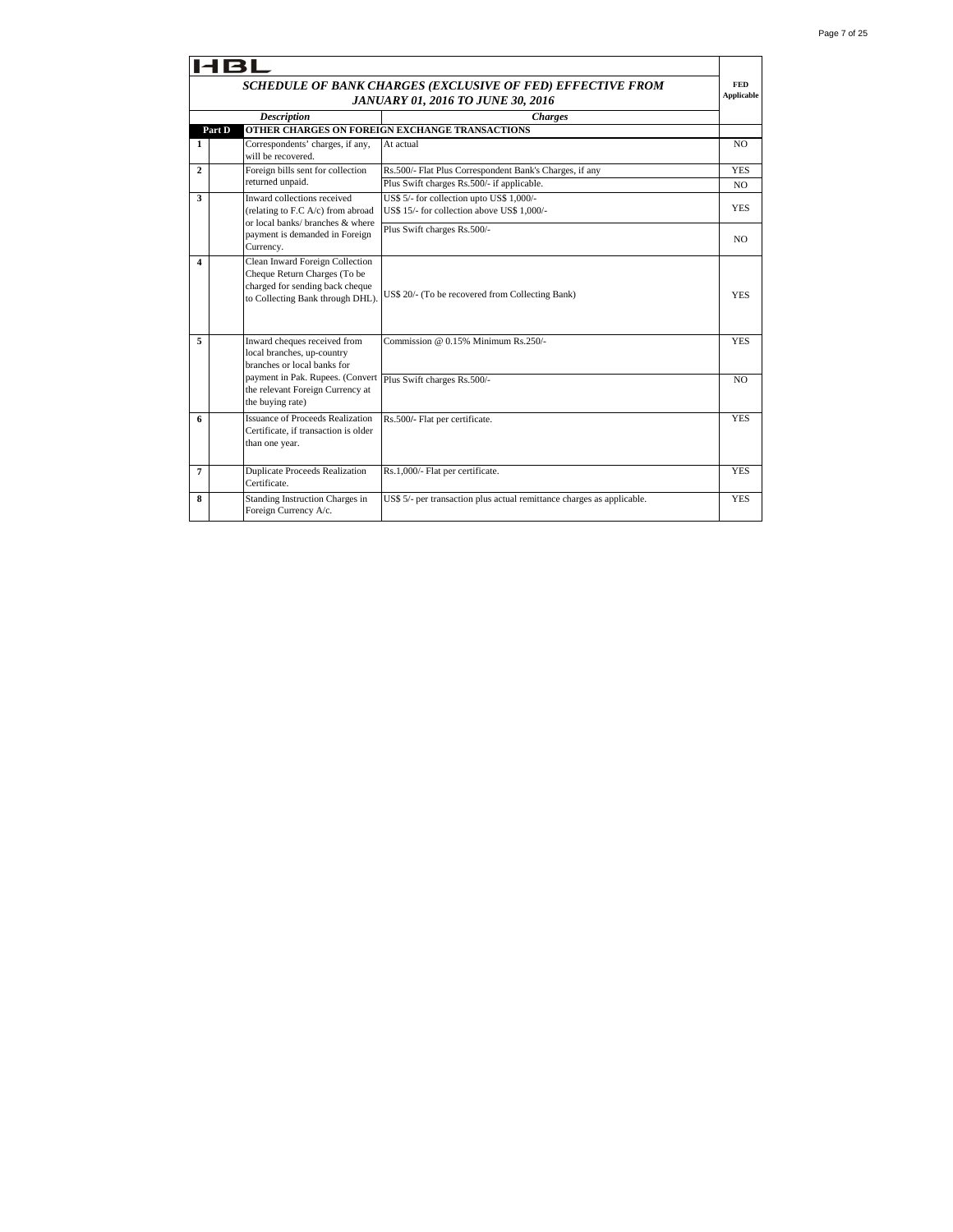|   |              | SCHEDULE OF BANK CHARGES (EXCLUSIVE OF FED) EFFECTIVE FROM                                                                                                                                                              |                                                                                                                                                                                                                                                                                                                                                                                                                                                        |                        |                       |            |  |  |
|---|--------------|-------------------------------------------------------------------------------------------------------------------------------------------------------------------------------------------------------------------------|--------------------------------------------------------------------------------------------------------------------------------------------------------------------------------------------------------------------------------------------------------------------------------------------------------------------------------------------------------------------------------------------------------------------------------------------------------|------------------------|-----------------------|------------|--|--|
|   |              | <b>Applicable</b><br><b>JANUARY 01, 2016 TO JUNE 30, 2016</b><br><b>Charges</b><br><b>Description</b>                                                                                                                   |                                                                                                                                                                                                                                                                                                                                                                                                                                                        |                        |                       |            |  |  |
|   |              |                                                                                                                                                                                                                         | <b>DOMESTIC BANKING</b>                                                                                                                                                                                                                                                                                                                                                                                                                                |                        |                       |            |  |  |
|   | Part E       | REMITTANCES                                                                                                                                                                                                             |                                                                                                                                                                                                                                                                                                                                                                                                                                                        |                        |                       |            |  |  |
| 1 |              | <b>Issuance of Banker's Cheque</b>                                                                                                                                                                                      |                                                                                                                                                                                                                                                                                                                                                                                                                                                        |                        |                       |            |  |  |
|   | a            | Through A/c                                                                                                                                                                                                             |                                                                                                                                                                                                                                                                                                                                                                                                                                                        | Rs.200/- Flat          |                       | <b>YES</b> |  |  |
|   | $\mathbf b$  | <b>Against Cash</b>                                                                                                                                                                                                     | Upto Rs.100,000/-                                                                                                                                                                                                                                                                                                                                                                                                                                      | Rs.500/- Flat          |                       | <b>YES</b> |  |  |
|   |              |                                                                                                                                                                                                                         | Above Rs.100,000/-                                                                                                                                                                                                                                                                                                                                                                                                                                     | Rs.1000/- Flat         |                       | YES        |  |  |
|   |              | Note:-<br>Charges for issuance of Banker's Cheque for payment of fee/dues in favour of Educational Institutions, HEC/Board etc.<br>should not exceed 0.50% of fee/dues or Rs.25/- per instrument, whichever is less.    |                                                                                                                                                                                                                                                                                                                                                                                                                                                        |                        |                       | NO         |  |  |
|   | $\mathbf c$  | For Cash Management customers, Charges as per specific agreement with them.                                                                                                                                             |                                                                                                                                                                                                                                                                                                                                                                                                                                                        |                        |                       |            |  |  |
|   | d            | Cancellation of Bankers Cheque                                                                                                                                                                                          | Rs.500/- Flat for non customers and Rs.200 for customers.<br>Note: Cancellation of Banker's Cheque Charges are applicable for Freedom A/c Holders                                                                                                                                                                                                                                                                                                      |                        |                       | <b>YES</b> |  |  |
|   |              |                                                                                                                                                                                                                         | Note:- No cancellation charges on Banker's Cheque :<br>(i) Issued in favour of Ministry of Food, Government of Pakistan, as an advance<br>deposit against BARDANA (Jute Bags) only during wheat procurement season.<br>(ii) Issued in favour of Government Departments as Security Deposit and refunded to<br>the Purchaser on recommendation of the same Government Department.<br>(iii) Issued in favour of Educational Institutions, HEC/Board etc. |                        |                       |            |  |  |
|   | $\mathbf{e}$ | Issuance of Replacement, in case<br>of lost Banker's Cheque                                                                                                                                                             | Same as Banker's Cheque issuance charges                                                                                                                                                                                                                                                                                                                                                                                                               |                        |                       | <b>YES</b> |  |  |
| 2 |              | Special Pre-printed Drafts for<br><b>CMD</b> Customers                                                                                                                                                                  | @ 0.04% - issuance charges or as per agreement by CMD with the customer.                                                                                                                                                                                                                                                                                                                                                                               |                        |                       | <b>YES</b> |  |  |
| 3 |              | INTER BRANCH ONLINE TRANSACTIONS / CROSS BRANCH OFF LINE TRANSFERS                                                                                                                                                      |                                                                                                                                                                                                                                                                                                                                                                                                                                                        |                        |                       |            |  |  |
|   | $\mathbf{a}$ | Product<br>Deposit (Cash)                                                                                                                                                                                               | <b>Transaction</b><br>(i) Within City                                                                                                                                                                                                                                                                                                                                                                                                                  | <b>Charges</b><br>Free | Payable By            |            |  |  |
|   |              |                                                                                                                                                                                                                         | (ii) Inter city                                                                                                                                                                                                                                                                                                                                                                                                                                        | Flat Rs.370/-          | Depositor             | YES        |  |  |
|   |              | Note:-                                                                                                                                                                                                                  |                                                                                                                                                                                                                                                                                                                                                                                                                                                        |                        |                       |            |  |  |
|   |              |                                                                                                                                                                                                                         | i) Bank's Remittance Application should be obtained from the Depositor for all Intercity Inter-Branch Cash Deposits<br>ii) Freedom account is exempted from the recovery of Within City & Intercity charges.                                                                                                                                                                                                                                           |                        |                       |            |  |  |
|   | b            | Withdrawals (Cash)                                                                                                                                                                                                      | (i) Within City Upto                                                                                                                                                                                                                                                                                                                                                                                                                                   | Free                   |                       |            |  |  |
|   |              |                                                                                                                                                                                                                         | Rs.500,000/- per day                                                                                                                                                                                                                                                                                                                                                                                                                                   |                        | <b>Account Holder</b> | <b>YES</b> |  |  |
|   |              |                                                                                                                                                                                                                         | (ii) Inter-city upto<br>Rs.500,000/- per day                                                                                                                                                                                                                                                                                                                                                                                                           | Flat Rs.370/-          |                       |            |  |  |
|   | $\mathbf c$  | <b>Cheque Deposits</b>                                                                                                                                                                                                  | (i) Within city and                                                                                                                                                                                                                                                                                                                                                                                                                                    | Free                   |                       |            |  |  |
|   |              | (HBL Cheque - For credit to HBL                                                                                                                                                                                         | within the Catchment area of                                                                                                                                                                                                                                                                                                                                                                                                                           |                        |                       |            |  |  |
|   |              | Account)                                                                                                                                                                                                                | One Clearing House                                                                                                                                                                                                                                                                                                                                                                                                                                     |                        | Account Holder        | <b>YES</b> |  |  |
|   |              |                                                                                                                                                                                                                         | (ii) Inter city                                                                                                                                                                                                                                                                                                                                                                                                                                        | Flat Rs.370/-          |                       |            |  |  |
|   | d            | Non-HBL Cheque deposited in<br>local clearing and funds credited<br>to HBL Inter-city Branch Account                                                                                                                    |                                                                                                                                                                                                                                                                                                                                                                                                                                                        | Flat Rs.370/-          | Beneficiary           | <b>YES</b> |  |  |
|   | e            | Local Funds Transfers (LFTs)<br>Online Funds Transfer / Cross<br><b>Branch Transfers</b>                                                                                                                                | (i) Within city and<br>within the Catchment area of<br>One Clearing House                                                                                                                                                                                                                                                                                                                                                                              | Free                   | <b>Account Holder</b> | <b>YES</b> |  |  |
|   |              |                                                                                                                                                                                                                         | (ii) Inter city                                                                                                                                                                                                                                                                                                                                                                                                                                        | Flat Rs.370/-          |                       |            |  |  |
|   |              | Note : HBL Cheque to be obtained from Account Holders for all LFTs (e) above.                                                                                                                                           |                                                                                                                                                                                                                                                                                                                                                                                                                                                        |                        |                       |            |  |  |
|   |              | Note:-1 (a) Where link is down, remittance may be sent by other means without extra charges.                                                                                                                            |                                                                                                                                                                                                                                                                                                                                                                                                                                                        |                        |                       |            |  |  |
|   |              | (b) All on-line transactions should be treated as within city between following cities:<br>(i) Islamabad & Rawalpindi<br>(ii) Chenab Nagar (Rabwah) and Chinniot<br>(iii) Khushab & Jauharabad                          |                                                                                                                                                                                                                                                                                                                                                                                                                                                        |                        |                       |            |  |  |
|   |              | Note:-(2) (a) As per HOK instructions all HBL Cheques deposited at Branch Counters which are drawn on Misys<br>Branches must be collected through Online facility instead of NIFT.                                      |                                                                                                                                                                                                                                                                                                                                                                                                                                                        |                        |                       |            |  |  |
|   |              | (b) Collection of Non HBL Cheque Rs.200/- Flat (Plus FED) where NIFT facility is available otherwise Normal OBC                                                                                                         |                                                                                                                                                                                                                                                                                                                                                                                                                                                        |                        |                       |            |  |  |
|   |              | Charges are to be recovered.                                                                                                                                                                                            |                                                                                                                                                                                                                                                                                                                                                                                                                                                        |                        |                       | YES        |  |  |
|   |              | Note:-(3) Cash Management as per agreement signed with the customer.                                                                                                                                                    |                                                                                                                                                                                                                                                                                                                                                                                                                                                        |                        |                       | YES        |  |  |
|   |              | Note:-(4) Cash Management as per Schedule of Charges where no written agreement is available.                                                                                                                           |                                                                                                                                                                                                                                                                                                                                                                                                                                                        |                        |                       | <b>YES</b> |  |  |
|   |              | Note:-(5) No service charges shall be recovered from students depositing fee directly in the Fee Collection Account of the<br>Educational Institution through Cash Deposit / LFT / IBTS / Cross Branch Transaction etc. |                                                                                                                                                                                                                                                                                                                                                                                                                                                        |                        |                       |            |  |  |
|   |              | Note:-(6) Charges mentioned at 3 a,b, c, d e are also applicable for all Branches.                                                                                                                                      |                                                                                                                                                                                                                                                                                                                                                                                                                                                        |                        |                       |            |  |  |
|   |              | Note:-(7) Charges mentioned in Part E 3 (a,b,c & d) above are not applicable on HBL Freedom and HBL at Work                                                                                                             |                                                                                                                                                                                                                                                                                                                                                                                                                                                        |                        |                       |            |  |  |
|   |              | Account Holders.                                                                                                                                                                                                        |                                                                                                                                                                                                                                                                                                                                                                                                                                                        |                        |                       |            |  |  |
|   |              | Note:-(8) All charges pertaining to intercity funds transfers under this section will be exempted in case of sales of third                                                                                             |                                                                                                                                                                                                                                                                                                                                                                                                                                                        |                        |                       |            |  |  |
|   |              | party mutual fund transactions.                                                                                                                                                                                         |                                                                                                                                                                                                                                                                                                                                                                                                                                                        |                        |                       |            |  |  |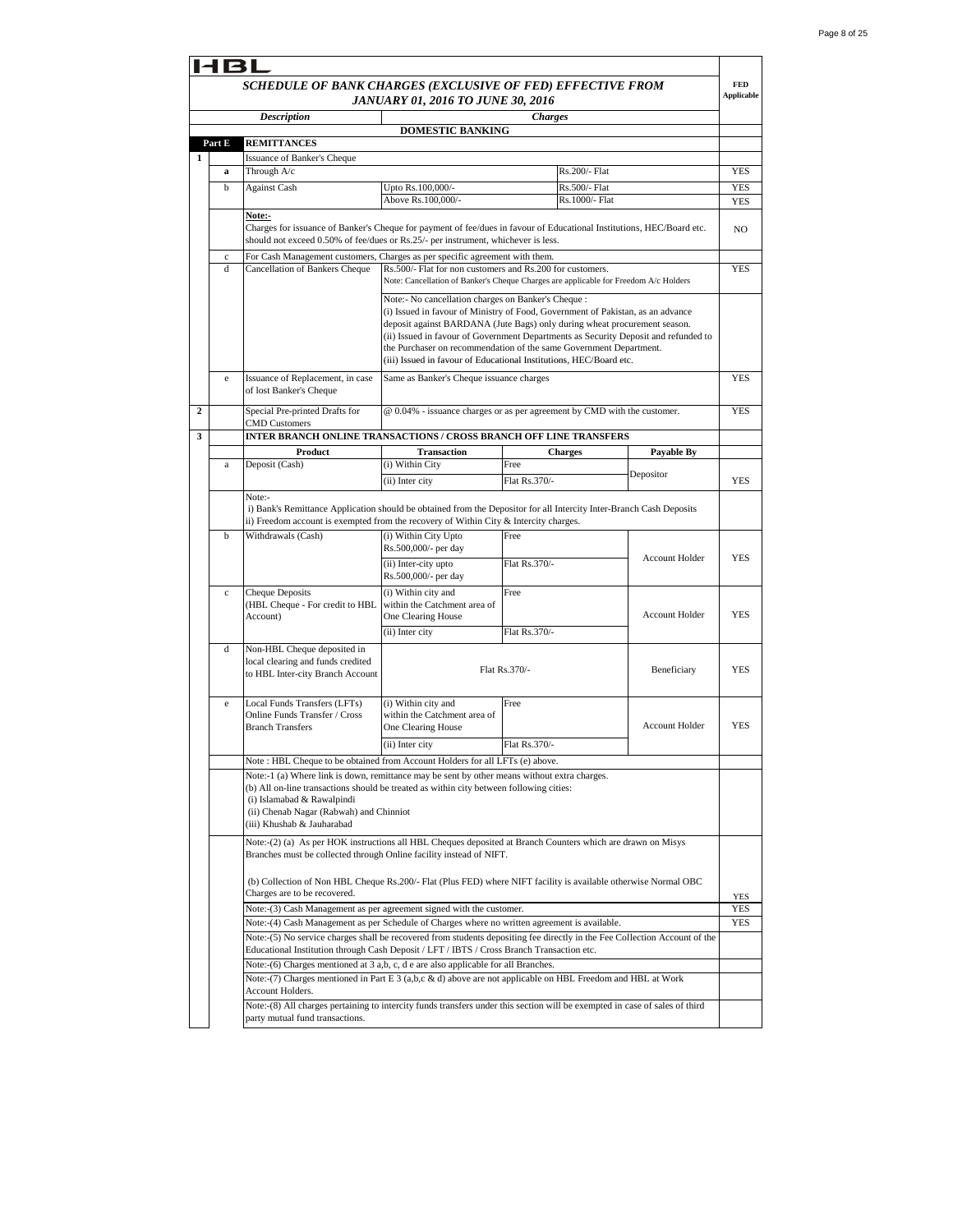|   | <b>HBL</b>           |                                                                                                               |                                                                                                                                                                                                                                                                                                                                               |                                                                                            |                                                                                                           |                                                                        |                          |
|---|----------------------|---------------------------------------------------------------------------------------------------------------|-----------------------------------------------------------------------------------------------------------------------------------------------------------------------------------------------------------------------------------------------------------------------------------------------------------------------------------------------|--------------------------------------------------------------------------------------------|-----------------------------------------------------------------------------------------------------------|------------------------------------------------------------------------|--------------------------|
|   |                      | SCHEDULE OF BANK CHARGES (EXCLUSIVE OF FED) EFFECTIVE FROM                                                    | JANUARY 01, 2016 TO JUNE 30, 2016                                                                                                                                                                                                                                                                                                             |                                                                                            |                                                                                                           |                                                                        | <b>FED</b><br>Applicable |
|   |                      | <b>Description</b>                                                                                            |                                                                                                                                                                                                                                                                                                                                               | <b>Charges</b>                                                                             |                                                                                                           |                                                                        |                          |
| 4 | a                    | HBL RUPEE TRAVELLERS' CHEQUES :<br><b>Issuance of HBL Travelers</b><br>Cheques                                | Rs.10/- per leaf                                                                                                                                                                                                                                                                                                                              |                                                                                            |                                                                                                           |                                                                        | <b>YES</b>               |
|   | b                    | Refund in lieu of lost Travelers<br>Cheques                                                                   | Rs.100/- per leaf                                                                                                                                                                                                                                                                                                                             |                                                                                            |                                                                                                           |                                                                        | <b>YES</b>               |
|   | $\mathbf c$          | Issuance of TCs in lieu of lost TCs Rs.100/- per leaf                                                         |                                                                                                                                                                                                                                                                                                                                               |                                                                                            |                                                                                                           |                                                                        | <b>YES</b>               |
| 5 |                      | 3rd Party Funds Transfer using SBP's, RTGS System - MT 103 Facility                                           |                                                                                                                                                                                                                                                                                                                                               |                                                                                            |                                                                                                           |                                                                        |                          |
|   |                      | Threshold amount of 3rd Party Funds Transfer through RTGS via MT-103 is Rs. 1 Million                         |                                                                                                                                                                                                                                                                                                                                               |                                                                                            |                                                                                                           |                                                                        |                          |
|   |                      | <b>Funds Outflow</b>                                                                                          | <b>Transaction Time Window</b>                                                                                                                                                                                                                                                                                                                | <b>Charges</b><br>Payable to<br><b>SBP Per</b><br><b>Transaction</b><br>(PKR)<br>G.L.Code- | <b>HBL</b> Share of<br><b>Charges Per</b><br><b>Transaction</b><br>PKR) G.L.Code-<br>9914049              | <b>Total Charges to be</b><br>recovered from<br><b>Customers (PKR)</b> |                          |
|   |                      |                                                                                                               | 9:00 AM to 1:30 PM                                                                                                                                                                                                                                                                                                                            | Rs. 200/-                                                                                  | Rs. 20/-                                                                                                  | Rs. 220/-                                                              |                          |
|   |                      | Monday to Friday                                                                                              | 1:30 PM to 3:00 PM                                                                                                                                                                                                                                                                                                                            | Rs.300/-                                                                                   | $Rs. 30/-$                                                                                                | Rs.330/-                                                               | NO                       |
|   |                      |                                                                                                               | 3:00 PM to 4:00 PM                                                                                                                                                                                                                                                                                                                            | Rs. 500/-                                                                                  | Rs. 50/-                                                                                                  | Rs. 550/-                                                              |                          |
|   | <b>Funds In-flow</b> |                                                                                                               | <b>NIL</b>                                                                                                                                                                                                                                                                                                                                    |                                                                                            |                                                                                                           |                                                                        |                          |
| 6 |                      | 3rd Party Funds Transfer using SBP's, RTGS System - MT 102 Facility                                           |                                                                                                                                                                                                                                                                                                                                               |                                                                                            |                                                                                                           |                                                                        |                          |
|   |                      | Threshold amount of 3rd Party Funds Transfer through RTGS via MT-102 is Rs. 100,000/-<br><b>Funds Outflow</b> | <b>Transaction Time Window</b>                                                                                                                                                                                                                                                                                                                | <b>Charges</b><br>Payable to<br>SBP Per<br>(PKR)                                           | <b>HBL</b> Share of<br><b>Charges Per</b><br><b>Transaction</b><br>Transaction (PKR) G.L.Code-<br>9914049 | <b>Total Charges to be</b><br>recovered from<br><b>Customers (PKR)</b> |                          |
|   |                      |                                                                                                               | First Batch 12:00 PM                                                                                                                                                                                                                                                                                                                          | Rs. 25/-                                                                                   | Rs. 25/-                                                                                                  | Rs. 50/-                                                               |                          |
|   |                      | <b>Monday to Friday</b>                                                                                       | 2nd Batch 3:30 PM                                                                                                                                                                                                                                                                                                                             | Rs. 25/-                                                                                   | Rs. 25/-                                                                                                  | Rs. 50/-                                                               | NO.                      |
|   | <b>Funds In-flow</b> |                                                                                                               | NIL                                                                                                                                                                                                                                                                                                                                           |                                                                                            |                                                                                                           |                                                                        |                          |
|   | Part F               | <b>BILLS</b>                                                                                                  |                                                                                                                                                                                                                                                                                                                                               |                                                                                            |                                                                                                           |                                                                        |                          |
| 1 | a                    | Collection: -<br>Documentary                                                                                  | @ 0.40% Minimum Rs.1,000/-                                                                                                                                                                                                                                                                                                                    |                                                                                            |                                                                                                           |                                                                        | YES                      |
|   |                      |                                                                                                               | (ii) Plus Courier Charges Rs.150/- (in case of within city) or Rs.250/- (in case of<br>intercity)                                                                                                                                                                                                                                             |                                                                                            |                                                                                                           |                                                                        | NO.                      |
|   | b                    | Clean (including cheques/                                                                                     | @ 0.25% Minimum Rs.300/- Maximum Rs.10,000/-                                                                                                                                                                                                                                                                                                  |                                                                                            |                                                                                                           |                                                                        | YES                      |
|   |                      | dividend warrants/ drafts etc.)                                                                               | (ii) Plus Courier Charges Rs.150/- (in case of within city) or Rs.250/- (in case of<br>intercity)<br>No charges on LBC i.e. proceeds of other banks cheques collected in cash OR routed<br>through account maintained with local NBP branch and vice versa.                                                                                   |                                                                                            |                                                                                                           |                                                                        | NO.                      |
|   | $\mathbf c$          | Cheques received for collection                                                                               | @ 0.25% Minimum Rs.500/- Maximum Rs.10,000/-                                                                                                                                                                                                                                                                                                  |                                                                                            |                                                                                                           |                                                                        | <b>YES</b>               |
|   |                      | directly from other Banks                                                                                     | (ii) Plus Courier Charges Rs.150/- (in case of within city) or Rs.250/- (in case of<br>intercity)                                                                                                                                                                                                                                             |                                                                                            |                                                                                                           |                                                                        | NO.                      |
|   | d                    | Charges for US\$ drafts / cheques<br>presented in clearing.                                                   | Rs.300/- per instrument. Flat                                                                                                                                                                                                                                                                                                                 |                                                                                            |                                                                                                           |                                                                        | <b>YES</b>               |
|   | e                    | Intercity clearing through NIFT                                                                               | Rs.300/- per instrument. Flat<br>No charges for transactions between following twin cities:-<br>(i) Rawalpindi & Islamabad.<br>(ii) Chenab Nagar (Rabwah) and Chinniot.<br>(iii) Khushab & Jauharabad.<br>No charges within Catchment Area of NIFT in All Regions, if clearing is handled as<br>local clearing and not as intercity clearing. |                                                                                            |                                                                                                           |                                                                        | <b>YES</b>               |
|   | f                    | Urgent collection of local cheques Rs.500/- per collection.<br>for Rs.500,000/- and above                     |                                                                                                                                                                                                                                                                                                                                               |                                                                                            |                                                                                                           |                                                                        | YES                      |
|   | g                    | Returning Charges for Intercity<br>Clearing / Collection                                                      | Rs. 500/- Flat                                                                                                                                                                                                                                                                                                                                |                                                                                            |                                                                                                           |                                                                        | YES                      |
|   |                      | (Documentary / Clean)                                                                                         | (ii) Plus Courier Charges Rs.150/- (in case of within city) or Rs.250/- (in case of<br>intercity) Only for OBC                                                                                                                                                                                                                                |                                                                                            |                                                                                                           |                                                                        | NO                       |
| 2 |                      | <b>Inland Letter of Credit</b><br><b>Opening Commission</b>                                                   | Upto Rs.25 M                                                                                                                                                                                                                                                                                                                                  | 0.40% per quarter                                                                          |                                                                                                           | Minimum Rs.2,000/-                                                     |                          |
|   | a                    |                                                                                                               | Exceeding Rs. 25 M to<br>Rs.50 M<br>Exceeding Rs. 50 M to<br>Rs.100 M                                                                                                                                                                                                                                                                         | 0.35% per quarter<br>0.30% per quarter                                                     |                                                                                                           | per LC                                                                 | YES                      |
|   |                      |                                                                                                               | Above Rs.100 M<br>Plus Swift Charges Rs.500/- Flat<br>Courier Charges Rs.150/- (in case of within city) or Rs.250/-<br>(in case of intercity)                                                                                                                                                                                                 | Negotiable Per Quarter                                                                     |                                                                                                           |                                                                        | NO<br>NO                 |
|   |                      |                                                                                                               | Note: Charges negotiable on case-to-case basis under approval of Functional Head                                                                                                                                                                                                                                                              |                                                                                            |                                                                                                           |                                                                        |                          |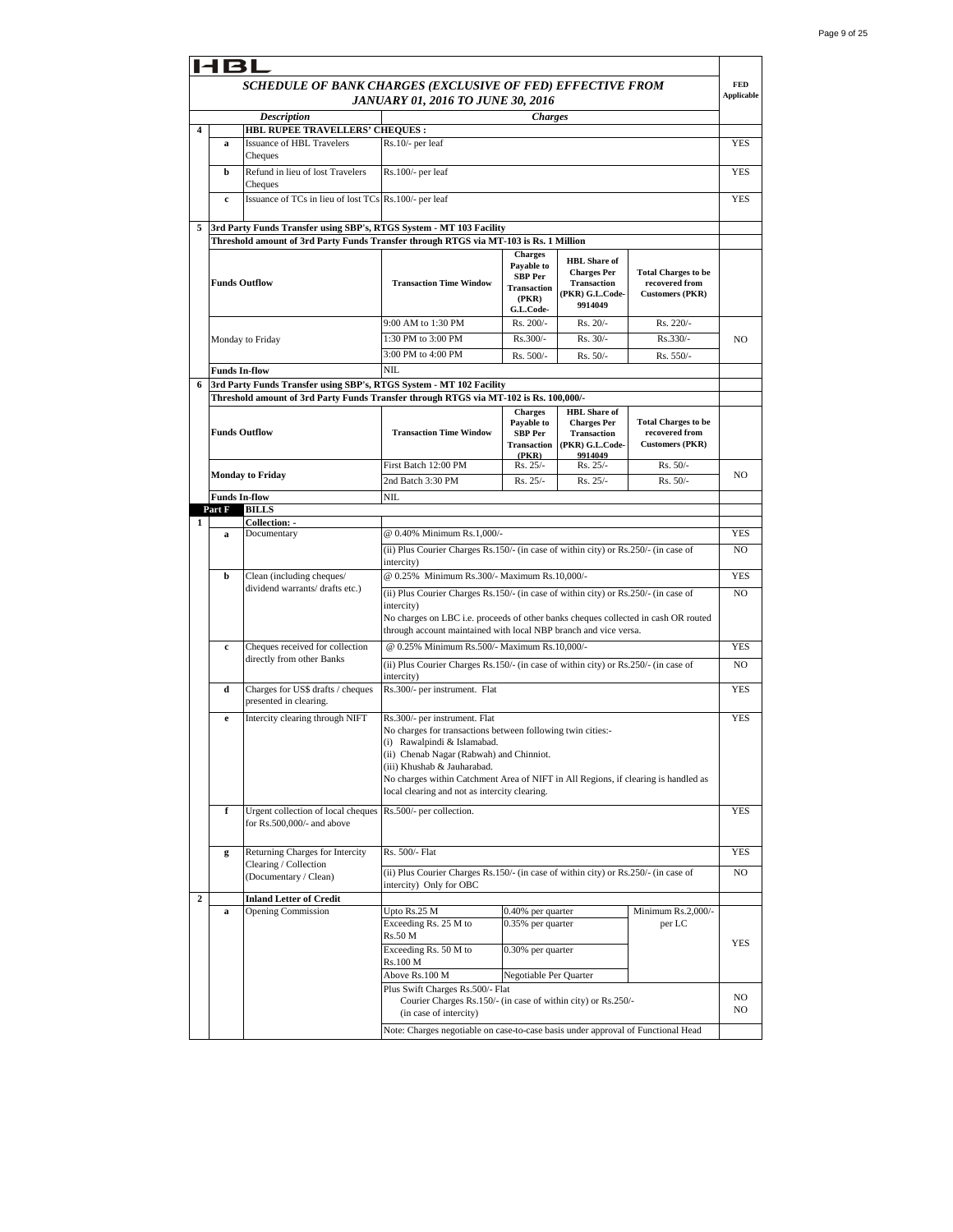|   |              |                                                                                                                                           | SCHEDULE OF BANK CHARGES (EXCLUSIVE OF FED) EFFECTIVE FROM<br><b>JANUARY 01, 2016 TO JUNE 30, 2016</b>                                                                                                                                                       | FED<br><b>Applicable</b> |
|---|--------------|-------------------------------------------------------------------------------------------------------------------------------------------|--------------------------------------------------------------------------------------------------------------------------------------------------------------------------------------------------------------------------------------------------------------|--------------------------|
|   |              | <b>Description</b>                                                                                                                        | <b>Charges</b>                                                                                                                                                                                                                                               |                          |
|   | b            | Amendments charges without<br>increase in amount.                                                                                         | Rs.1,500/- Flat                                                                                                                                                                                                                                              | YES                      |
|   | c            | Involving increase in amount and<br>or extension in period of shipment                                                                    | Rs.1,500/- per transaction or Commission as per (2a) above, in case of increase in<br>amount or extention in validity of LC.                                                                                                                                 | <b>YES</b>               |
|   | d            | Extension in maturity of Usance<br><b>Bills</b>                                                                                           | Service charges Rs.1,000/- Flat per bill                                                                                                                                                                                                                     | YES                      |
|   | $\mathbf{e}$ | Cancellation Charges.<br>(Cancellation with mutual consent<br>of Bank & Customer/ Beneficiary)                                            | Rs.1,500/- Flat                                                                                                                                                                                                                                              | YES                      |
|   | f            | Advising / Amendment Charges.                                                                                                             | Rs.1,500/- Flat<br>(ii) Plus Courier Charges Rs.150/- (in case of within city) or Rs.250/- (in case of<br>intercity)                                                                                                                                         | <b>YES</b><br>NO         |
|   | g            | To add Confirmation on LC<br>Charges                                                                                                      | As per Credit Risk (to be approved by FID).                                                                                                                                                                                                                  | <b>YES</b>               |
|   | h            | Handling commission on inland<br>import collection bills at opening<br>end.                                                               | Rs.600/- Flat per collection.                                                                                                                                                                                                                                | <b>YES</b>               |
|   | i            | Handling of discrepant documents                                                                                                          | Rs.1,500/- Flat                                                                                                                                                                                                                                              | YES                      |
| 3 |              | Purchase of Bills, Cheques etc.                                                                                                           |                                                                                                                                                                                                                                                              |                          |
|   | a            | Documentary Bills other than                                                                                                              | Same charges as for collection cited at 1(a) above                                                                                                                                                                                                           | YES                      |
|   |              | those drawn against Letters of<br>Credit                                                                                                  | Plus Mark-up as per Credit Line from the date of purchase to the date of payment.<br>In case of One Off Approvals, Mark-up at normal Commercial rate is to be applied<br>from the date of purchase to the date of payment.                                   | NO                       |
|   | b            | Clean Bills (Cheques, Drafts etc)                                                                                                         | Same charges as for collection cited at 1(b) above                                                                                                                                                                                                           | YES                      |
|   |              |                                                                                                                                           | Plus Mark-up as per Credit Line from the date of purchase to the date of payment.<br>In case of One Off Approvals, Mark-up at normal Commercial rate is to be applied<br>from the date of purchase to the date of payment.                                   |                          |
|   |              |                                                                                                                                           | Note:- Salary cheques issued by Controller of Military Accounts are exempted from<br>charges cited at 1(b) and 1 (f) above and markup. However, Courier Charges Rs.150/-<br>(in case of within city) or Rs.250/- (in case of intercity) are to be recovered. |                          |
|   | i            |                                                                                                                                           | Postage Local (within city) - Rs.30/- Inland (Inter City) 50/- per item / Courier charges Local (within city) Rs.150/- Inland<br>(Inter-city) Rs.250/- per item are to be recovered on collection of each instrument (whether clean or documentary).         | NO<br>NO                 |
|   | ii           | Collecting Bank's Charges and Swift / Courier Charges will be extra.                                                                      |                                                                                                                                                                                                                                                              | NO<br>NO                 |
|   | $\mathbf c$  | Mark-up shall be applied as under on bills purchased/negotiated.                                                                          |                                                                                                                                                                                                                                                              |                          |
|   | i            | If retired up to $21st$ day from the<br>date of purchase.                                                                                 | Mark-up as per Credit Line on Actual Finance.<br>In case of One Off Approval, Mark-up at normal Commercial rate on Actual Finance<br>is to be applied.                                                                                                       |                          |
|   | ii           | If retired during next 210 days.                                                                                                          | Mark-up as per Credit Line on Actual Finance.<br>In case of One Off Approval, Mark-up at normal Commercial rate on Actual Finance<br>is to be applied.                                                                                                       |                          |
|   |              |                                                                                                                                           | Plus Bank's commission @ 20 paisas per Rs.100/-                                                                                                                                                                                                              | <b>YES</b>               |
|   | iii          | Storage Charges.                                                                                                                          | i) No charge, if cleared within 3 days of its receipt by the branch.<br>ii) Rs.2 per packet per day - Minimum Rs.200/-                                                                                                                                       | YES                      |
| 4 |              | Documentary bills drawn against Inland Letters of Credit.                                                                                 |                                                                                                                                                                                                                                                              |                          |
|   | 4.1          | <b>SIGHT BILLS</b>                                                                                                                        |                                                                                                                                                                                                                                                              |                          |
|   | a<br>i       | <b>At Negotiating End</b><br><b>Negotiation Commission</b>                                                                                | Commission @ 0.55% Minimum Rs.600/-                                                                                                                                                                                                                          | <b>YES</b>               |
|   |              |                                                                                                                                           | Plus Markup as per Credit Line or normal Commercial rate from date of Negotiation<br>till realization.                                                                                                                                                       |                          |
|   | ii           | Collection charges (Inland L/Cs)                                                                                                          | Rs.800/- Flat                                                                                                                                                                                                                                                | <b>YES</b>               |
|   | iii          | Collection charges for restricted<br>$L/C$ (where negotiation is<br>restricted to some other Bank and<br>presented to us for forwarding). | Rs.1,000/- Flat                                                                                                                                                                                                                                              | YES                      |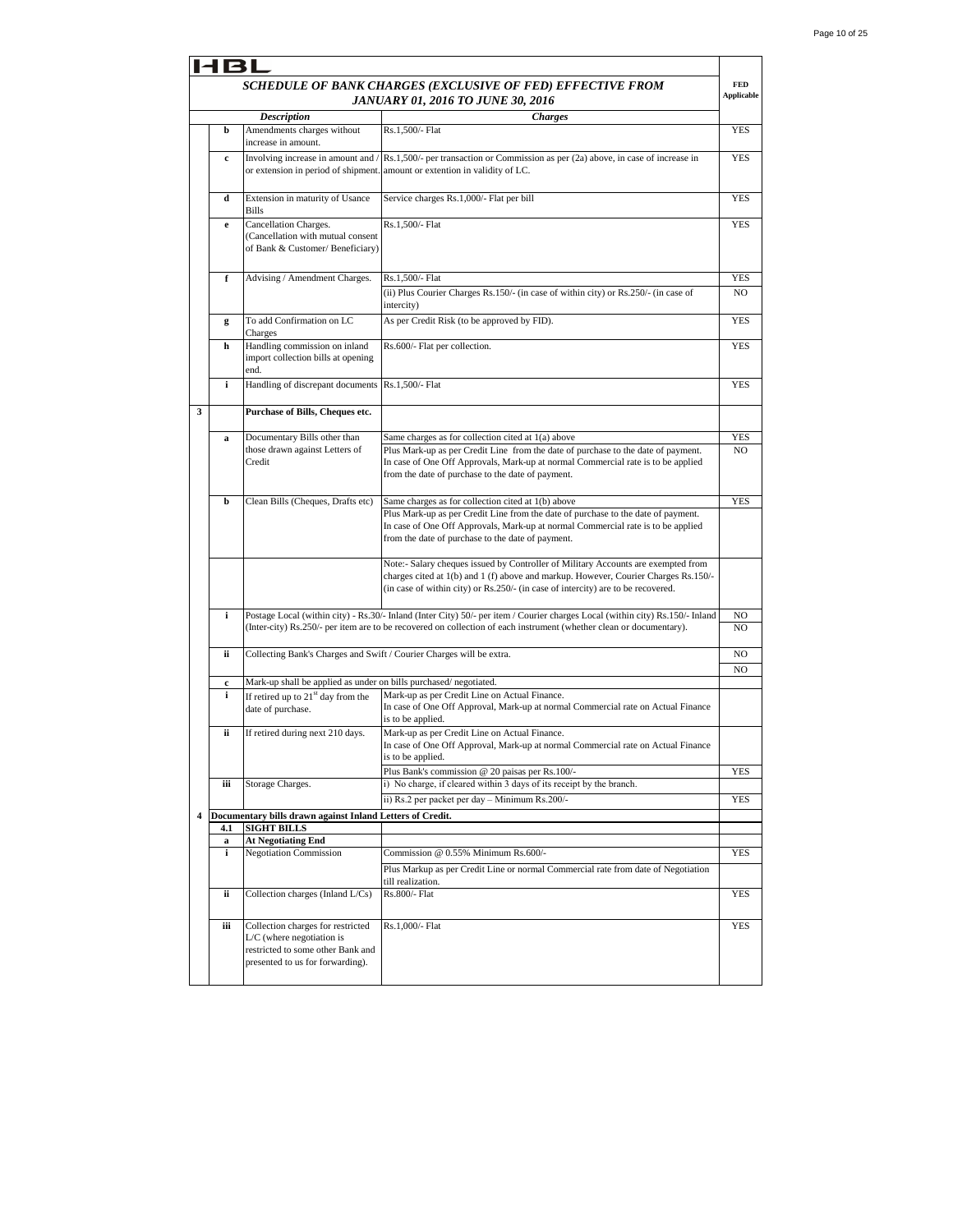|              | I BI   |                                                                                                                                                                                          |                                                                                                                                                                                                                                              |                   |
|--------------|--------|------------------------------------------------------------------------------------------------------------------------------------------------------------------------------------------|----------------------------------------------------------------------------------------------------------------------------------------------------------------------------------------------------------------------------------------------|-------------------|
|              |        |                                                                                                                                                                                          | SCHEDULE OF BANK CHARGES (EXCLUSIVE OF FED) EFFECTIVE FROM                                                                                                                                                                                   | <b>FED</b>        |
|              |        |                                                                                                                                                                                          | JANUARY 01, 2016 TO JUNE 30, 2016                                                                                                                                                                                                            | <b>Applicable</b> |
|              |        | <b>Description</b>                                                                                                                                                                       | <b>Charges</b>                                                                                                                                                                                                                               |                   |
|              | b      | At opening end (at the time of<br>retirement) rate of mark-up                                                                                                                            |                                                                                                                                                                                                                                              |                   |
|              | i      | If retired within 3 days from the<br>date of lodgment.                                                                                                                                   | Mark-up as per Credit Line from the date of negotiation.<br>In case of One Off Approval, Mark-up at normal Commercial rate is to be applied<br>from the date of negotiation.                                                                 |                   |
|              | ii     | If retired after 3 days of lodgment.                                                                                                                                                     | Mark-up as per Credit Line plus Commission @ 0.25%.<br>In case of One Off Approval, Mark-up at normal Commercial rate plus Commission<br>@ 0.25% is to be recovered.                                                                         | YES               |
|              |        | documents.                                                                                                                                                                               | Note:- No mark-up will be charged from the date of negotiation till the date of lodgment for documents received under<br>Inland L/Cs, where the payment as per re-imbursement arrangement is made to the Negotiating Bank only on receipt of |                   |
|              | c      | If negotiation is restricted to some<br>other Bank.                                                                                                                                      | Forwarding branch should recover Handling Charge of Rs.500/- (Flat) per bill plus<br>actual charges of Negotiating Bank.                                                                                                                     | <b>YES</b>        |
|              | 4.2    | <b>USANCE BILLS</b>                                                                                                                                                                      |                                                                                                                                                                                                                                              |                   |
|              | a      | At opening end: -                                                                                                                                                                        |                                                                                                                                                                                                                                              |                   |
|              | i      | Collection charges.                                                                                                                                                                      | @ 0.40% - Minimum Rs.800/- Maximum Rs.1,500/- if documents are paid within L/C<br>validity.                                                                                                                                                  | <b>YES</b>        |
|              | ii     | If bill matures after expiry of L/C.                                                                                                                                                     | Usual charges as in (i) above plus delivery of documents against acceptance<br>commission $@0.10%$ per month on bill amount on realization from the date of expiry<br>of L/C. Minimum Rs.600/-.                                              | YES               |
|              |        |                                                                                                                                                                                          | (i) In case of forced PAD / Liability is created due to non payment of any bill on<br>maturity, commission @ 0.45% is to be recovered (once only).                                                                                           | <b>YES</b>        |
|              |        |                                                                                                                                                                                          | (ii) In addition to commission at (i) above mark-up with penalty as per Credit Line<br>will be applied from the date of maturity / creation of forced liability till date of final<br>payment.                                               |                   |
|              |        |                                                                                                                                                                                          | In case of One Off Approval, in addition to commission at (i) above, mark-up at<br>normal Commercial rate with penalty will be applied from the date of maturity /<br>creation of forced liability till date of final payment.               | <b>YES</b>        |
|              | b      | At collecting end:                                                                                                                                                                       |                                                                                                                                                                                                                                              |                   |
|              | i      | Collection charges                                                                                                                                                                       | Commission @ 0.40% - Minimum Rs.1,000/-                                                                                                                                                                                                      | YES               |
|              | ii     | In case of purchase                                                                                                                                                                      | Usual commission as in b(i) above<br>And markdown @ 0.60 % for every 15 days from the date of purchase till the date of<br>maturity/payment, whichever comes later.                                                                          | YES               |
|              |        |                                                                                                                                                                                          | Note:- All other charges such as Postages / Courier / Collecting agent's charges etc, wherever applicable will be extra.                                                                                                                     |                   |
|              | Part G | <b>FINANCES / ADVANCES</b>                                                                                                                                                               |                                                                                                                                                                                                                                              |                   |
| A            |        | PROJECT FINANCE                                                                                                                                                                          |                                                                                                                                                                                                                                              |                   |
| $\mathbf{1}$ |        | Project Application Fee (Non<br>Refundable) After acceptance of<br>sanction by the company but<br>before disbursement of the total<br>amount of sanction (Funded and<br>Non Funded Both) | On case to case basis as per agreement with the party.                                                                                                                                                                                       | <b>YES</b>        |
| $\mathbf{2}$ |        | Fee and Charges in respect of<br>project financing in addition to<br>interest/return on investment:-                                                                                     |                                                                                                                                                                                                                                              |                   |
|              | a      | balance)                                                                                                                                                                                 | Commitment Fee (on un-disbursed On case to case basis as per agreement with the party.                                                                                                                                                       | YES               |
|              | b      | & Non Funded both)                                                                                                                                                                       | Project Monitoring fee (on Funded On case to case basis as per agreement with the party.                                                                                                                                                     | YES               |
|              | c      | Legal documentation fee                                                                                                                                                                  | On case to case basis as per agreement with the party.                                                                                                                                                                                       | YES               |
|              | d      | Trustee-ship fee (to be recovered<br>in case of consortium financing).                                                                                                                   | On case to case basis as per agreement with the party.                                                                                                                                                                                       | <b>YES</b>        |
|              | e      | Consortium Agent Fee                                                                                                                                                                     | On case to case basis as per agreement with the party.                                                                                                                                                                                       | <b>YES</b>        |
|              | f      | Re-structuring & Re-scheduling<br>fee of Project Finance including<br>all types of Moratorium /<br>Deferments.                                                                           | On case to case basis as per agreement with the party.                                                                                                                                                                                       | <b>YES</b>        |
|              | g      | Valuation of Fixed Assets                                                                                                                                                                | On case to case basis as per agreement with the party.                                                                                                                                                                                       | <b>YES</b>        |
|              |        |                                                                                                                                                                                          | Note for 1 and 2 above:- Charges to be approved by the Functional Head / Competent Authority.                                                                                                                                                |                   |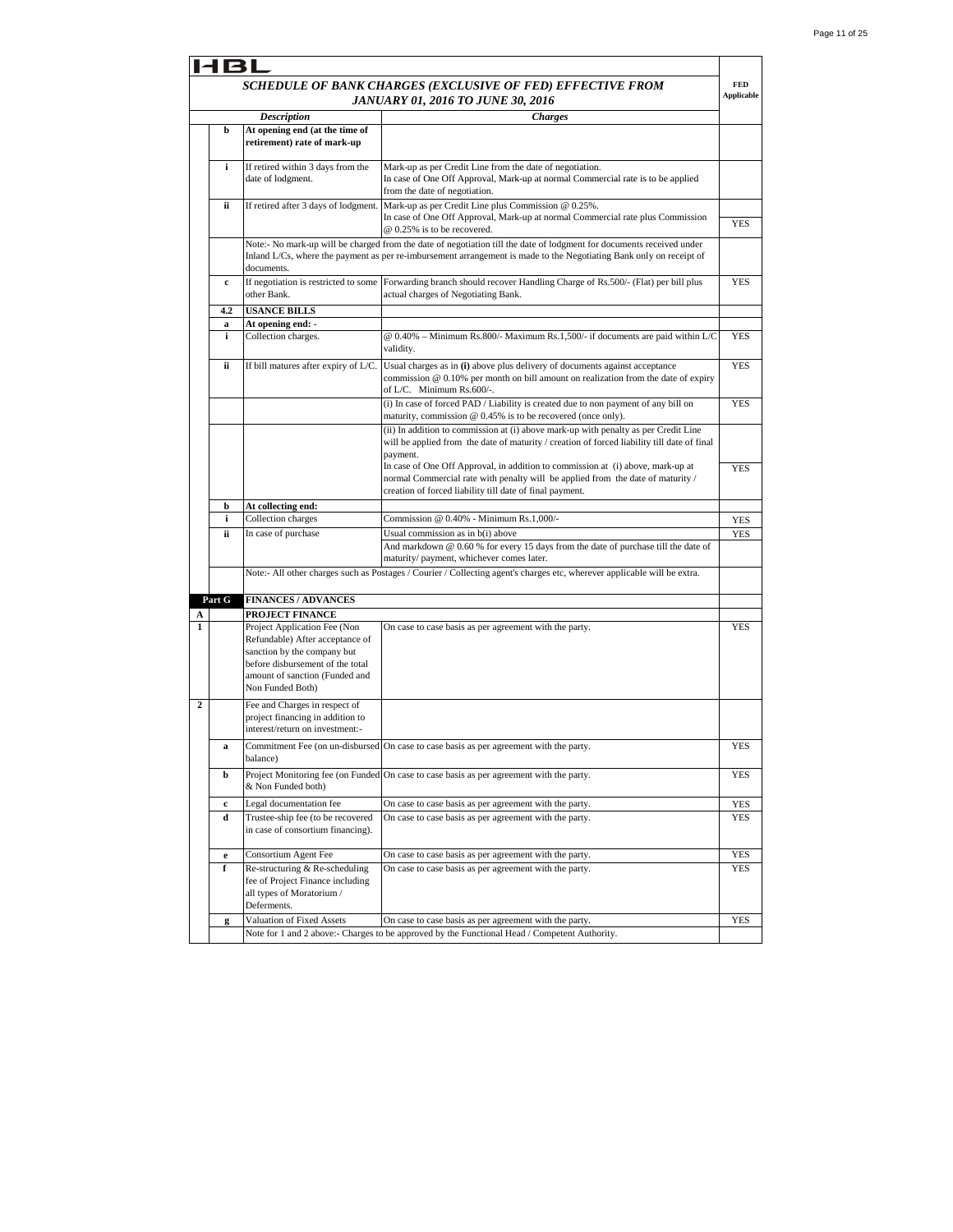|                  | 161                                                                              |                                                                                |                                              |                                                                                                                                                                  |        |                   |
|------------------|----------------------------------------------------------------------------------|--------------------------------------------------------------------------------|----------------------------------------------|------------------------------------------------------------------------------------------------------------------------------------------------------------------|--------|-------------------|
|                  |                                                                                  | SCHEDULE OF BANK CHARGES (EXCLUSIVE OF FED) EFFECTIVE FROM                     |                                              |                                                                                                                                                                  |        | <b>FED</b>        |
|                  |                                                                                  |                                                                                | <b>JANUARY 01, 2016 TO JUNE 30, 2016</b>     |                                                                                                                                                                  |        | <b>Applicable</b> |
|                  |                                                                                  | <b>Description</b>                                                             |                                              | <b>Charges</b>                                                                                                                                                   |        |                   |
| В                |                                                                                  | <b>WORKING CAPITAL</b><br><b>LOANS/ ADVANCES AND</b>                           |                                              |                                                                                                                                                                  |        |                   |
|                  |                                                                                  | <b>COMMERCIAL LENDING</b>                                                      |                                              |                                                                                                                                                                  |        |                   |
|                  |                                                                                  |                                                                                |                                              |                                                                                                                                                                  |        |                   |
| 1                |                                                                                  | Legal documentation fee in all<br>cases of fund based and non                  |                                              | Legal Documentation Fee will be recovered from all customers @ 0.15%. Minimum<br>Rs.1,500/- Maximum Rs.5,000/- per proposal on the amount of documentation (i.e. |        | <b>YES</b>        |
|                  |                                                                                  | fund based facilities                                                          |                                              | principal plus mark-up) at the time of initial disbursement, enhancement, additional                                                                             |        |                   |
|                  |                                                                                  |                                                                                |                                              | financing $\&$ change in securities / collateral of fund based $\&$ non-fund based facilities.                                                                   |        |                   |
|                  |                                                                                  |                                                                                | sought), shall be exempted from this fee.    | However, finances against Bank Deposits / Govt. Securities (where no legal opinion is                                                                            |        |                   |
|                  |                                                                                  |                                                                                |                                              |                                                                                                                                                                  |        |                   |
|                  |                                                                                  |                                                                                |                                              | (a) Legal Opinion, Preparation of MODTD/Legal Mortgage,                                                                                                          | Actual |                   |
|                  |                                                                                  |                                                                                |                                              | Verification genuineness along with Search of Property                                                                                                           |        |                   |
|                  |                                                                                  | Document.<br>(b) Stamp duty on Control & Security Documents (as per            |                                              |                                                                                                                                                                  |        |                   |
|                  |                                                                                  |                                                                                | Stamp Duty Act applicable in each Province)  |                                                                                                                                                                  | Actual |                   |
|                  |                                                                                  |                                                                                | (c) Registration Fee & Charge Search Report. |                                                                                                                                                                  | Actual |                   |
|                  |                                                                                  |                                                                                |                                              | Note: Legal documentation fee has to be recovered in addition to the charges under                                                                               |        |                   |
| $\boldsymbol{2}$ |                                                                                  | <b>Handling Charges for Facilities</b>                                         | (a), (b) $&$ (c) above.                      |                                                                                                                                                                  |        |                   |
|                  |                                                                                  | (Funds Based & Non Funds                                                       |                                              |                                                                                                                                                                  |        |                   |
|                  |                                                                                  | Based)                                                                         |                                              |                                                                                                                                                                  |        |                   |
|                  | a                                                                                | Rs. 40 M upto Rs. 100 M<br><b>CREDIT SANCTION</b>                              |                                              | @ 0.12% minimum of Rs.40,000/- of funded facilities including usance L/Cs                                                                                        |        | <b>YES</b>        |
|                  |                                                                                  | (New facility/Initial)                                                         |                                              |                                                                                                                                                                  |        |                   |
|                  | b                                                                                | Interim (any change in the                                                     |                                              | Rs.10,000/- Flat (per amendment) For SMEs Rs.3,000/- Flat                                                                                                        |        | <b>YES</b>        |
|                  | facility/security)                                                               |                                                                                |                                              |                                                                                                                                                                  |        |                   |
|                  | Enhancement<br>@ 0.10% of the enhanced funded amount including Usance L/Cs.<br>c |                                                                                |                                              |                                                                                                                                                                  | YES    |                   |
|                  | d                                                                                | Facilities on Short form for One<br>Off                                        | Minimum Rs.2,000/-                           |                                                                                                                                                                  |        | YES               |
|                  | e                                                                                | Annual Review Fee (on Renewal)                                                 |                                              | @ 0.1% to 1.0% Negotiable - subject to Exposure & Trade Business routed annually                                                                                 |        | YES               |
|                  |                                                                                  |                                                                                |                                              | on case to case basis, with the approval of Functional Head.                                                                                                     |        |                   |
|                  |                                                                                  |                                                                                |                                              | Note : i) Renewal for shorter periods, proportionate fee to be recovered i.e., 1/4th - 3 Months, 1/2 - 6 Months,                                                 |        |                   |
|                  |                                                                                  | and 3/4th - 9 Months                                                           |                                              | ii) Maximum fee of 1% will be charged in the absence of specific approval for reduced rate by Functional Head.                                                   |        |                   |
|                  | f                                                                                | Front end / Arrangement fee                                                    |                                              | @ 1.50% Flat wherever applicable at Bank's discretion                                                                                                            |        | <b>YES</b>        |
|                  | g                                                                                | Penal Charges in case of overdue                                               |                                              | Additional charges $@$ 4% will be levied over $&$ above the normal commercial markup                                                                             |        | <b>YES</b>        |
|                  |                                                                                  | of FCIF, FAFB, FAPC, FIM,                                                      | rate agreed.                                 |                                                                                                                                                                  |        |                   |
|                  |                                                                                  | FATR, FCF, FCBP, IDP, ERF &<br><b>IDBP</b>                                     |                                              |                                                                                                                                                                  |        |                   |
|                  |                                                                                  |                                                                                |                                              |                                                                                                                                                                  |        |                   |
|                  |                                                                                  |                                                                                |                                              | Note-: Exceeding Rs.100.00 M as per approved arrangements with the customers and approval of the Functional Head /                                               |        | <b>YES</b>        |
|                  |                                                                                  |                                                                                |                                              | Competent Authority. The negotiated charges should be mentioned in the Credit Proposal of the Customer.                                                          |        |                   |
| 3                |                                                                                  | Restructuring & Rescheduling Fee @ 0.20% of rescheduled / restructured amount. |                                              |                                                                                                                                                                  |        |                   |
|                  |                                                                                  | on Term Loans (DF/FAF)<br>including all types of moratorium/                   | (No charges upto Rs.0.5 M).                  |                                                                                                                                                                  |        | <b>YES</b>        |
|                  |                                                                                  | deferments.                                                                    |                                              |                                                                                                                                                                  |        |                   |
|                  |                                                                                  |                                                                                |                                              | Note: Waiver subject to approval by Functional Head and in the light of credit rating and business relationship with the                                         |        |                   |
| 4                |                                                                                  | Customer.<br><b>Application Processing Charges</b>                             |                                              |                                                                                                                                                                  |        |                   |
|                  |                                                                                  | for Fresh, Enhancement,                                                        |                                              |                                                                                                                                                                  |        |                   |
|                  |                                                                                  | <b>Reduction of all types of limits</b>                                        | Fresh / Enhancement / Decrease / Renewal     |                                                                                                                                                                  |        |                   |
|                  |                                                                                  | upto Rs.40(M). (Funds Based<br>and Non Funds Based)                            |                                              |                                                                                                                                                                  |        |                   |
|                  |                                                                                  |                                                                                |                                              |                                                                                                                                                                  |        |                   |
|                  |                                                                                  | <b>Facility Amount</b><br>Up to Rs. 1 M                                        | <b>Charges</b><br>$\omega_{\rm c}$           | Minimum<br>Rs.1,000/-                                                                                                                                            |        |                   |
|                  |                                                                                  | above Rs. 1 M to Rs. 2 M                                                       |                                              | Rs.2,000/-                                                                                                                                                       |        |                   |
|                  |                                                                                  | above Rs. 2 M to Rs. 5 M                                                       | 0.10%                                        | Rs.3,000/-                                                                                                                                                       |        |                   |
|                  |                                                                                  | above Rs. 5 M to Rs. 10 M<br>above Rs. 10 M to Rs. 20 M                        | 0.10%<br>0.25%                               | Rs.5,000/-<br>Rs.25,000/-                                                                                                                                        |        | YES               |
|                  |                                                                                  | above Rs. 20 M to Rs.40 M                                                      | 0.20%                                        | Rs.40,000/-                                                                                                                                                      |        |                   |
|                  |                                                                                  | <b>Interim Enhancement/Changes/</b>                                            | $\overline{a}$                               |                                                                                                                                                                  |        |                   |
|                  |                                                                                  | <b>One off / Temporary Extensions</b>                                          |                                              | $Rs.2,000/-$                                                                                                                                                     |        |                   |
|                  |                                                                                  | Note:- These charges are not applicable to the following categories: -         |                                              |                                                                                                                                                                  |        |                   |
|                  |                                                                                  | Export Refinance.                                                              |                                              |                                                                                                                                                                  |        |                   |
|                  |                                                                                  | Finances 100% secured by deposits with our Bank.<br>b)<br>c)                   |                                              |                                                                                                                                                                  |        |                   |
|                  |                                                                                  | All Staff Finances.                                                            |                                              |                                                                                                                                                                  |        |                   |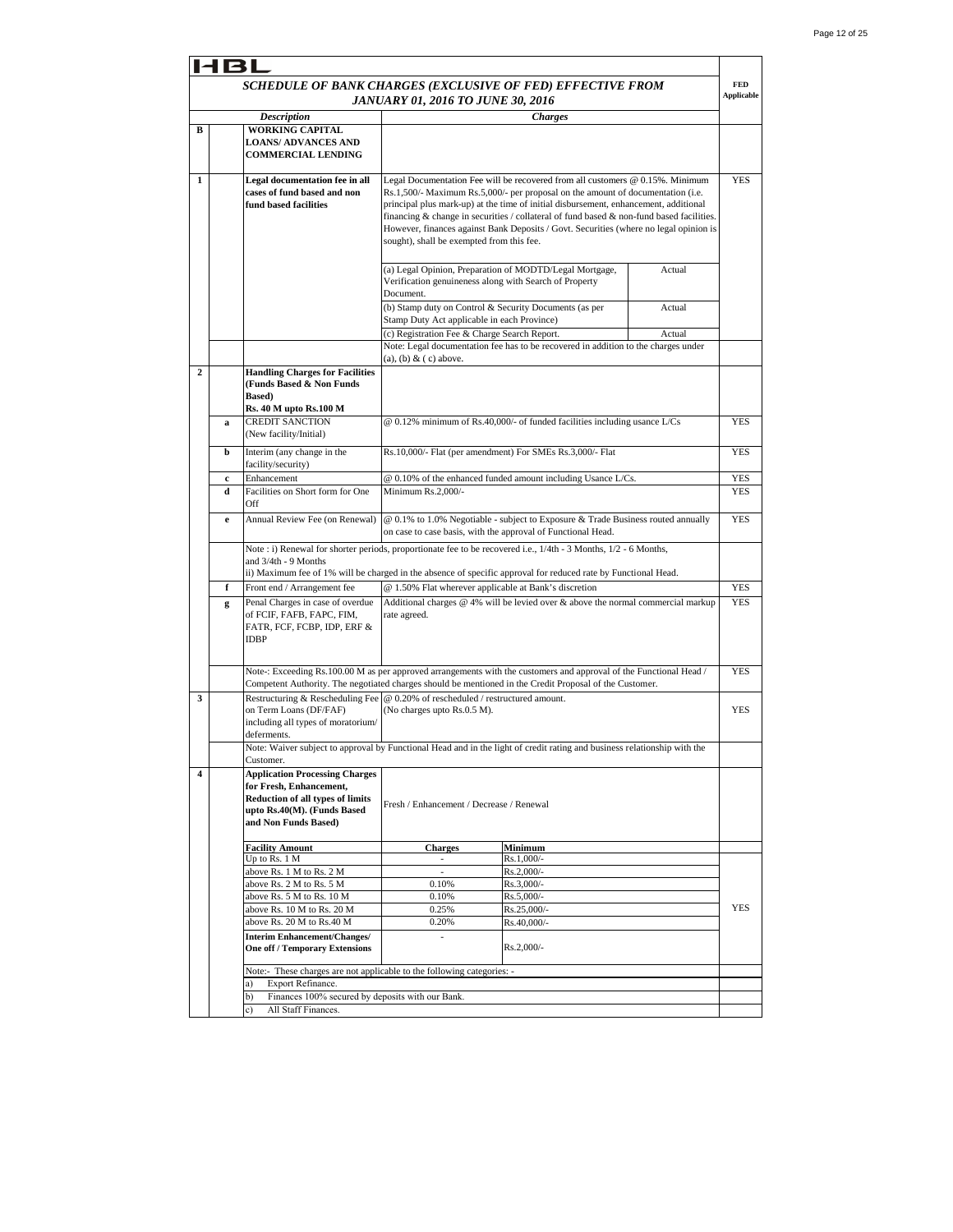|              | <b>HBL</b>                                                 |                                                                                                                |                                                                                                                                                                             |                   |  |
|--------------|------------------------------------------------------------|----------------------------------------------------------------------------------------------------------------|-----------------------------------------------------------------------------------------------------------------------------------------------------------------------------|-------------------|--|
|              | SCHEDULE OF BANK CHARGES (EXCLUSIVE OF FED) EFFECTIVE FROM |                                                                                                                |                                                                                                                                                                             |                   |  |
|              |                                                            |                                                                                                                | JANUARY 01, 2016 TO JUNE 30, 2016                                                                                                                                           | <b>Applicable</b> |  |
|              |                                                            | <b>Description</b>                                                                                             | <b>Charges</b>                                                                                                                                                              |                   |  |
| 5            |                                                            | Prime Minister Youth Business Loan - PMYBL<br><b>Application Processing Fee</b>                                | Rs. 100/- Flat                                                                                                                                                              | NO                |  |
| 6            |                                                            | Replacement of securities under                                                                                | Rs.2,000/- Flat                                                                                                                                                             | <b>YES</b>        |  |
|              |                                                            | lien with the Bank (except at the                                                                              |                                                                                                                                                                             |                   |  |
|              |                                                            | time of annual review of facilities                                                                            |                                                                                                                                                                             |                   |  |
|              |                                                            | and other than our own Bank's                                                                                  |                                                                                                                                                                             |                   |  |
|              |                                                            | deposits under lien.                                                                                           |                                                                                                                                                                             |                   |  |
| C            |                                                            | <b>HBL EASY LOAN</b>                                                                                           |                                                                                                                                                                             |                   |  |
|              | $\rm{a}$                                                   | <b>Application Processing Fee</b>                                                                              | Rs.1,000/- Flat - Facility size upto PKR 1,000,000/-<br>(Non-Refundable, Payable Upfront).                                                                                  |                   |  |
|              |                                                            |                                                                                                                | Rs.2,500/- Flat - Facility size above Rs.1,000,000/- to upto Rs.5,000,000/-                                                                                                 |                   |  |
|              |                                                            |                                                                                                                | (Non-Refundable, Payable Upfront).                                                                                                                                          |                   |  |
|              |                                                            |                                                                                                                | Rs.5,000/- Flat - Facility size above Rs.5,000,000/- & less than Rs.50,000,000/-                                                                                            | <b>YES</b>        |  |
|              |                                                            |                                                                                                                | (Non-Refundable, Payable Upfront).                                                                                                                                          |                   |  |
|              |                                                            |                                                                                                                | Rs.15,000/- Flat - Facility size Rs.50,000,000/- & above.                                                                                                                   |                   |  |
|              | b                                                          | <b>Annual Renewal Fee</b>                                                                                      | (Non-Refundable, Payable Upfront).<br>Rs.1,000/- Flat - Facility size upto PKR 1,000,000/-                                                                                  |                   |  |
|              |                                                            |                                                                                                                | (Non-Refundable, Payable Upfront).                                                                                                                                          |                   |  |
|              |                                                            |                                                                                                                | Rs.2,500/- Flat - Facility size above Rs.1,000,000/- to upto Rs,5,000,000/-                                                                                                 |                   |  |
|              |                                                            |                                                                                                                | (Non-Refundable, Payable Upfront).                                                                                                                                          |                   |  |
|              |                                                            |                                                                                                                | Rs.5,000/- Flat - Facility size above Rs.5,000,000/- & less than Rs.50,000,000/-                                                                                            | <b>YES</b>        |  |
|              |                                                            |                                                                                                                | (Non-Refundable, Payable Upfront).                                                                                                                                          |                   |  |
|              |                                                            |                                                                                                                | Rs.15,000/- Flat - Facility size Rs.50,000,000/- & above.<br>(Non-Refundable, Payable Upfront).                                                                             |                   |  |
|              | $\mathbf c$                                                | <b>Interim Facility Enhancement</b>                                                                            | Rs.1,000/- Flat - Facility size upto PKR 1,000,000/-                                                                                                                        |                   |  |
|              |                                                            |                                                                                                                | (Non-Refundable, Payable Upfront).                                                                                                                                          |                   |  |
|              |                                                            |                                                                                                                | Rs.2,500/- Flat - Facility size above Rs.1,000,000/- to upto Rs.5,000,000/-                                                                                                 |                   |  |
|              |                                                            |                                                                                                                | (Non-Refundable, Payable Upfront).                                                                                                                                          |                   |  |
|              |                                                            |                                                                                                                | Rs.5,000/- Flat - Facility size above Rs.5,000,000/- & less than Rs.50,000,000/-                                                                                            | <b>YES</b>        |  |
|              |                                                            |                                                                                                                | (Non-Refundable, Payable Upfront).                                                                                                                                          |                   |  |
|              |                                                            |                                                                                                                | Rs.15,000/- Flat - Facility size Rs.50,000,000/- & above.                                                                                                                   |                   |  |
|              |                                                            |                                                                                                                | (Non-Refundable, Payable Upfront).                                                                                                                                          |                   |  |
|              |                                                            |                                                                                                                | All commission/other charges applicable on LG and LC facilities will be as per Schedule of Charges.                                                                         |                   |  |
| D            |                                                            | HBL SMALL BUSINESS FINANCE<br>@ 0.10% of the facility amount, Minimum Rs.5,000/-<br>Application Processing Fee |                                                                                                                                                                             |                   |  |
|              | a                                                          |                                                                                                                | (One time implied - Non-refundable, Payable Up-front)                                                                                                                       | YES               |  |
|              | b                                                          | <b>Facility Fee</b>                                                                                            | @ 0.10% of the facility amount, Minimum Rs.2,500/-                                                                                                                          | <b>YES</b>        |  |
|              |                                                            |                                                                                                                | (Payable at the time of facility acceptance by customer)                                                                                                                    |                   |  |
|              | $\mathbf c$                                                | <b>Annual Renewal Fee</b>                                                                                      | @ 0.05% of the facility amount, Minimum Rs.2,500/-                                                                                                                          | <b>YES</b>        |  |
|              |                                                            |                                                                                                                | (Non-refundable, Payable Up-front)                                                                                                                                          |                   |  |
|              | d                                                          | Interim Facility Enhancement Fee                                                                               | @ 0.05% of the amount of excess requested over approved limits,                                                                                                             | <b>YES</b>        |  |
|              | $\mathbf e$                                                | L/G Court/Custom Guarantees                                                                                    | Minimum Rs.2,500/- (Non-refundable, Payable Up-front)<br>0.50% per Quarter                                                                                                  | YES               |  |
|              | f                                                          | LG (All other Types)                                                                                           | 0.40% per Quarter                                                                                                                                                           | YES               |  |
|              | g                                                          | Letter of Credit                                                                                               | Charges as per Part-A(a-1)                                                                                                                                                  | YES               |  |
|              | h                                                          | <b>Shipment Guarantee</b>                                                                                      | Charges as per Part-K-1                                                                                                                                                     | YES               |  |
|              | i                                                          | Penal Charges                                                                                                  | @ 5% of weightage everage of last quarter debit balance from due date till                                                                                                  | <b>YES</b>        |  |
|              |                                                            |                                                                                                                | adjustment/settlement of overdue amount.                                                                                                                                    |                   |  |
| E            |                                                            | <b>LEASING FINANCE (Auto &amp; Machinery)</b>                                                                  |                                                                                                                                                                             |                   |  |
|              | a                                                          | Front end Fee                                                                                                  | @ 1.0% of the lease amount (Waiver subject to approval by Functional Head and in                                                                                            | YES               |  |
|              |                                                            |                                                                                                                | the light of credit rating and business relationship with the customers).                                                                                                   |                   |  |
|              | b                                                          | <b>Legal Documentation Fee</b>                                                                                 | $(i)$ Rs.3,000/- Flat in each case                                                                                                                                          | YES               |  |
|              |                                                            |                                                                                                                | (ii) Actual out of pocket expenses (if First and Second charge is created)                                                                                                  | YES               |  |
|              | c                                                          | Commitment Fee (On un-<br>disbursed amount / balance)                                                          | @ 1/12 of 1% per month or part thereof on un-disbursed amount/balance starting 30<br>days after the date of approval. (Waiver subject to approval by Functional Head in the | YES               |  |
|              |                                                            |                                                                                                                | light of credit rating and business relationship with the customer).                                                                                                        |                   |  |
|              | d                                                          | Auto & Machinery Lease for                                                                                     | @ 0.5% of amount of finance, Minimum Rs.6,000/- non-refundable.                                                                                                             | <b>YES</b>        |  |
|              |                                                            | SMEs & Corporate, processing                                                                                   |                                                                                                                                                                             |                   |  |
|              |                                                            | Fee                                                                                                            |                                                                                                                                                                             |                   |  |
| F            |                                                            | <b>RURAL FINANCING</b>                                                                                         |                                                                                                                                                                             |                   |  |
| $\mathbf{1}$ |                                                            | PRODUCTION AND DEVELOPMENT<br><b>Application Processing Charges.</b>                                           |                                                                                                                                                                             |                   |  |
|              | a                                                          | Below 500 K                                                                                                    | Rs.1,000/- Flat.                                                                                                                                                            |                   |  |
|              | b                                                          | Between 500 K - 1 M                                                                                            | Rs.3,000/- Flat.                                                                                                                                                            |                   |  |
|              | c                                                          | Between 1 M - 5 M                                                                                              | Rs.5,000/- Flat.                                                                                                                                                            | YES               |  |
|              | d                                                          | Between 5 M - 10 M                                                                                             | Rs.7,500/- Flat.                                                                                                                                                            |                   |  |
|              | $\mathbf e$                                                | Above 10 M                                                                                                     | Rs.10,000/- Flat.                                                                                                                                                           |                   |  |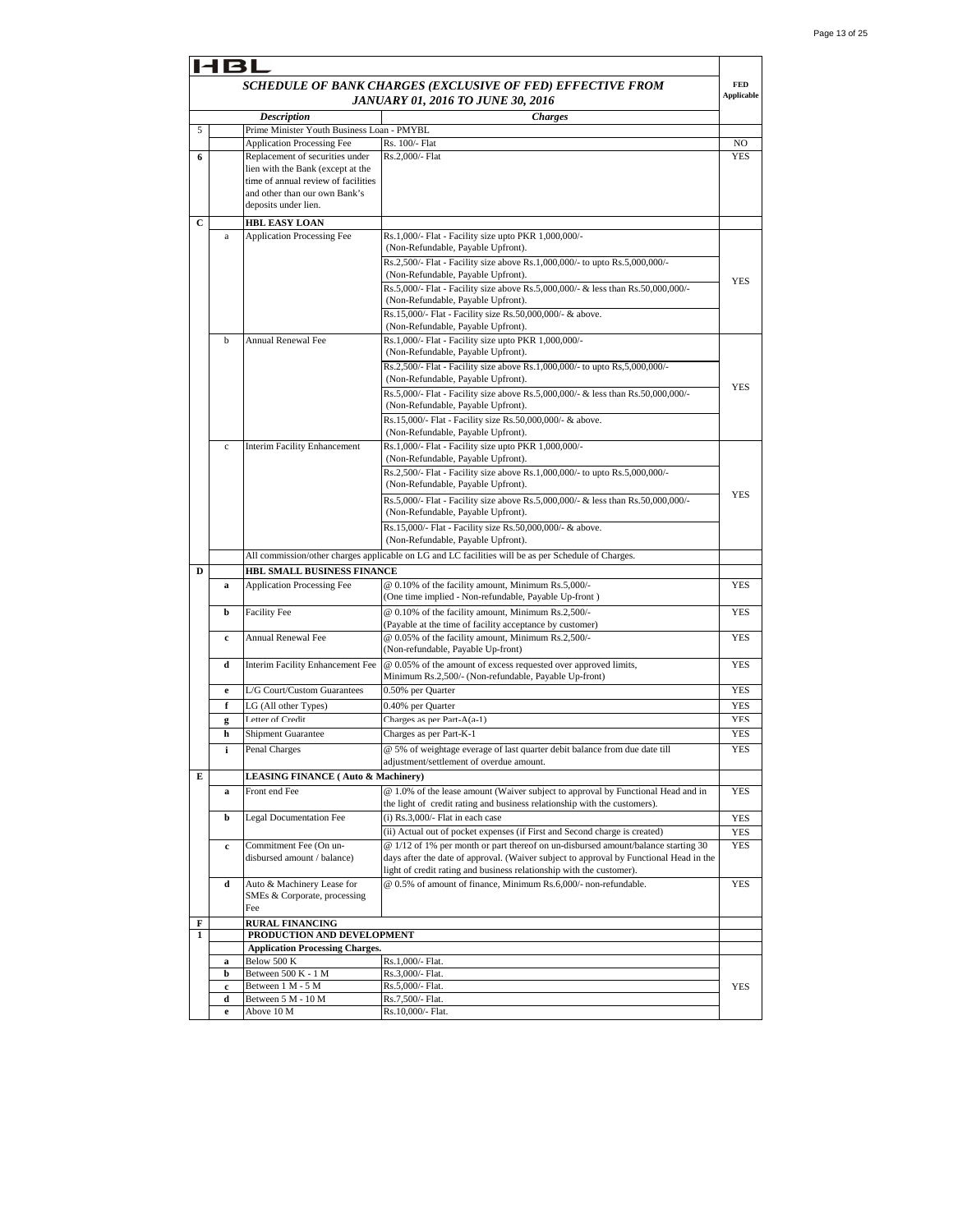|                | 14BI        |                                                                        |                                                                                                                  |                                    |                                    |                   |
|----------------|-------------|------------------------------------------------------------------------|------------------------------------------------------------------------------------------------------------------|------------------------------------|------------------------------------|-------------------|
|                |             |                                                                        | SCHEDULE OF BANK CHARGES (EXCLUSIVE OF FED) EFFECTIVE FROM                                                       |                                    |                                    | <b>FED</b>        |
|                |             |                                                                        | JANUARY 01, 2016 TO JUNE 30, 2016                                                                                |                                    |                                    | <b>Applicable</b> |
|                |             | <b>Description</b>                                                     | <b>Charges</b>                                                                                                   |                                    |                                    |                   |
| G              |             | OTHER CHARGES ON ADVANCES                                              |                                                                                                                  |                                    |                                    |                   |
| $\mathbf{1}$   | a           | For the issuance of NOC on the                                         | Rs.10,000/- Flat per transaction                                                                                 |                                    |                                    | <b>YES</b>        |
|                |             | request of customers for creating<br>additional / pari-passu charge/   |                                                                                                                  |                                    |                                    |                   |
|                |             | second charge on their fixed assets                                    |                                                                                                                  |                                    |                                    |                   |
|                |             | for acquiring further project                                          |                                                                                                                  |                                    |                                    |                   |
|                |             | finances from other banks /<br>financial institutions.                 |                                                                                                                  |                                    |                                    |                   |
|                |             |                                                                        |                                                                                                                  |                                    |                                    |                   |
|                | b           | For the issuance of NOC on the<br>request of Customers for creating    | Rs.10,000/- Flat per transaction                                                                                 |                                    |                                    | <b>YES</b>        |
|                |             | charge on their current assets.                                        |                                                                                                                  |                                    |                                    |                   |
|                |             |                                                                        |                                                                                                                  |                                    |                                    |                   |
| $\overline{2}$ | $\bf{a}$    | Redemption of charge fee to be                                         | Rs.2,500/- Flat per property.                                                                                    |                                    |                                    | <b>YES</b>        |
|                |             | recovered from party when Bank<br>officers are called before Registrar |                                                                                                                  |                                    |                                    |                   |
|                |             | for redemption of the mortgage.                                        |                                                                                                                  |                                    |                                    |                   |
|                |             |                                                                        |                                                                                                                  |                                    |                                    |                   |
|                | b           | Vacation of Charge/ Release of                                         | Rs.1,000/- Flat per case                                                                                         |                                    |                                    | YES               |
|                |             | Charge on Agri. Pass Book                                              |                                                                                                                  |                                    |                                    |                   |
| 3              | a           | Registration with SECP &<br>Lawyer's charges for both Private          | Actual Cost - Plus Rs.1,200/- per case.                                                                          |                                    |                                    | YES               |
|                |             | & Public limited companies where                                       |                                                                                                                  |                                    |                                    |                   |
|                |             | charge on current or fixed Assets                                      |                                                                                                                  |                                    |                                    |                   |
|                |             | is registered.                                                         |                                                                                                                  |                                    |                                    |                   |
|                |             |                                                                        |                                                                                                                  |                                    |                                    |                   |
|                | b           | Registration of charge at<br>Registrar's Office for Partnership /      | Actual Cost - Plus Rs.1,000/- per case.                                                                          |                                    |                                    | <b>YES</b>        |
|                |             | Proprietorship firms / Individual                                      |                                                                                                                  |                                    |                                    |                   |
|                |             | finances exceeding Rs.0.5 (M) for                                      |                                                                                                                  |                                    |                                    |                   |
|                |             | mortgage at registrar of Property                                      |                                                                                                                  |                                    |                                    |                   |
|                |             | office.                                                                |                                                                                                                  |                                    |                                    |                   |
|                | c           | For finances below Rs.0.5 (M)                                          | Actual Cost.                                                                                                     |                                    |                                    | YES               |
|                |             | Partnership / Proprietorship /                                         |                                                                                                                  |                                    |                                    |                   |
|                |             | Individual borrowers.                                                  |                                                                                                                  |                                    |                                    |                   |
| 4              |             | To mark lien on securities issued                                      | Rs.500/- Flat per trip                                                                                           |                                    |                                    | YES               |
|                |             | by other institutions.                                                 |                                                                                                                  |                                    |                                    |                   |
| 5              |             | Collection/Encashment of profit                                        | Rs.250/- Flat per trip                                                                                           |                                    |                                    | <b>YES</b>        |
|                |             | coupons on Govt. Savings                                               |                                                                                                                  |                                    |                                    |                   |
|                |             | Certificates issued by other<br>Banks/Saving Centers under lien        |                                                                                                                  |                                    |                                    |                   |
|                |             | with us.                                                               |                                                                                                                  |                                    |                                    |                   |
| 6              |             | For finances against pledge/                                           |                                                                                                                  |                                    |                                    |                   |
|                |             | hypothecation.                                                         |                                                                                                                  |                                    |                                    |                   |
|                | a           | Godown Rent.                                                           | Actual                                                                                                           |                                    |                                    | NO                |
|                | b           | Stock Inspection Charges.<br>(Hypothecation/Pledge)                    | (i) Actual bill from outside surveyors to be paid directly debiting customer's account.                          |                                    |                                    |                   |
|                |             | inspection frequency as per credit                                     | (ii)If inspection carried out by Bank Staff, charges will be as under:-                                          |                                    |                                    |                   |
|                |             | approval and/or as per credit                                          | <b>For Advances</b>                                                                                              | Pledge                             | <b>Hypothecation</b>               |                   |
|                |             | policy.                                                                | Up to Rs.1.000 M                                                                                                 | Rs.200/- Flat                      | Nil                                |                   |
|                |             |                                                                        | Up to $Rs.5.000 M$                                                                                               | Rs.1,000/- Flat                    | Rs.1,000/- Flat                    | <b>YES</b>        |
|                |             |                                                                        | Up to Rs.10.000 M<br>Above Rs.10.000 M                                                                           | Rs.1,500/- Flat<br>Rs.2,000/- Flat | Rs.1,500/- Flat<br>Rs.2,000/- Flat |                   |
|                |             |                                                                        | Note:- If during same period, outside Surveyors inspected the godown, then only                                  |                                    |                                    |                   |
|                |             |                                                                        | actual Conveyance charges shall be recovered, in case of (ii) above.                                             |                                    |                                    |                   |
|                | $\mathbf c$ | In case of Muccadum (Managed                                           | Actual bill by Muccadum to be paid directly debiting customer's account.                                         |                                    |                                    |                   |
|                |             | Pledge)                                                                |                                                                                                                  |                                    |                                    |                   |
|                |             | Note: - These charges are per Customer for each pledge site.           |                                                                                                                  |                                    |                                    |                   |
|                | d           | Other incidental expenses<br>(Insurance Premium, Legal                 | Actual Cost.                                                                                                     |                                    |                                    | <b>YES</b>        |
|                |             | charges)                                                               |                                                                                                                  |                                    |                                    |                   |
|                |             |                                                                        | Note:- No charges in case of occasional surprise checking of godowns carried by Bank's Executives / External and |                                    |                                    |                   |
|                |             | Internal Auditors.                                                     |                                                                                                                  |                                    |                                    |                   |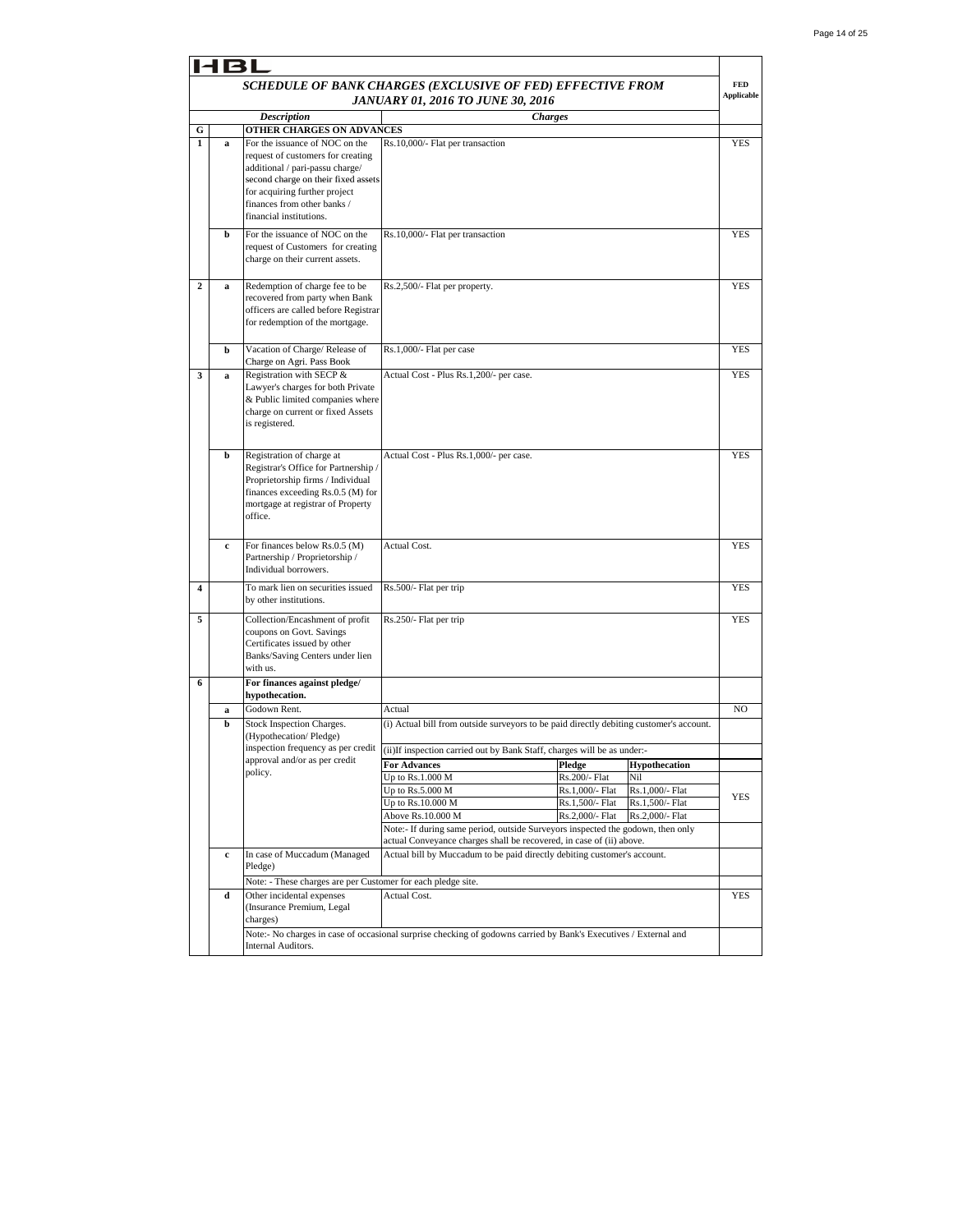| 181                     |                        |                                                                  |                                                                                                        |                                           |                                                                                      |                   |
|-------------------------|------------------------|------------------------------------------------------------------|--------------------------------------------------------------------------------------------------------|-------------------------------------------|--------------------------------------------------------------------------------------|-------------------|
|                         |                        | SCHEDULE OF BANK CHARGES (EXCLUSIVE OF FED) EFFECTIVE FROM       |                                                                                                        |                                           |                                                                                      | <b>FED</b>        |
|                         |                        |                                                                  | JANUARY 01, 2016 TO JUNE 30, 2016                                                                      |                                           |                                                                                      | <b>Applicable</b> |
|                         |                        | <b>Description</b>                                               |                                                                                                        | <b>Charges</b>                            |                                                                                      |                   |
|                         | Part H                 | <b>CONSUMER FINANCES</b>                                         |                                                                                                        |                                           |                                                                                      |                   |
| 1                       |                        | Auto Loan                                                        |                                                                                                        |                                           |                                                                                      |                   |
|                         | 1.1                    | <b>Application Processing Fee</b><br>(Inclusive of documentation | Rs.7.500/-<br>Rs.3,750/- (For individuals applying again after 6 months or maturity of one facility or |                                           | <b>YES</b>                                                                           |                   |
|                         |                        | charges)                                                         | Settlement after minimum 6 months)                                                                     |                                           |                                                                                      |                   |
|                         |                        |                                                                  | Inclusive of:                                                                                          |                                           |                                                                                      |                   |
|                         |                        |                                                                  | - Documentation charges<br>Verification                                                                |                                           |                                                                                      |                   |
|                         |                        |                                                                  | <b>Stamp Duty</b>                                                                                      |                                           |                                                                                      |                   |
|                         |                        |                                                                  | Credit Report: Actual Upto Rs. 150/-                                                                   |                                           |                                                                                      |                   |
|                         | 1.2                    | <b>Early Settlement Charges</b>                                  |                                                                                                        |                                           | 1. Termination prior to delivery of vehicle, @ 10% of outstanding amount at the time | <b>YES</b>        |
|                         |                        |                                                                  | of settlement.                                                                                         |                                           |                                                                                      |                   |
|                         |                        |                                                                  |                                                                                                        |                                           | 2. Termination after delivery of vehicle, @ 5% of outstanding amount at the time of  |                   |
|                         | Partial Payment<br>1.3 |                                                                  | settlement.<br>1. Partial Payment prior to delivery of vehicle, @ 10% of amount being settled.         |                                           | <b>YES</b>                                                                           |                   |
|                         |                        |                                                                  | 2. Partial Payment delivery of vehicle, @ 5% of amount being settled.                                  |                                           |                                                                                      |                   |
|                         | 1.4                    | Re-possession Charges.                                           |                                                                                                        | Actual or Rs.50,000/- whichever is Lower. |                                                                                      |                   |
|                         | 1.5                    | Legal Notice Fee                                                 | Actual Cost.                                                                                           |                                           |                                                                                      | YES<br>YES        |
|                         | 1.6                    | Late Payment Charges                                             | Rs.1,000/- per late payment                                                                            |                                           |                                                                                      | YES               |
| $\mathbf{2}$            |                        | Housing Loan /<br><b>Mortgage Power</b>                          |                                                                                                        |                                           |                                                                                      |                   |
|                         | 2.1                    | Processing charges                                               | Rs.6,000/-                                                                                             |                                           |                                                                                      | YES               |
|                         |                        |                                                                  | Inclusive of:                                                                                          |                                           |                                                                                      |                   |
|                         |                        |                                                                  | - Documentation charges                                                                                |                                           |                                                                                      |                   |
|                         |                        |                                                                  | - Verification<br>- Stamp Duty                                                                         |                                           |                                                                                      |                   |
|                         |                        |                                                                  | Credit Report: Actual Upto Rs. 150/-                                                                   |                                           |                                                                                      |                   |
|                         |                        |                                                                  |                                                                                                        |                                           |                                                                                      |                   |
|                         | 2.2                    | Early Termination/ Settlement                                    | @ 4% of Principal outstanding.                                                                         |                                           | <b>YES</b>                                                                           |                   |
|                         |                        | Charges.                                                         | @ 4% of Principal adjusted.                                                                            |                                           |                                                                                      |                   |
|                         | 2.3<br>2.4             | Partial Payment Charges<br><b>Legal Documentation Charges</b>    | Actual Cost.                                                                                           |                                           | YES<br>YES                                                                           |                   |
|                         | 2.5                    | Re-possession Charges                                            | Actual or Rs.50,000/- whichever is lower.                                                              |                                           |                                                                                      | YES               |
|                         | 2.6                    | <b>Property Document Vetting</b>                                 | Actual Cost.                                                                                           |                                           |                                                                                      | <b>YES</b>        |
|                         |                        | Charges                                                          |                                                                                                        |                                           |                                                                                      |                   |
|                         | 2.7                    | <b>Insurance Charges</b>                                         | Actual Cost.                                                                                           |                                           |                                                                                      | <b>YES</b>        |
| 3                       | 3.1                    | <b>Personal Loans</b><br>Processing charges                      | Salary Transfer:                                                                                       |                                           |                                                                                      |                   |
|                         |                        |                                                                  |                                                                                                        |                                           |                                                                                      |                   |
|                         |                        |                                                                  | Topup :                                                                                                |                                           | Rs.3,500/- or 1.25% of the loan                                                      |                   |
|                         |                        |                                                                  | Deposit Based:                                                                                         |                                           | amount whichever is higher                                                           |                   |
|                         |                        |                                                                  |                                                                                                        |                                           |                                                                                      |                   |
|                         |                        |                                                                  | New to Bank:                                                                                           |                                           |                                                                                      | <b>YES</b>        |
|                         |                        |                                                                  |                                                                                                        |                                           | Rs.3,500/- or 1.25% of the loan<br>amount whichever is higher                        |                   |
|                         |                        |                                                                  |                                                                                                        |                                           |                                                                                      |                   |
|                         |                        |                                                                  | Institutional /                                                                                        | As per Agreement.                         |                                                                                      |                   |
|                         |                        |                                                                  | Corporate Segment:                                                                                     |                                           |                                                                                      |                   |
|                         | 3.2                    | Early settlement Charges.                                        | @ 5% of outstanding finance amount.                                                                    |                                           |                                                                                      | YES               |
|                         | 3.3                    | Partial Payment                                                  | Partial Payment not allowed                                                                            |                                           |                                                                                      |                   |
| $\overline{\mathbf{4}}$ | 3.4                    | Late Payment Charges                                             | Rs.700/- per late payment                                                                              |                                           |                                                                                      | YES               |
|                         | a                      | <b>HBL Credit Cards</b><br>Service Charges                       | <b>HBL</b> CreditCard<br>Minimum @ 38%, Maximum @ 39%                                                  |                                           | <b>HBL FuelSaver</b><br>Minimum @ 38%, Maximum @ 39%                                 |                   |
|                         |                        |                                                                  | per annum of Outstanding                                                                               |                                           | per annum of Outstanding                                                             | NO                |
|                         | b                      | <b>BTF Service Charges</b>                                       | @ 24% p.a of Outstanding BTF                                                                           |                                           | @ 24% p.a of Outstanding BTF Amount.                                                 | NO                |
|                         |                        |                                                                  | Amount.                                                                                                |                                           | @ 24% per annum of Outstanding HIP                                                   |                   |
|                         | $\mathbf c$            | HBL Installment Plan (HIP)<br>Service Charges                    | @ 24% per annum of Outstanding HIP<br>amount                                                           |                                           | amount                                                                               | NO                |
|                         | d                      | Cash Advance Service Charges                                     | Minimum @ 36%,                                                                                         |                                           | Minimum @ 36%,                                                                       |                   |
|                         |                        |                                                                  | Maximum @ 39% p.a                                                                                      |                                           | Maximum @ 39% p.a                                                                    | NO                |
|                         |                        |                                                                  | of Outstanding Cash Advance Amount                                                                     |                                           | of Outstanding Cash Advance Amount                                                   |                   |
|                         | $\mathbf e$            | Annual Fee                                                       | Rs.3,000/- Flat (Green Cards)                                                                          |                                           |                                                                                      | YES               |
|                         |                        |                                                                  | Rs.5,000/- Flat (Gold Cards)                                                                           |                                           |                                                                                      |                   |
|                         | f                      | Supplementary Fee                                                | Rs. 8,000/- Flat (Platinum Cards)<br>Rs.1,500/- Flat (Green Cards)                                     |                                           |                                                                                      |                   |
|                         |                        |                                                                  | Rs.2,500/- Flat (Gold Cards)                                                                           |                                           |                                                                                      | YES               |
|                         |                        |                                                                  | Rs. 4,000/= (Platinum Card)                                                                            |                                           |                                                                                      |                   |
|                         | g                      | Monthly Fee (Basic)                                              |                                                                                                        |                                           | Rs.250/- Green Card                                                                  |                   |
|                         |                        |                                                                  |                                                                                                        |                                           | Rs.500/- Gold Card                                                                   |                   |
|                         | h                      | Monthly Fee (Supplementary)                                      |                                                                                                        |                                           | Rs.125/- Green Card<br>Rs.250/- Gold Card                                            |                   |
|                         | i                      | <b>BTF Processing Charges</b>                                    | Rs.500/- or @ 3% of the transferred                                                                    |                                           | Rs.500/- or @ 3% of the transferred                                                  | YES               |
|                         |                        |                                                                  | amount, whichever is higher                                                                            |                                           | amount, whichever is higher                                                          |                   |
|                         | j.                     | Late Fee                                                         | Rs.1,250/-                                                                                             |                                           | Rs.1,250/-                                                                           | YES               |
|                         | k                      | Over limit Fee                                                   | Rs.1,250/-                                                                                             |                                           | Rs.1,250/-                                                                           | YES               |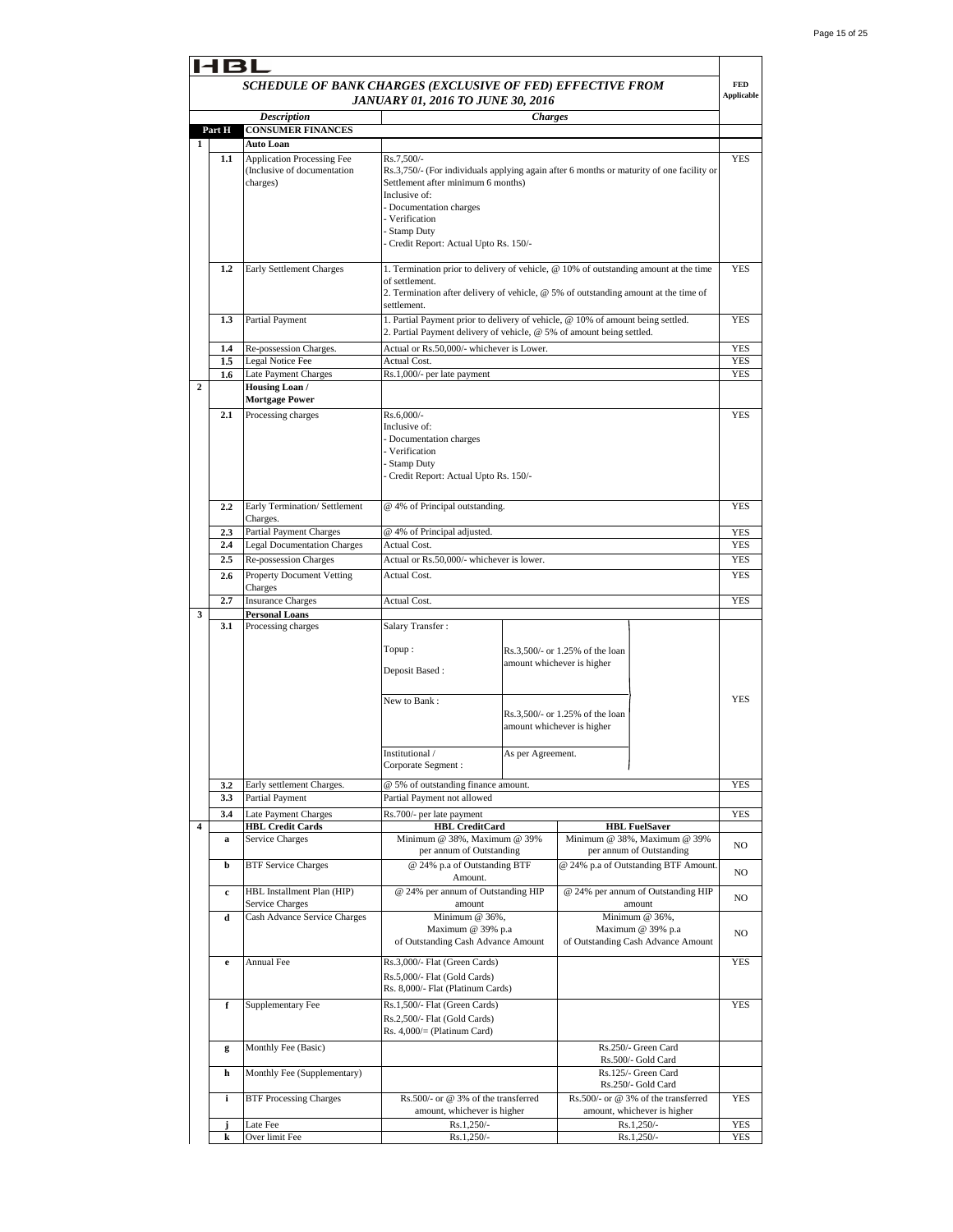|   | HBL                                                        |                                                                                                                   |                                                                                                                                                                             |                                                            |                |
|---|------------------------------------------------------------|-------------------------------------------------------------------------------------------------------------------|-----------------------------------------------------------------------------------------------------------------------------------------------------------------------------|------------------------------------------------------------|----------------|
|   | SCHEDULE OF BANK CHARGES (EXCLUSIVE OF FED) EFFECTIVE FROM |                                                                                                                   |                                                                                                                                                                             |                                                            |                |
|   | <b>Applicable</b><br>JANUARY 01, 2016 TO JUNE 30, 2016     |                                                                                                                   |                                                                                                                                                                             |                                                            |                |
|   |                                                            | <b>Description</b>                                                                                                | <b>Charges</b>                                                                                                                                                              |                                                            |                |
|   | 1                                                          | Voucher Retrieval Fee                                                                                             | Rs. 1000/- Flat                                                                                                                                                             | Rs. 1000/- Flat                                            | YES            |
|   | m                                                          | Arbitration Charges for Disputed<br>Transactions                                                                  | US\$ 500/- or equivalent PKR                                                                                                                                                | US\$ 500/- or equivalent PKR                               | <b>YES</b>     |
|   | $\mathbf n$                                                | Card Replacement Fee                                                                                              | Rs. 600/- Flat                                                                                                                                                              | Rs. 600/- Flat                                             | <b>YES</b>     |
|   | $\Omega$                                                   | Cash Advance Issuance Fee                                                                                         | Rs. 750/- or 3% of amount withdrawn<br>whichever is higher                                                                                                                  | Rs. 750/- or 3% of amount withdrawn<br>whichever is higher | <b>YES</b>     |
|   | p                                                          | <b>Banker's Cheque</b><br><b>Issuance Fee</b>                                                                     | Rs.500/- Flat                                                                                                                                                               | Rs.500/- Flat                                              | <b>YES</b>     |
|   | q                                                          | Early Payment Charges for<br>installment plan                                                                     | @ 5% of remaining Principal Balance                                                                                                                                         | @ 5% of remaining Principal Balance                        | <b>YES</b>     |
|   | r                                                          | Foreign Transaction Charges                                                                                       | @ 3% of Transaction Amount                                                                                                                                                  | @ 3% of Transaction Amount                                 | <b>YES</b>     |
|   | s                                                          | Card Conversion Fee                                                                                               | Rs.600/- Flat                                                                                                                                                               | Rs.600/- Flat                                              | <b>YES</b>     |
|   | t                                                          | <b>Returned Cheque Charges</b>                                                                                    | Rs.1,000/- Flat                                                                                                                                                             | Rs.1,000/- Flat                                            | YES            |
|   | $\mathbf{u}$                                               | Direct Debit Rejection Fee                                                                                        | Rs.750/- Flat                                                                                                                                                               | Rs.750/- Flat                                              | <b>YES</b>     |
|   | V                                                          | <b>SMS</b> Alert Charges                                                                                          | Rs.100/- Flat per month                                                                                                                                                     | Rs.100/- Flat per month                                    | <b>YES</b>     |
|   | W                                                          | Habib Installment Plan (HIP)<br>Processing Charges/HIP Fees                                                       | Rs.600/- Flat                                                                                                                                                               | Rs.600/- Flat                                              | <b>YES</b>     |
| 5 |                                                            | <b>HBL Insurance Scheme</b>                                                                                       |                                                                                                                                                                             |                                                            |                |
|   | a                                                          | Credit Shelter                                                                                                    | 0.50% of outstanding balance                                                                                                                                                |                                                            | NO             |
|   | b                                                          | Credit Shelter Plus<br>Income Continuation Plan-                                                                  | 0.073% of credit limit<br>Rs.399/- Per Month                                                                                                                                |                                                            | NO             |
|   | c.                                                         | Plan A                                                                                                            |                                                                                                                                                                             |                                                            | NO             |
|   | d                                                          | <b>Income Continuation Plan-</b><br>Plan B                                                                        | Rs.250/- Per Month                                                                                                                                                          |                                                            | N <sub>O</sub> |
|   | $\mathbf e$                                                | Total Assurance - Plan A                                                                                          | Rs.150/- Per Month                                                                                                                                                          |                                                            | N <sub>O</sub> |
|   | f                                                          | Total Assurance - Plan B                                                                                          | Rs.260/- Per Month                                                                                                                                                          |                                                            | NO             |
|   | g                                                          | Triple Health Cash Plan                                                                                           | Minimum Rs.185/- and Maximum Rs.970/- per month (varies according to plan)                                                                                                  |                                                            | NO             |
|   | h                                                          | <b>HBL Wallet Plan</b>                                                                                            | Rs.199 Per Month                                                                                                                                                            |                                                            | NO             |
|   | i                                                          | <b>HBL Family Protect - A</b>                                                                                     | Rs.165 Per Month                                                                                                                                                            |                                                            |                |
|   | j                                                          | HBL Family Project - B                                                                                            | Rs.1,650 Per Year                                                                                                                                                           |                                                            | NO             |
|   | k                                                          | HBL LifePlus - A                                                                                                  | Rs.250 Per Month                                                                                                                                                            |                                                            | NO             |
|   | $\mathbf{l}$                                               | HBL LifePlus - B                                                                                                  | Rs.325 Per Month                                                                                                                                                            |                                                            | NO             |
|   | $\mathbf m$                                                | HBL My Health Forever                                                                                             | Rs. 3,000 Per Year                                                                                                                                                          |                                                            | N <sub>O</sub> |
|   | $\mathbf n$                                                | Credit Shield Plus                                                                                                | 0.79% of Total Outstanding Balance                                                                                                                                          |                                                            | N <sub>O</sub> |
| 6 |                                                            | <b>HBL Salary Plus</b>                                                                                            |                                                                                                                                                                             |                                                            |                |
|   | a                                                          | Processing charges                                                                                                | 1% of overdraft limit or Rs.2,500/- whichever is higher                                                                                                                     |                                                            | <b>YES</b>     |
|   | b                                                          | Mark-up                                                                                                           | Monthly Mark-up of 2.5-3% per month classification per annum 30-36%                                                                                                         |                                                            | N <sub>O</sub> |
|   | $\mathbf c$                                                | <b>Annual Renewal Fee</b>                                                                                         | 1% of overdraft limit or Rs.2,500/- whichever is higher                                                                                                                     |                                                            | <b>YES</b>     |
|   | Part I                                                     | STANDING INSTRUCTIONS CHARGES:                                                                                    |                                                                                                                                                                             |                                                            |                |
| 1 | a                                                          | Standing Order/Balance Order<br>charges will be recovered in<br>addition to normal remittance<br>charges.         | Rs.200/- per transaction except deduction of loan installments.                                                                                                             |                                                            | <b>YES</b>     |
|   | b                                                          | Amendment of Current Standing<br>Order                                                                            | Rs.200/- Flat                                                                                                                                                               |                                                            | <b>YES</b>     |
|   | $\rm c$                                                    | Cancellation of Standing Order                                                                                    | Rs.100/- Flat                                                                                                                                                               |                                                            | <b>YES</b>     |
|   | Part J                                                     |                                                                                                                   | SALE & PURCHASE OF SECURITIES, SAFE CUSTODY OF ARTICLES IN SAFE DEPOSITS                                                                                                    |                                                            |                |
| 1 |                                                            | Withdrawal fee on shares and<br>securities held in safe custody (to<br>be recovered at the time of<br>withdrawal) | @ 0.25% up to Rs.10,000/- of the paid-up and face value (Minimum Rs.80/-).<br>@ 0.125% on amount exceeding Rs.10,000/- of the paid-up and face value<br>(Minimum Rs.170/-). |                                                            | YES            |
| 2 |                                                            | Withdrawal fee on Govt.                                                                                           | Rs.10/- Flat per scrip. Minimum Rs.85/-                                                                                                                                     |                                                            | <b>YES</b>     |
|   |                                                            | Securities. Where shares and/or                                                                                   |                                                                                                                                                                             |                                                            |                |
|   |                                                            | securities sold are from those held                                                                               |                                                                                                                                                                             |                                                            |                |
|   |                                                            | in safe custody, either commission                                                                                |                                                                                                                                                                             |                                                            |                |
|   |                                                            | on sale of shares and securities, as                                                                              |                                                                                                                                                                             |                                                            |                |
|   |                                                            | shown against item 1, or                                                                                          |                                                                                                                                                                             |                                                            |                |
|   |                                                            | withdrawal fees, as shown against                                                                                 |                                                                                                                                                                             |                                                            |                |
|   |                                                            | item 2 whichever is higher, will be<br>charged, but not both.                                                     |                                                                                                                                                                             |                                                            |                |
|   |                                                            |                                                                                                                   |                                                                                                                                                                             |                                                            |                |
|   |                                                            | Handling charges for conversion,                                                                                  | Rs.20/- Flat per scrip                                                                                                                                                      |                                                            | <b>YES</b>     |
| 3 |                                                            | renewal, consolidation or                                                                                         |                                                                                                                                                                             |                                                            |                |
|   |                                                            | subdivision of Govt. Securities.                                                                                  |                                                                                                                                                                             |                                                            |                |
| 4 |                                                            | Fee for verifying and marking lien<br>on Govt. Securities issued by us at<br>the request of third party.          | Rs.500/- Flat per case                                                                                                                                                      |                                                            | <b>YES</b>     |
|   |                                                            |                                                                                                                   |                                                                                                                                                                             |                                                            |                |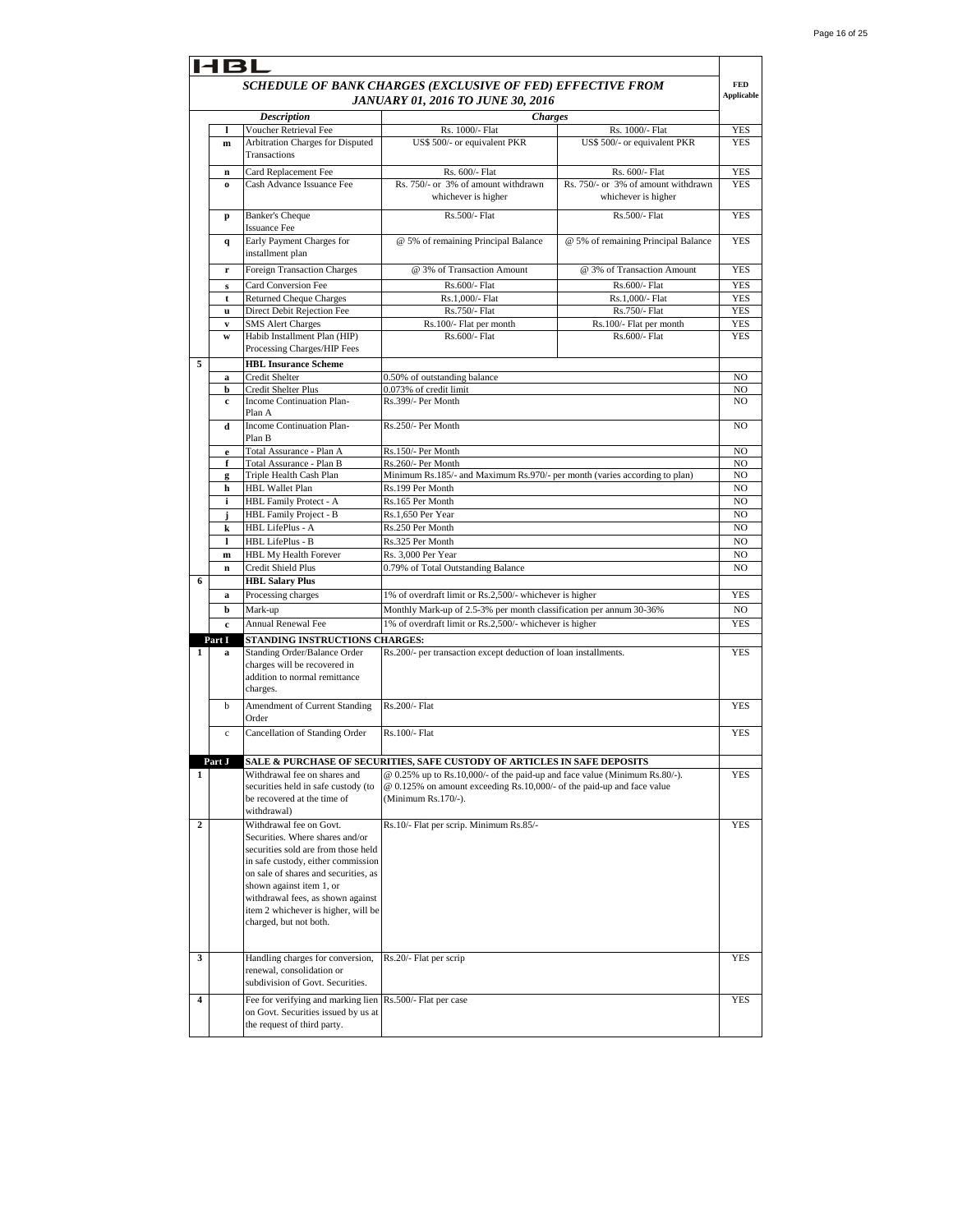|                | 4BL         |                                                                                                                                 |                                                                                                                                                                                                                                                      |                   |
|----------------|-------------|---------------------------------------------------------------------------------------------------------------------------------|------------------------------------------------------------------------------------------------------------------------------------------------------------------------------------------------------------------------------------------------------|-------------------|
|                |             |                                                                                                                                 | SCHEDULE OF BANK CHARGES (EXCLUSIVE OF FED) EFFECTIVE FROM                                                                                                                                                                                           | <b>FED</b>        |
|                |             |                                                                                                                                 | JANUARY 01, 2016 TO JUNE 30, 2016                                                                                                                                                                                                                    | <b>Applicable</b> |
|                |             | <b>Description</b>                                                                                                              | <b>Charges</b>                                                                                                                                                                                                                                       |                   |
| 5              |             | Handling charges for deposit of<br>shares and other securities in safe<br>custody marked under Lien for<br>banking facilities:- |                                                                                                                                                                                                                                                      |                   |
|                | a           | Individual shares with verified<br>Transfer Deed attached.                                                                      | Rs.500/- Flat                                                                                                                                                                                                                                        | <b>YES</b>        |
|                | b           | Sale / Purchase of shares securities Rs.500/- Flat per transaction.<br>held against banking facilities.                         |                                                                                                                                                                                                                                                      | <b>YES</b>        |
|                | c           | Charges for holding bearer<br>securities in safe custody on<br>behalf of customer against<br>banking facilities.                | Rs.850/- Flat                                                                                                                                                                                                                                        | YES               |
|                | d           | Replacement of securities under<br>lien to the Bank.                                                                            | Rs.1,000/- Flat per replacement                                                                                                                                                                                                                      | <b>YES</b>        |
| 6              |             | commencement of each quarter).                                                                                                  | Articles in Safe Deposit-Fee for Articles in Safe Deposit (to be recovered in advance at the time of deposit or at the                                                                                                                               |                   |
|                | a           | <b>Boxes and Packages</b>                                                                                                       | Rs.5/- Flat per 100 cubic inches or any part thereof with a Minimum of Rs.400/- per<br>quarter.                                                                                                                                                      | YES               |
|                | b           | Envelopes                                                                                                                       | Rs.3/- Flat per 25 square Inches or any part thereof with a Minimum of Rs.400/- per<br>quarter.                                                                                                                                                      | <b>YES</b>        |
| 7              | a           |                                                                                                                                 | Safe Deposit Lockers Fee (to be recovered in advance and at the commencement date yearly)                                                                                                                                                            |                   |
|                |             | Small                                                                                                                           | Rs.2,500/- Flat per annum.                                                                                                                                                                                                                           | YES               |
|                |             | Medium                                                                                                                          | Rs.3,500/- Flat per annum.                                                                                                                                                                                                                           |                   |
|                |             | Large                                                                                                                           | Rs.5,500/- Flat per annum.                                                                                                                                                                                                                           |                   |
|                |             | Extra Large                                                                                                                     | Rs.10,000/- Flat per annum.                                                                                                                                                                                                                          |                   |
|                |             | Cubicle Locker                                                                                                                  | Rs.40,000/- Flat per annum.                                                                                                                                                                                                                          |                   |
|                | b           | Late payment fee                                                                                                                | 10% of the applicable annual locker rent with grace period of 30 days from the due<br>date.                                                                                                                                                          | <b>YES</b>        |
|                | $\mathbf c$ | Key Deposit (Will apply at the time of issuance of new locker).                                                                 |                                                                                                                                                                                                                                                      |                   |
|                |             | Small                                                                                                                           | Rs.3,000/- Flat                                                                                                                                                                                                                                      |                   |
|                |             | Medium                                                                                                                          | Rs.3,500/- Flat                                                                                                                                                                                                                                      | NO                |
|                |             | Large/Extra Large                                                                                                               | Rs.5,000/- Flat                                                                                                                                                                                                                                      |                   |
|                |             | Cubicle Locker                                                                                                                  | Rs.50,000/- Flat                                                                                                                                                                                                                                     |                   |
|                | d           | <b>Breaking Charges</b>                                                                                                         |                                                                                                                                                                                                                                                      |                   |
|                |             | For Small, Medium, Large &                                                                                                      | Rs.3,500/- per Locker or actual cost whichever is more.                                                                                                                                                                                              | <b>YES</b>        |
|                |             | Extra Large Locker                                                                                                              |                                                                                                                                                                                                                                                      |                   |
|                |             | Cubicle Locker                                                                                                                  | Rs.6,000/- per Locker or actual cost whichever is more.                                                                                                                                                                                              | <b>YES</b>        |
|                |             |                                                                                                                                 | Note:- In case a locker is broken open for non-payment of fee and its content are retained with inventory in a separate<br>locker, whenever the locker holder(s) visits the Bank for collection of the items, all outstanding fee (with late payment |                   |
|                |             |                                                                                                                                 | fee) and break-opening charges should be recovered before the contents are delivered.                                                                                                                                                                |                   |
|                | Part K      | <b>GUARANTEES</b>                                                                                                               |                                                                                                                                                                                                                                                      |                   |
| 1              |             | Guarantees issued in favour of                                                                                                  | Rs.2.000/- Flat                                                                                                                                                                                                                                      | <b>YES</b>        |
|                |             | shipping companies in lieu of Bills<br>of Lading.                                                                               |                                                                                                                                                                                                                                                      |                   |
| $\overline{a}$ |             | Guarantees issued in favour of                                                                                                  | @ 0.60% per quarter or part thereof.                                                                                                                                                                                                                 | <b>YES</b>        |
|                |             | Collector of Customs in lieu of<br>payment of Duties/ levies.                                                                   | @ 0.40% per quarter or part thereof for Financial Institutions.<br>@ 0.30% per quarter or part thereof (if 100% Cash Margin or Lien over Term /<br>Saving Deposits).<br>Minimum Rs.1,500/- to be recovered.                                          |                   |
| 3              |             | Other Guarantees                                                                                                                | (i) $@$ 0.45% per quarter or part thereof Minimum Rs.1,500/-                                                                                                                                                                                         | YES               |
|                |             |                                                                                                                                 | (ii) If secured against 100% Cash Margin, Commission @ 0.40% per quarter or part<br>thereof Minimum Rs.1,500/-.                                                                                                                                      | YES               |
|                |             |                                                                                                                                 | (iii) Note:- In case the validity of guaratee is one year or more, then LG commission<br>should be charged at prescribed applicable rate,<br>Minimum Rs.1,500/- annually.                                                                            |                   |
|                |             |                                                                                                                                 | (iv) Note: - For open-ended Guarantees, Commission to be recovered on Annual Basis<br>as per (i) or (ii) above, as applicable or as per approval of competent authority.                                                                             | YES               |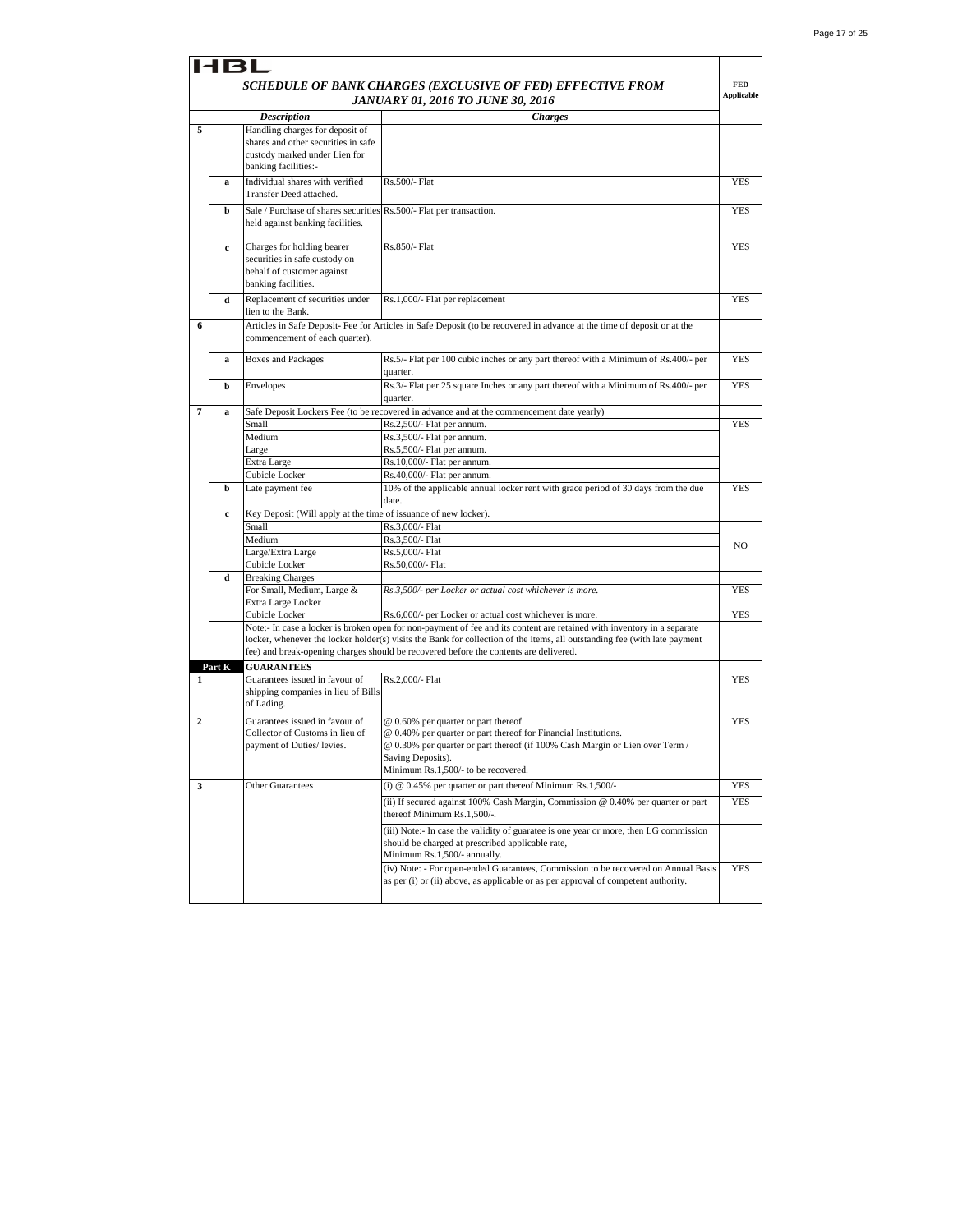|                | 131         |                                                                                                                                                                                                                                                                  |                                                                                                                                                                                                                                                                                                                                                                                                                                                                                                             |                          |
|----------------|-------------|------------------------------------------------------------------------------------------------------------------------------------------------------------------------------------------------------------------------------------------------------------------|-------------------------------------------------------------------------------------------------------------------------------------------------------------------------------------------------------------------------------------------------------------------------------------------------------------------------------------------------------------------------------------------------------------------------------------------------------------------------------------------------------------|--------------------------|
|                |             |                                                                                                                                                                                                                                                                  | SCHEDULE OF BANK CHARGES (EXCLUSIVE OF FED) EFFECTIVE FROM<br>JANUARY 01, 2016 TO JUNE 30, 2016                                                                                                                                                                                                                                                                                                                                                                                                             | <b>FED</b><br>Applicable |
|                |             | <b>Description</b>                                                                                                                                                                                                                                               | <b>Charges</b>                                                                                                                                                                                                                                                                                                                                                                                                                                                                                              |                          |
| 4              | a           | Cross Border Back-to-Back<br>Guarantees including Performance<br>Bonds, Bid Bonds, Advance<br>Payment Guarantees issued<br>against Counter<br>guarantees/Standby Letter of<br>Credit (SBLC) of Foreign Banks/<br>Financial Institutions of Overseas<br>Branches. | (i) 0.45% per quarter or part thereof, Minimum USD 150/-.<br>(ii) Commission on guarantees issued against Counter Guarantees / Standby L/Cs is<br>determined based on issuing Bank/Country & Value / Tenor of the Instrument,<br>Minimum USD 150/-. These Charges will be approved on case to case basis by<br>Financial Institutions - Global Trade Services (FI-GTS).<br>Please refer Note No.7 (Last Page)                                                                                               | <b>YES</b>               |
|                | b           |                                                                                                                                                                                                                                                                  | Advising Charges for Guarantees or SBLCs issued by the Foreign Banks/ Financial Instutitions or Oversease Branches                                                                                                                                                                                                                                                                                                                                                                                          | <b>YES</b>               |
|                | (i)         | If advised without any risk &<br>responsibility                                                                                                                                                                                                                  | US \$ 60 or equivalent in other currencies                                                                                                                                                                                                                                                                                                                                                                                                                                                                  | YES                      |
|                |             | apply except communication cost as prescribed under K(4c).                                                                                                                                                                                                       | Note: The similar rate will apply in the cases of advising of subsequent amendments. Claim handling charges shall not                                                                                                                                                                                                                                                                                                                                                                                       | YES                      |
|                | (ii)        | If advised duly added with<br>Confirmation                                                                                                                                                                                                                       | Rates as per K 4 (c) will apply                                                                                                                                                                                                                                                                                                                                                                                                                                                                             | <b>YES</b>               |
|                | $\mathbf c$ |                                                                                                                                                                                                                                                                  | Branches are advised to include the actual cost of Stamp Paper, Courier / Swift Charges etc. while claiming the amount of<br>commission from the Correspondent Bank on whose behalf the Guarantee is being issued.                                                                                                                                                                                                                                                                                          |                          |
| 5              |             | Claim Handling on Guarantees<br>issued on behalf of Foreign<br>Correspondent                                                                                                                                                                                     | (i) Rs.2,000/- Flat or equivalent in FCY.<br>(ii) Communication costs Rs.1,500/- Flat or equivalent in FCY                                                                                                                                                                                                                                                                                                                                                                                                  | <b>YES</b>               |
| 6              |             | Consortium / Syndicate<br>Guarantees                                                                                                                                                                                                                             | As per term sheet applicable for the entire Syndicate members.                                                                                                                                                                                                                                                                                                                                                                                                                                              | <b>YES</b>               |
|                | a           | till expiry of the claim lodgement date.                                                                                                                                                                                                                         | Note: - All guarantees issued by banks (except guarantees issued under consortium/syndication) must contain specific<br>amount and expiry date and a date by which the claims are to be lodged. Commission to be charged from the date of issue                                                                                                                                                                                                                                                             |                          |
|                | b           | if applicable.                                                                                                                                                                                                                                                   | In case of the forced liability created on invocation of bank guarantees, (except Counter Guarantees or Standby Letter of<br>Credits of Foreign Banks) mark up at Commercial rate / Approved Customer Lending rate, on daily product basis will be<br>recovered from the date of invocation of the guarantee until complete adjustment of the forced loan & any other charges,                                                                                                                              |                          |
|                | c           | Administrative fee for expired<br>guarantee until original instrument earlier.<br>is not yet returned to us.                                                                                                                                                     | (i) Rs.2,000/- Flat to be recovered on half yearly basis or on prorata basis if returned<br>(ii) In case of 100% cash margin, no Administrative Fee will be recovered. This fee<br>shall also not apply on the cases as prescribed under K (4).<br>(iii) Administrative Fee may be waived on very exceptional basis with the approval of<br>Functional Head.<br>Note: Normal Commission shall be charged if claim is lodged within the validity of<br>L/G, otherwise Administrative Fees should be charged. | <b>YES</b>               |
|                | d           | Amendment                                                                                                                                                                                                                                                        | Rs.1,200/- Flat per amendment or commission at the rate specified above if<br>amendment involves increase in amount or extension in period, whichever is higher.                                                                                                                                                                                                                                                                                                                                            | <b>YES</b>               |
|                | e           | by concerned sanctioning authority.                                                                                                                                                                                                                              | The Bank reserves the right to charge different rates on the basis of volumes and security offered subject to prior approval                                                                                                                                                                                                                                                                                                                                                                                |                          |
|                | Part L      | <b>MISCELLANEOUS CHARGES</b>                                                                                                                                                                                                                                     |                                                                                                                                                                                                                                                                                                                                                                                                                                                                                                             |                          |
|                |             | <b>Minimum Balance Related Charges</b>                                                                                                                                                                                                                           |                                                                                                                                                                                                                                                                                                                                                                                                                                                                                                             |                          |
| 1              |             | Service Charges on following<br>Accounts where Minimum monthly<br>average balance is less than:-<br>Rs.5,000/-for Current Account<br>Rs.10,000/- for Value Account<br>Rs.20,000/- for Daily Progressive<br>Account &<br>Rs. 20,000/- for Daily Munafa A/c        | Rs.50/- Flat, to be recovered on monthly basis.                                                                                                                                                                                                                                                                                                                                                                                                                                                             | NO.                      |
|                |             |                                                                                                                                                                                                                                                                  | Following categories of Accounts are exempt from recovery of "Service Charges"                                                                                                                                                                                                                                                                                                                                                                                                                              |                          |
|                |             | grant etc./ senior citizens or physically handicapped.                                                                                                                                                                                                           | 1) A/cs of employees of Government/Semi-Government institutions including Armed Forces Employees/Pensioners opened for<br>salary and pension purposes including widows/children of deceased employees eligible for family pension/benevolent fund                                                                                                                                                                                                                                                           |                          |
|                |             | 2) Accounts of Mustehigeen of Zakat.<br>3) Accounts of Students.                                                                                                                                                                                                 |                                                                                                                                                                                                                                                                                                                                                                                                                                                                                                             |                          |
|                |             | 4) Accounts of Deceased.                                                                                                                                                                                                                                         |                                                                                                                                                                                                                                                                                                                                                                                                                                                                                                             |                          |
|                |             | 6) Accounts in Inactive and Unclaimed categories.                                                                                                                                                                                                                | 5) Loan servicing accounts (especially opened to facilitate repayment of Consumer / Agriculture Loans).                                                                                                                                                                                                                                                                                                                                                                                                     |                          |
|                |             | 8) Nominated accounts against all types of Term Deposits.<br>9) Regular Saving Accounts.                                                                                                                                                                         | 7) Accounts of School Management Committee (SMCs) duly constituted by Education Deptt, Govt. of Sindh.                                                                                                                                                                                                                                                                                                                                                                                                      |                          |
|                |             |                                                                                                                                                                                                                                                                  | 10) Special Non-Chequeing Accounts of Exporters (Account Type-CP).                                                                                                                                                                                                                                                                                                                                                                                                                                          |                          |
|                |             | 11) HBL iD Accounts.                                                                                                                                                                                                                                             |                                                                                                                                                                                                                                                                                                                                                                                                                                                                                                             |                          |
|                |             | 12) HBL Money Club Accounts.<br>13) Pardes Card Accounts.                                                                                                                                                                                                        |                                                                                                                                                                                                                                                                                                                                                                                                                                                                                                             |                          |
|                |             | 14) HBL @ work.                                                                                                                                                                                                                                                  |                                                                                                                                                                                                                                                                                                                                                                                                                                                                                                             |                          |
|                |             | 15) HBL Rutba Accounts.                                                                                                                                                                                                                                          |                                                                                                                                                                                                                                                                                                                                                                                                                                                                                                             |                          |
| $\overline{2}$ |             | 16) HBL Asaan Accounts<br>Service Charges on FC Savings &                                                                                                                                                                                                        |                                                                                                                                                                                                                                                                                                                                                                                                                                                                                                             |                          |
|                |             | FC Current A/cs, where Minimum<br>monthly average balance is less<br>than:-                                                                                                                                                                                      |                                                                                                                                                                                                                                                                                                                                                                                                                                                                                                             |                          |
|                | i           | US\$ 1,000/-                                                                                                                                                                                                                                                     | US equivalent of Rs.50/- Flat, to be recovered on monthly basis.                                                                                                                                                                                                                                                                                                                                                                                                                                            |                          |
|                | ii          | €800/-                                                                                                                                                                                                                                                           | €equivalent of Rs.50/- Flat, to be recovered on monthly basis.                                                                                                                                                                                                                                                                                                                                                                                                                                              | NO                       |
|                | iii         | ¥120,000/-                                                                                                                                                                                                                                                       | ¥ equivalent Rs.50/- Flat, to be recovered on monthly basis.                                                                                                                                                                                                                                                                                                                                                                                                                                                |                          |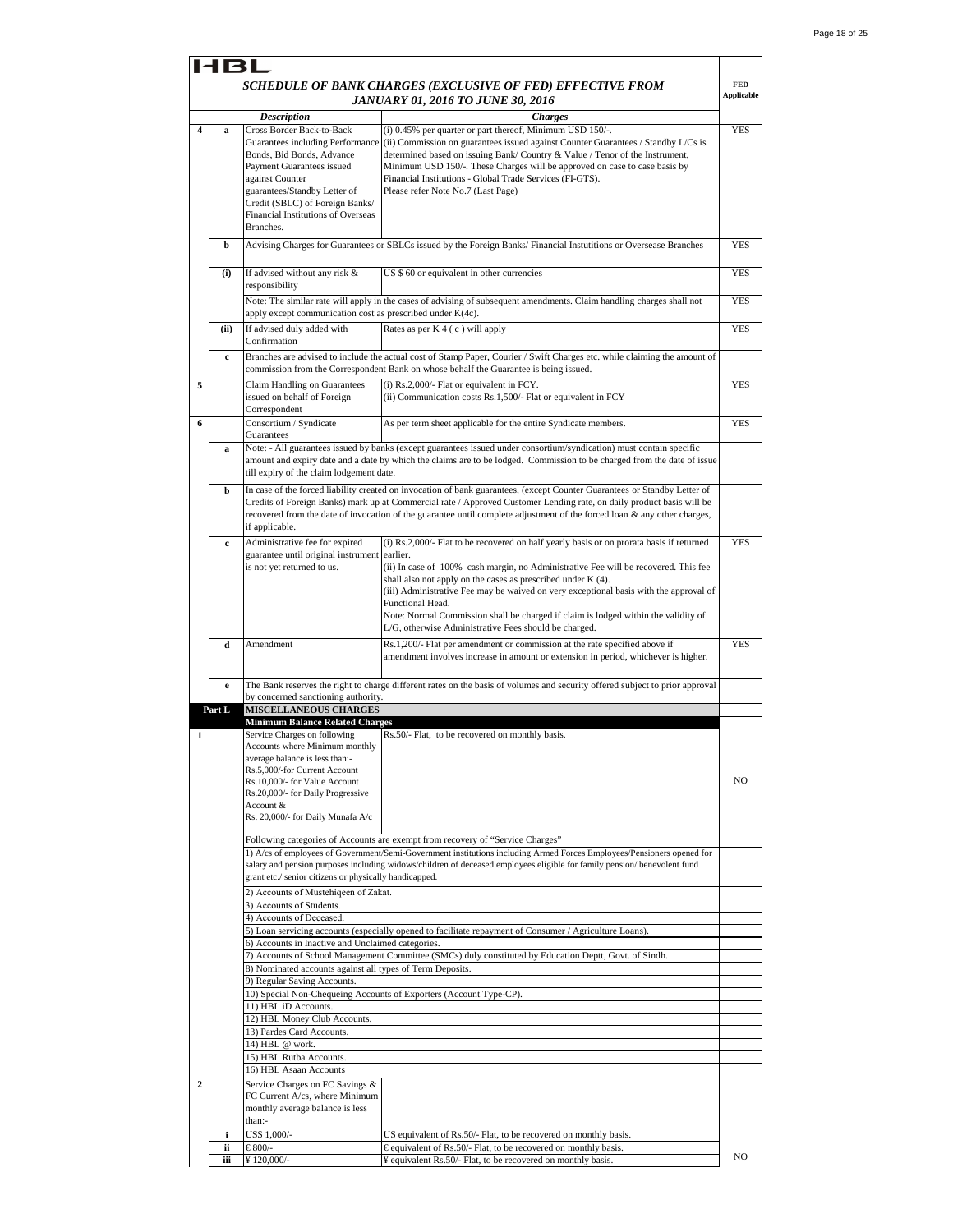|                | 131         |                                                                                                                                                                                                              |                                                                                                                                                                                                                                                                                                                                                                                           |                                                 |                                 |
|----------------|-------------|--------------------------------------------------------------------------------------------------------------------------------------------------------------------------------------------------------------|-------------------------------------------------------------------------------------------------------------------------------------------------------------------------------------------------------------------------------------------------------------------------------------------------------------------------------------------------------------------------------------------|-------------------------------------------------|---------------------------------|
|                |             |                                                                                                                                                                                                              | SCHEDULE OF BANK CHARGES (EXCLUSIVE OF FED) EFFECTIVE FROM<br>JANUARY 01, 2016 TO JUNE 30, 2016                                                                                                                                                                                                                                                                                           |                                                 | <b>FED</b><br><b>Applicable</b> |
|                |             | <b>Description</b>                                                                                                                                                                                           | <b>Charges</b>                                                                                                                                                                                                                                                                                                                                                                            |                                                 |                                 |
|                | iv          | £ 700/-                                                                                                                                                                                                      | £ equivalent Rs.50/- Flat, to be recovered on monthly basis.                                                                                                                                                                                                                                                                                                                              |                                                 |                                 |
| 3              | a           | Transaction Charges on Value<br>Account & Basic Banking<br>Account                                                                                                                                           | Rs.50/- per debit transaction to be charged if more than 2 customer initiated debit<br>transactions are made during a calendar month except withdrawals made through<br>ATM's and system generated debit transactions.                                                                                                                                                                    |                                                 | YES                             |
|                |             | Note: Waiver from Transaction Charges will be allowed on Accounts belonging to category of customers, who are<br>exempted from Service Charges as per Part-L, 1(a)                                           |                                                                                                                                                                                                                                                                                                                                                                                           |                                                 |                                 |
|                | b           | <b>Transaction</b> charges<br>on Daily Progress Account                                                                                                                                                      | Charge of Rs.50/- per debit transaction will be levied and recovered daily and this will<br>be in addition to normal charges (if any) applicable on the particular service (i.e.<br>Banker's Cheques) but excluding system generated debit transaction.                                                                                                                                   |                                                 | <b>YES</b>                      |
|                | $\mathbf c$ | <b>HBL Freedom Account</b>                                                                                                                                                                                   | Free Transactional Services on Freedom Account (as listed in the product features).<br>For the month in which actual balance is below Rs.25,000/- even for a day, cumulaive<br>transactions Charge @ Rs.50/- per transaction will be applicable in lump sum at<br>month end on all customer initiated Debit Transactions during the month and it will be<br>auto recovered by the system. |                                                 | <b>YES</b>                      |
|                | d           | Transaction Charges on HBL<br>Asaan Account                                                                                                                                                                  | Rs. 50/- per debit transaction to be charged if more than 4 customer initiated over-the-<br>counter debit transactions are made during a calendar month, except withdrawals<br>made through ATM's and system generated debit transactions.                                                                                                                                                |                                                 | <b>YES</b>                      |
|                | $\mathbf e$ | Prestige Account Charges<br>(account level)                                                                                                                                                                  | Prestige Account Charges are PKR 1,500 per month which is waived on maintenance<br>of account balance at<br>Current a/c PKR 1 million<br>Savings a/c PRR 2 million<br>Current a/c & TD combined / Savings a/c & TD combined is Rs. 3 million<br>FCY a/c USD 20,000<br>FCY a/c EUR 20,000<br>FCY a/c GBP 15,000                                                                            |                                                 | <b>YES</b>                      |
|                | f           | Account Downgrade Charges on<br>Prestige A/c                                                                                                                                                                 | Conversion from Prestige to normal account<br>PKR 1,500/-                                                                                                                                                                                                                                                                                                                                 |                                                 | <b>YES</b>                      |
|                |             | Cheque Book & Cheque Related Charges                                                                                                                                                                         |                                                                                                                                                                                                                                                                                                                                                                                           |                                                 |                                 |
| 4              |             | Cheque Book Issuance Charges                                                                                                                                                                                 | Rs.15/- Flat per leave to be recovered at the time of issuance of Cheque Book for PLS-<br>SB Accounts and Rs.10/- Flat per leave for all other Chequeing Accounts.<br>Note: Freedom Account, HBL at Work, Branchless Banking, Rutba Account &<br>Money Club Account Holders are exempted from these charges.                                                                              |                                                 | NO                              |
| 5              |             | Stop payment of cheque                                                                                                                                                                                       | $(i)$ Rupee $A/c$                                                                                                                                                                                                                                                                                                                                                                         | Rs.400/- Flat per instruction                   | <b>YES</b>                      |
|                |             |                                                                                                                                                                                                              | (ii) F.C. A/C                                                                                                                                                                                                                                                                                                                                                                             | US\$ 10/- or equivalent Flat per<br>instruction | <b>YES</b>                      |
|                |             | cheques.                                                                                                                                                                                                     | Note:- (1) Stop payment charges are to be levied one time for stop payment instructions whether it is for one or more<br>(2) Stop Payment Charges are applicable on Freedom Account & HBL at Work Account.                                                                                                                                                                                |                                                 |                                 |
| 6              |             | Charges on cheques returned in<br>Inward Clearing/Collection to be<br>recovered from Customers issuing<br>the Cheques with in-sufficient<br>balances in account or for any<br>other reason. "due to fault of | $(i)$ Rupee A/c.                                                                                                                                                                                                                                                                                                                                                                          | Rs.400/- Flat per cheque                        | <b>YES</b>                      |
|                |             | customer"                                                                                                                                                                                                    | $(ii)$ FC A/c.                                                                                                                                                                                                                                                                                                                                                                            | US\$ 5/- or equivalent Flat per cheque          | YES                             |
| $\overline{7}$ |             | Original paid cheques returned to<br>customer after 6 months (at<br>customer request)                                                                                                                        | Rs.200/- Flat per cheque.                                                                                                                                                                                                                                                                                                                                                                 |                                                 | <b>YES</b>                      |
| 8              |             | Over the counter cash cheque<br>returned due to insufficient<br>balance                                                                                                                                      | (i) Rupee A/c.                                                                                                                                                                                                                                                                                                                                                                            | Rs.200/- Flat per cheque                        | <b>YES</b>                      |
| 9              |             | Photocopy of the paid cheques                                                                                                                                                                                | (i) Up to One year                                                                                                                                                                                                                                                                                                                                                                        | Rs.50/- Flat Per cheque                         | YES                             |
|                |             | forwarded to Customers.                                                                                                                                                                                      | (ii) Above one year up to five years                                                                                                                                                                                                                                                                                                                                                      | Rs.200/- Flat Per cheque                        |                                 |
|                |             |                                                                                                                                                                                                              | (iii) Above five years                                                                                                                                                                                                                                                                                                                                                                    | Rs.500/- Flat Per cheque                        |                                 |
| 10             |             | Delivery of Cheque Book by<br>Registered Mail/Courier                                                                                                                                                        | Rs.150/- Flat                                                                                                                                                                                                                                                                                                                                                                             |                                                 | NO                              |
| 11             |             | Issuance of SBP/NBP cheques                                                                                                                                                                                  | Rs.500/- Flat per cheque (to be retained by the originating Branch)                                                                                                                                                                                                                                                                                                                       |                                                 | YES                             |
|                |             | <b>Account Statement &amp; Certificate Related Charges</b>                                                                                                                                                   |                                                                                                                                                                                                                                                                                                                                                                                           |                                                 |                                 |
| 12             |             | Statement of Account sent on<br>Daily basis through Swift Message<br>MT-940                                                                                                                                  | Rs. 1,000/- Flat per amonth                                                                                                                                                                                                                                                                                                                                                               |                                                 | NO                              |
| 13             |             | Duplicate Statements for all types<br>of accounts, on request from<br>customer.                                                                                                                              | Rs.35/-Flat, per statement<br>Note: HBL at Work Account is exempted.                                                                                                                                                                                                                                                                                                                      |                                                 | NO                              |
| 14             |             | Monthly Bank Statement                                                                                                                                                                                       | Rs. 400/- per annum.                                                                                                                                                                                                                                                                                                                                                                      |                                                 | NO                              |
| 15             |             | Duplicate Bank Certificate for the<br>purpose of Visa, Income tax etc.                                                                                                                                       | Rs.300/- Flat per certificate                                                                                                                                                                                                                                                                                                                                                             |                                                 | YES                             |
| 16             |             | Overseas Employment Certificate. Rs.300/- Flat per certificate                                                                                                                                               |                                                                                                                                                                                                                                                                                                                                                                                           |                                                 | YES                             |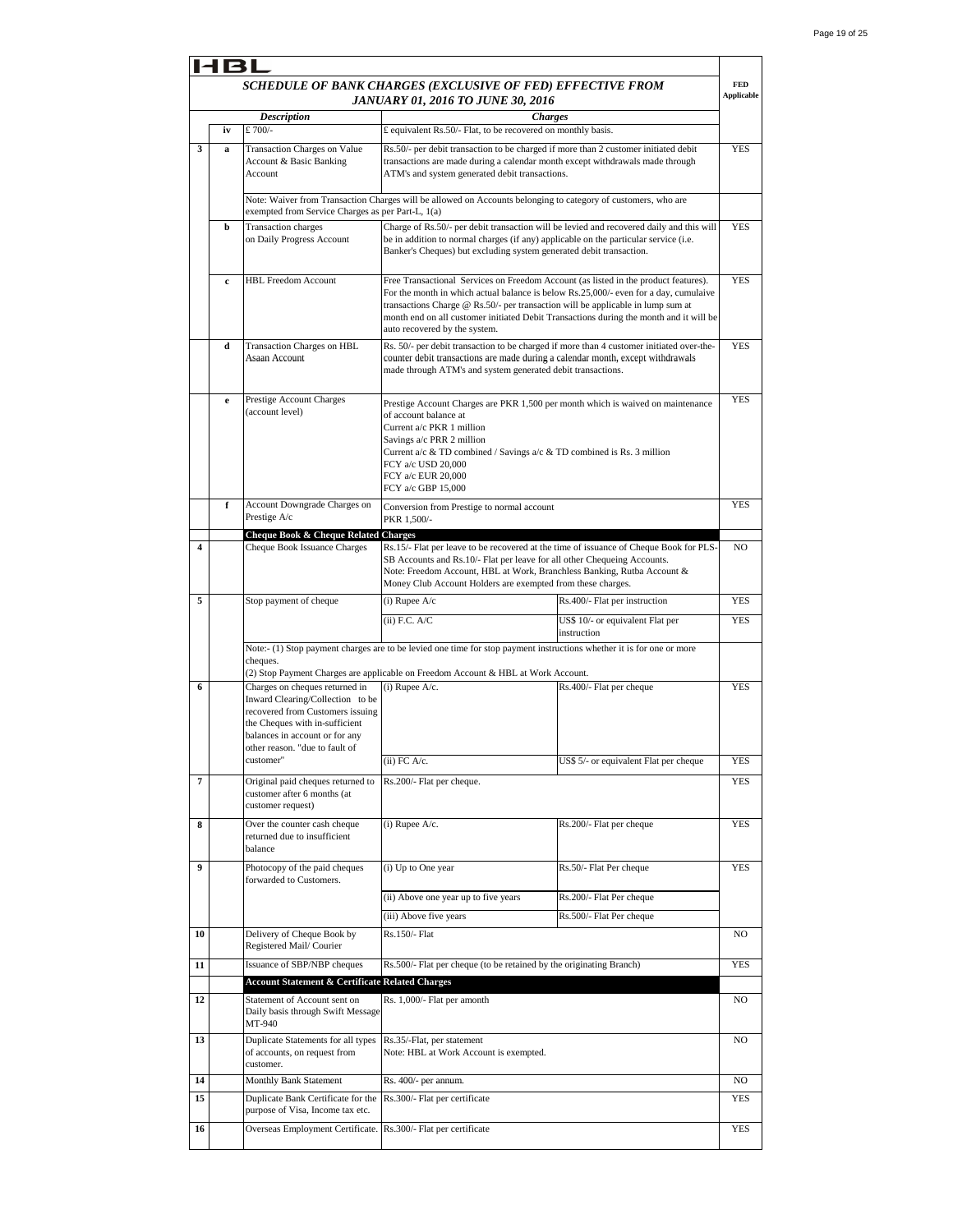|    | 181 |                                                                                        |                                                                                                                                                                                                                                |                                                                          |                                 |  |
|----|-----|----------------------------------------------------------------------------------------|--------------------------------------------------------------------------------------------------------------------------------------------------------------------------------------------------------------------------------|--------------------------------------------------------------------------|---------------------------------|--|
|    |     |                                                                                        | SCHEDULE OF BANK CHARGES (EXCLUSIVE OF FED) EFFECTIVE FROM<br>JANUARY 01, 2016 TO JUNE 30, 2016                                                                                                                                |                                                                          | <b>FED</b><br><b>Applicable</b> |  |
|    |     | <b>Description</b>                                                                     | <b>Charges</b>                                                                                                                                                                                                                 |                                                                          |                                 |  |
| 17 |     | <b>Credit Information Report /</b>                                                     |                                                                                                                                                                                                                                |                                                                          |                                 |  |
|    |     | Opinion.                                                                               |                                                                                                                                                                                                                                |                                                                          |                                 |  |
|    |     | Credit Information report / opinion Rs.500/- Flat<br>provided locally to Banks / Other |                                                                                                                                                                                                                                |                                                                          | <b>YES</b>                      |  |
|    |     | Organizations (Embassies etc).                                                         |                                                                                                                                                                                                                                |                                                                          |                                 |  |
|    |     |                                                                                        |                                                                                                                                                                                                                                |                                                                          |                                 |  |
|    |     |                                                                                        | Note:-Plus Postage / Courier / Fax Charges will be recovered as per Part 'O' as applicable.                                                                                                                                    |                                                                          |                                 |  |
|    |     | <b>Account Transaction (s) &amp; Balance Related Charges</b>                           |                                                                                                                                                                                                                                |                                                                          |                                 |  |
| 18 |     | For any enquiry requested by<br>customer beyond 3 years relating                       |                                                                                                                                                                                                                                |                                                                          | YES                             |  |
|    |     | to transactions on his account.                                                        | Rs.1,000/- Flat                                                                                                                                                                                                                |                                                                          |                                 |  |
|    |     |                                                                                        |                                                                                                                                                                                                                                |                                                                          |                                 |  |
| 19 |     | Closure of Account Charges.                                                            | Free                                                                                                                                                                                                                           |                                                                          | YES                             |  |
| 20 |     | Handling of payments/ balances                                                         | Rs. 500/- Flat                                                                                                                                                                                                                 |                                                                          | <b>YES</b>                      |  |
|    |     | from deceased accounts against                                                         |                                                                                                                                                                                                                                |                                                                          |                                 |  |
|    |     | <b>Succession Certificate</b>                                                          |                                                                                                                                                                                                                                |                                                                          |                                 |  |
| 21 |     | Confirmation of balances to                                                            | Rs.500/- Flat                                                                                                                                                                                                                  |                                                                          | <b>YES</b>                      |  |
|    |     | Auditors.                                                                              |                                                                                                                                                                                                                                |                                                                          |                                 |  |
|    |     | Shares, Dividend & DSC / SSC / NIT Related Charges                                     |                                                                                                                                                                                                                                |                                                                          |                                 |  |
| 22 | a   | Charges on Dividend Warrants (to                                                       | @ 0.60% of total Dividend Warrant payment amount - Minimum. Rs.10,000/-                                                                                                                                                        |                                                                          | YES                             |  |
|    |     | be recovered from dividend<br>declaring companies).                                    |                                                                                                                                                                                                                                | (Negotiable on case to case basis and to be approved by Functional Head) |                                 |  |
|    |     | Note:-                                                                                 |                                                                                                                                                                                                                                |                                                                          |                                 |  |
|    |     |                                                                                        | i) Bank may waive charges to Customers depositing full Dividend amount in advance or Rs.50 (M) whichever is less in                                                                                                            |                                                                          |                                 |  |
|    |     | Dividend Account for payment of Dividend Warrants.                                     |                                                                                                                                                                                                                                |                                                                          |                                 |  |
|    |     |                                                                                        | Ii) In case DWs are not printed through a Printer referred by the Bank and subsequently it is found that the DWs are                                                                                                           |                                                                          | <b>YES</b>                      |  |
|    |     | recovered from the Company.                                                            | rejected by NIFT while processing for payment, actual charges of NIFT applicable on Non-Standard Instruments will be                                                                                                           |                                                                          |                                 |  |
|    |     |                                                                                        |                                                                                                                                                                                                                                |                                                                          |                                 |  |
| 23 |     | Share Floatation/TFCs issue<br>charges                                                 | (i) Commission @ 0.5% of aggregate successful subscription amount received through<br>our branches or Negotiable - to be approved by the Functional Head (to be paid by the                                                    |                                                                          | YES                             |  |
|    |     |                                                                                        | company to Share Floatation Department).                                                                                                                                                                                       |                                                                          |                                 |  |
|    |     |                                                                                        | (ii) Out of pocket expenses Rs.25,000/-                                                                                                                                                                                        |                                                                          | YES                             |  |
|    |     |                                                                                        | (iii) Handling charges Rs.15/-per share certificate(Paid by the company to Shares                                                                                                                                              |                                                                          | YES                             |  |
|    |     |                                                                                        | Floatation Department for dispatch of shares certificate through us)                                                                                                                                                           |                                                                          |                                 |  |
| 24 |     | Issuance of Right Shares.                                                              | (i) Commission @ 0.5% (subject to negotiation of rate based on volume of business to                                                                                                                                           |                                                                          | YES                             |  |
|    |     |                                                                                        | be approved by Functional Head).                                                                                                                                                                                               |                                                                          | <b>YES</b>                      |  |
|    |     |                                                                                        | (ii) Out of pocket expenses Minimum Rs.25,000/-                                                                                                                                                                                |                                                                          |                                 |  |
| 25 |     | Issuance of DSC/SSC/NIT on<br>behalf of Government of Pakistan.                        | As prescribed by Govt.                                                                                                                                                                                                         |                                                                          | <b>YES</b>                      |  |
|    |     |                                                                                        |                                                                                                                                                                                                                                |                                                                          |                                 |  |
|    |     | <b>Utility Companies and Utility Bills related Charges</b>                             |                                                                                                                                                                                                                                |                                                                          |                                 |  |
| 26 | a   | <b>Utility Bills Commission</b>                                                        | Rs.8/- per bill.                                                                                                                                                                                                               | Electricity                                                              | N <sub>O</sub>                  |  |
|    |     |                                                                                        |                                                                                                                                                                                                                                | Sui Gas                                                                  | NO                              |  |
|    |     |                                                                                        |                                                                                                                                                                                                                                | Telephone                                                                | NO                              |  |
|    |     |                                                                                        |                                                                                                                                                                                                                                | Water                                                                    | NO                              |  |
|    |     |                                                                                        |                                                                                                                                                                                                                                | <b>CDGK Utility</b>                                                      | NO                              |  |
|    | b   | Charges on Intercity transfer of                                                       | As per agreement with Utility Companies.                                                                                                                                                                                       |                                                                          | YES                             |  |
|    |     | funds pertaining to Utilities<br>Companies.                                            |                                                                                                                                                                                                                                |                                                                          |                                 |  |
|    |     |                                                                                        |                                                                                                                                                                                                                                |                                                                          |                                 |  |
| 27 |     | Other Services to BISE / University:-<br>Other Services to BISE /                      |                                                                                                                                                                                                                                |                                                                          |                                 |  |
|    |     | University:-                                                                           |                                                                                                                                                                                                                                |                                                                          |                                 |  |
|    | a   | Selling of admission forms / job                                                       |                                                                                                                                                                                                                                |                                                                          |                                 |  |
|    |     | application forms.                                                                     |                                                                                                                                                                                                                                |                                                                          | YES                             |  |
|    | b   | To provide printed challans.                                                           |                                                                                                                                                                                                                                |                                                                          | YES                             |  |
|    | c   | Safe keeping of question papers &                                                      | Rs.10,000/- per Branch per Exam.                                                                                                                                                                                               |                                                                          | YES                             |  |
|    |     | answer copies.                                                                         | Can be waived with the approval of Functional Head                                                                                                                                                                             |                                                                          |                                 |  |
|    | d   | Delivery of question papers to<br>examination centres using Bank's                     |                                                                                                                                                                                                                                |                                                                          | YES                             |  |
|    |     | transport.                                                                             |                                                                                                                                                                                                                                |                                                                          |                                 |  |
|    |     |                                                                                        | Note:- (i) Clarification has been conveyed vide HOK Circular: P/INST/2474 dated 17-04-2008 whereby as per SBP                                                                                                                  |                                                                          |                                 |  |
|    |     |                                                                                        | instructions, all branches are required not to charge Challan Collection Fees in case of B.I.S.E / University / School &                                                                                                       |                                                                          |                                 |  |
|    |     | other such type of Collection Accounts.                                                | (ii) No service charges shall be recovered from students depositing fee directly in the Fee Collection Account of the                                                                                                          |                                                                          |                                 |  |
|    |     |                                                                                        | educational institution as per HOK Circular No. P/INST/2968 dated August 19, 2009.                                                                                                                                             |                                                                          |                                 |  |
|    |     |                                                                                        |                                                                                                                                                                                                                                |                                                                          |                                 |  |
|    |     |                                                                                        | Salary / Pension Disbursement & Visa Collection Fee related Charges                                                                                                                                                            |                                                                          |                                 |  |
| 28 |     | Salary Disbursement Charges.*                                                          | Rs.25/- Flat per A/c per month from A/c holder where salary is credited or as per<br>agreement with the principal.                                                                                                             |                                                                          | <b>YES</b>                      |  |
|    |     |                                                                                        |                                                                                                                                                                                                                                |                                                                          |                                 |  |
|    |     |                                                                                        | *Following categories of accounts are exempted from recovery of "Salary Disbursement Charges".<br>$\rightarrow$ Accounts of employees of Government / Semi-Government Institutions maintained for salary and pension purposes. |                                                                          |                                 |  |
|    |     | Accounts of Armed Forces Employees / Pensioners.                                       |                                                                                                                                                                                                                                |                                                                          |                                 |  |
|    |     | →Regular Savings Accounts.                                                             |                                                                                                                                                                                                                                |                                                                          |                                 |  |
|    |     | → Basic Banking Accounts (BBA).                                                        |                                                                                                                                                                                                                                |                                                                          |                                 |  |
|    |     |                                                                                        |                                                                                                                                                                                                                                |                                                                          |                                 |  |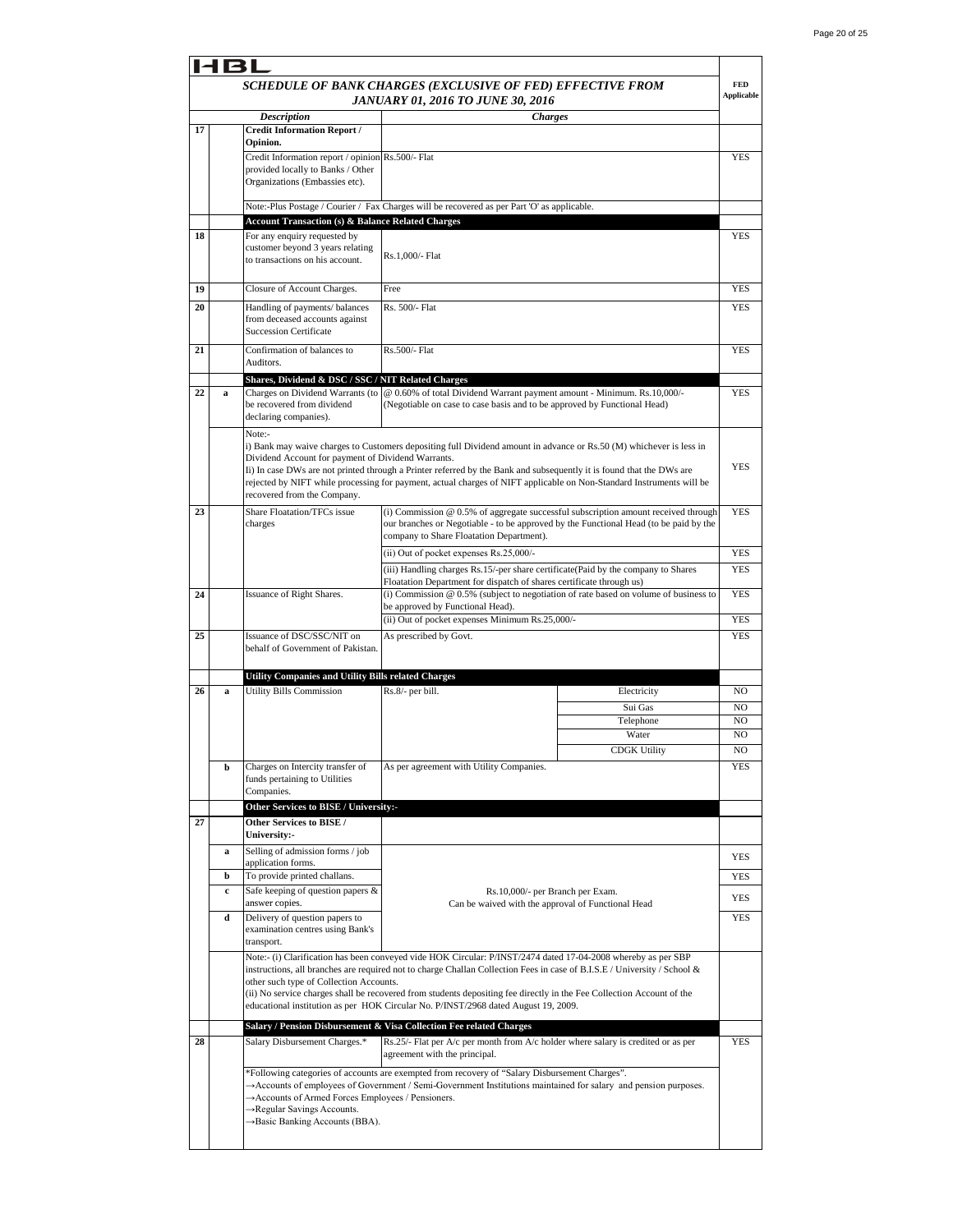|    |             |                                                                                                       | SCHEDULE OF BANK CHARGES (EXCLUSIVE OF FED) EFFECTIVE FROM<br>JANUARY 01, 2016 TO JUNE 30, 2016                                                   | <b>FED</b><br><b>Applicable</b> |
|----|-------------|-------------------------------------------------------------------------------------------------------|---------------------------------------------------------------------------------------------------------------------------------------------------|---------------------------------|
|    |             | <b>Description</b>                                                                                    | <b>Charges</b>                                                                                                                                    |                                 |
| 29 |             | Pension (Govt. Departments)                                                                           | Note:- No charges from pensioners. To be recovered from employer, as per<br>agreement. (Pensioners of KPT are exempted from levy of this charge.) | <b>YES</b>                      |
| 30 |             | Visa Fee Collection                                                                                   | Rs.100/- Flat per application                                                                                                                     | <b>YES</b>                      |
|    |             | Misc. Charges                                                                                         |                                                                                                                                                   |                                 |
| 31 |             | Handling charges for issuance of                                                                      | Rs.500/- Flat per annum                                                                                                                           | YES                             |
|    |             | <b>Student Exchange Remittance</b><br>permit and maintenance of Record<br>for subsequent remittances. |                                                                                                                                                   |                                 |
| 32 |             | Handling Charges on Commodity<br>Operation                                                            | Rs.3.75 per 1000/-                                                                                                                                | YES                             |
|    |             |                                                                                                       |                                                                                                                                                   |                                 |
|    | Part M      | <b>HBL DEBIT CARD (ATM CARD)</b><br>Card Charges                                                      |                                                                                                                                                   |                                 |
| 1  | a<br>b      | Annual fee (Primary)                                                                                  | Same charges applicable on Supplementary Cards except where mentioned<br>Green Visa - Rs. 700/-                                                   | YES                             |
|    |             |                                                                                                       | Gold Visa - Rs.800/-                                                                                                                              |                                 |
|    |             |                                                                                                       | Visa Chip - Rs.800/-                                                                                                                              |                                 |
|    |             |                                                                                                       | Master Card Standard - Rs.800/-                                                                                                                   |                                 |
|    |             |                                                                                                       | Union Pay - Rs.700/-                                                                                                                              |                                 |
|    |             |                                                                                                       | Visa USD - US\$ 10/-                                                                                                                              |                                 |
|    |             |                                                                                                       | Master Card Titanium - Rs. 1.250/=                                                                                                                |                                 |
|    |             |                                                                                                       | Master Card World - Rs.5,000/-<br>Note:-                                                                                                          |                                 |
|    |             |                                                                                                       | -Free for HBL at Work Account (charges apply for MasterCard World and Titanium)                                                                   |                                 |
|    |             |                                                                                                       | -HBL at Work (BBA Customers) are only exempted from annual fee for the first year                                                                 |                                 |
|    |             |                                                                                                       | only. Charges to apply from subsequent year.                                                                                                      |                                 |
|    |             |                                                                                                       |                                                                                                                                                   |                                 |
|    |             |                                                                                                       |                                                                                                                                                   |                                 |
|    | $\mathbf c$ | Annual fee (Supplementary)                                                                            | Green Visa - Rs. 300/-                                                                                                                            | <b>YES</b>                      |
|    |             |                                                                                                       | Gold Visa - Rs. 400/-                                                                                                                             |                                 |
|    |             |                                                                                                       | Visa Chip - Rs. 400/-<br>Master Card Standard - Rs.400/-                                                                                          |                                 |
|    |             |                                                                                                       | Union Pay - Rs. 300/-                                                                                                                             |                                 |
|    |             |                                                                                                       | Visa USD - N/A                                                                                                                                    |                                 |
|    |             |                                                                                                       | Marster Card Titanium - Rs. 750/-                                                                                                                 |                                 |
|    |             |                                                                                                       | Master Card World - N/A                                                                                                                           |                                 |
|    | d           | Card Replacement fee                                                                                  | Green Visa - Rs. 300/-                                                                                                                            | <b>YES</b>                      |
|    |             |                                                                                                       | Gold Visa - Rs. 400/-                                                                                                                             |                                 |
|    |             |                                                                                                       | Visa Chip - Rs. 400/-                                                                                                                             |                                 |
|    |             |                                                                                                       | Master Card Standard - Rs.400/-                                                                                                                   |                                 |
|    |             |                                                                                                       | Union Pay - Rs. 300/-                                                                                                                             |                                 |
|    |             |                                                                                                       | Visa USD - US\$ 4/-<br>Marster Card Titanium - Rs. 600/-                                                                                          |                                 |
|    |             |                                                                                                       | Master Card World - Rs.1,000/-                                                                                                                    |                                 |
|    |             |                                                                                                       |                                                                                                                                                   |                                 |
|    | $\mathbf e$ | POS Transaction fee per<br>transaction Local.                                                         | Green Visa - NIL<br>Gold Visa - NIL                                                                                                               | YES                             |
|    |             |                                                                                                       | Visa Chip - NIL                                                                                                                                   |                                 |
|    |             |                                                                                                       | Master Card Standard - NIL                                                                                                                        |                                 |
|    |             |                                                                                                       | Union Pay - NIL                                                                                                                                   |                                 |
|    |             |                                                                                                       | Visa USD - 1% of Transaction Amount                                                                                                               |                                 |
|    |             |                                                                                                       | Marster Card Titanium - NIL                                                                                                                       |                                 |
|    |             |                                                                                                       | Master Card World - NIL                                                                                                                           |                                 |
|    | f           | POS Transaction fee per                                                                               | Green Visa - 4% of Transaction Amount                                                                                                             | <b>YES</b>                      |
|    |             | transaction International                                                                             | Gold Visa - 4% of Transaction Amount                                                                                                              |                                 |
|    |             |                                                                                                       | Visa Chip - 4% of Transaction Amount                                                                                                              |                                 |
|    |             |                                                                                                       | Master Card Standard - 4% of Transaction Amount                                                                                                   |                                 |
|    |             |                                                                                                       | Union Pay - 3% of Transaction Amount<br>Visa USD - 3% of Transaction Amount                                                                       |                                 |
|    |             |                                                                                                       | Marster Card Titanium - 4% of Transaction Amount                                                                                                  |                                 |
|    |             |                                                                                                       | Master Card World - 4% of Transaction Amount                                                                                                      |                                 |
|    |             |                                                                                                       |                                                                                                                                                   |                                 |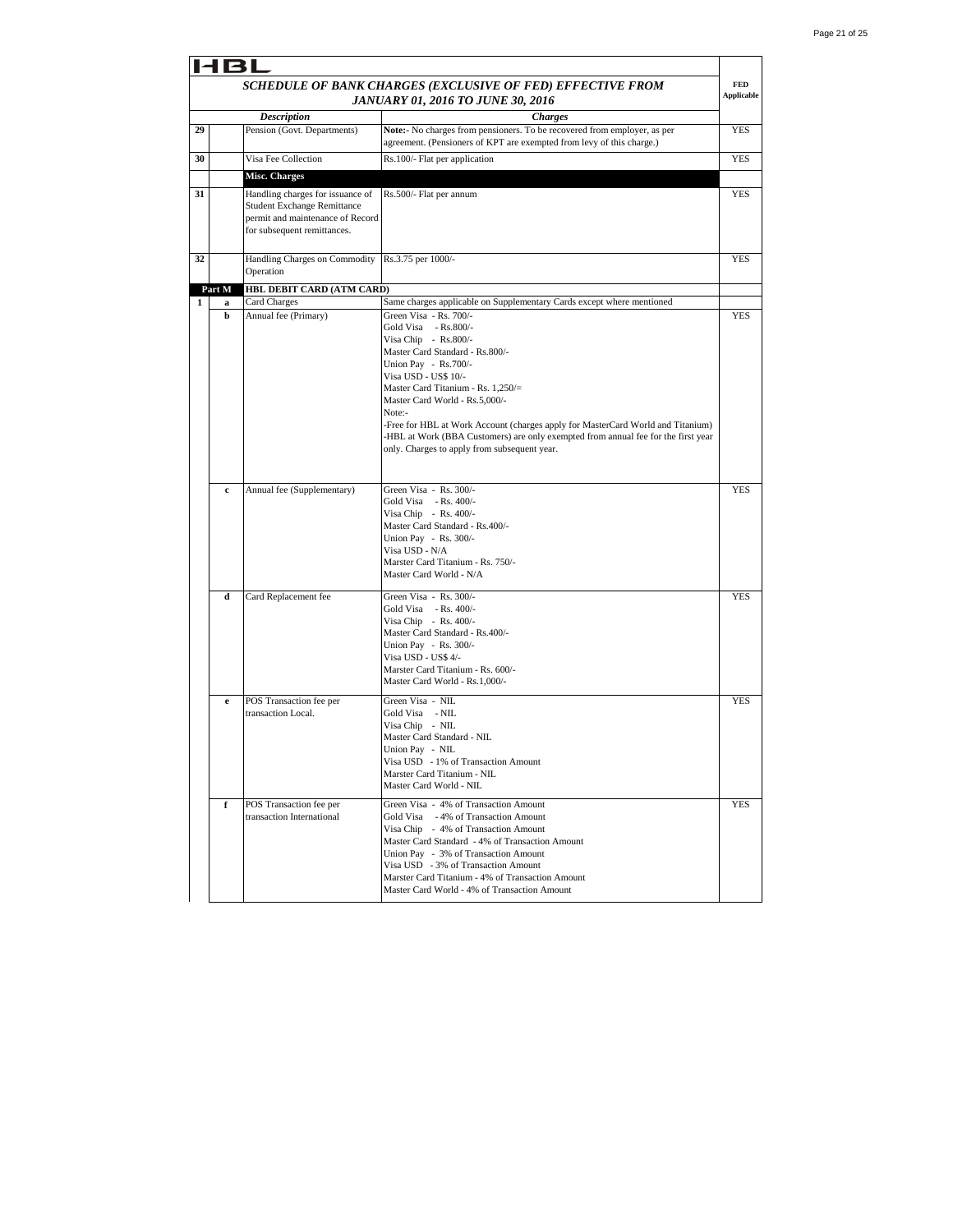|                                                            | 14 B L                               |                                       |                                                                                       |                                                                                                                                                                                   |                   |
|------------------------------------------------------------|--------------------------------------|---------------------------------------|---------------------------------------------------------------------------------------|-----------------------------------------------------------------------------------------------------------------------------------------------------------------------------------|-------------------|
| SCHEDULE OF BANK CHARGES (EXCLUSIVE OF FED) EFFECTIVE FROM |                                      |                                       |                                                                                       |                                                                                                                                                                                   | <b>FED</b>        |
| JANUARY 01, 2016 TO JUNE 30, 2016                          |                                      |                                       |                                                                                       |                                                                                                                                                                                   | <b>Applicable</b> |
|                                                            | <b>Charges</b><br><b>Description</b> |                                       |                                                                                       |                                                                                                                                                                                   |                   |
|                                                            |                                      | <b>ATMs International (Cash</b>       |                                                                                       | Green Visa - 4% of Transaction Amount or Rs.400/- per Transaction, whichever is higher                                                                                            | <b>YES</b>        |
|                                                            | g                                    |                                       |                                                                                       | Gold Visa - 4% of Transaction Amount or Rs.400/- per Transaction, whichever is higher                                                                                             |                   |
|                                                            |                                      | withdrawal)                           |                                                                                       |                                                                                                                                                                                   |                   |
|                                                            |                                      |                                       |                                                                                       | Visa Chip - 4% of Transaction Amount or Rs.400/- per Transaction, whichever is higher<br>Master Card Standard - 4% of Transaction Amount or Rs.400/-per Transaction, whichever is |                   |
|                                                            |                                      |                                       | higher                                                                                |                                                                                                                                                                                   |                   |
|                                                            |                                      |                                       | Union Pay - 3% of Transaction Amount or Rs.300/- per Transaction, whichever is higher |                                                                                                                                                                                   |                   |
|                                                            |                                      |                                       |                                                                                       | Visa USD - 3% of Transaction Amount or US\$ 3/- per Transaction, whichever is higher                                                                                              |                   |
|                                                            |                                      |                                       |                                                                                       | Marster Card Titanium - 4% of Transaction amount or Rs.400/- per Transaction whichever is                                                                                         |                   |
|                                                            |                                      |                                       | higher                                                                                |                                                                                                                                                                                   |                   |
|                                                            |                                      |                                       |                                                                                       | Master Card World - 4% of Transaction Amount or Rs.400/- per Transaction, whichever is                                                                                            |                   |
|                                                            |                                      |                                       | higher                                                                                |                                                                                                                                                                                   |                   |
|                                                            | h                                    | <b>ATMs International (Balance</b>    | Green Visa - Rs. 300/- per Tansaction                                                 |                                                                                                                                                                                   | <b>YES</b>        |
|                                                            |                                      | Inquiry)                              | Gold Visa - Rs. 300/- per Tansaction                                                  |                                                                                                                                                                                   |                   |
|                                                            |                                      |                                       | Visa Chip - Rs. 300/- per Tansaction                                                  |                                                                                                                                                                                   |                   |
|                                                            |                                      |                                       | Master Card Standard - Rs.300/- per Transaction                                       |                                                                                                                                                                                   |                   |
|                                                            |                                      |                                       |                                                                                       |                                                                                                                                                                                   |                   |
|                                                            |                                      |                                       | Union Pay - Rs. 200/- per Tansaction                                                  |                                                                                                                                                                                   |                   |
|                                                            |                                      |                                       | Visa USD - US\$ 3/- per Tansaction                                                    |                                                                                                                                                                                   |                   |
|                                                            |                                      |                                       | Master Card Titanium - Rs.400/- per Transaction                                       |                                                                                                                                                                                   |                   |
|                                                            |                                      |                                       | Master Card World - Rs.400/- per Transation                                           |                                                                                                                                                                                   |                   |
|                                                            | i                                    | SMS Alert Charges (POS                | Nil                                                                                   |                                                                                                                                                                                   | YES               |
|                                                            |                                      |                                       |                                                                                       |                                                                                                                                                                                   |                   |
|                                                            |                                      | transactions)                         |                                                                                       |                                                                                                                                                                                   |                   |
|                                                            | j                                    | <b>SMS Alert Charges (Banking</b>     | Rs.100/- per month                                                                    |                                                                                                                                                                                   | YES               |
|                                                            |                                      | transactions)                         |                                                                                       | Free for HBL at Work Account, HBL iD and HBL Freedom Account                                                                                                                      |                   |
|                                                            | k                                    | E-commerce activation charges         | Upto Rs. 200 (per session)                                                            |                                                                                                                                                                                   | YES               |
|                                                            |                                      |                                       |                                                                                       |                                                                                                                                                                                   |                   |
|                                                            | 1                                    | Chip Maintenance Charges              | $Rs. 250/=$                                                                           |                                                                                                                                                                                   | <b>YES</b>        |
| $\mathbf{2}$                                               |                                      | A-HBL - CASH MEHFOOZ                  |                                                                                       |                                                                                                                                                                                   |                   |
|                                                            |                                      |                                       |                                                                                       |                                                                                                                                                                                   |                   |
|                                                            |                                      |                                       | Annual Premium                                                                        | Monthly Premimum                                                                                                                                                                  |                   |
|                                                            | i                                    | Plan - A                              | Rs. 3,500/-                                                                           | Rs. 300/-                                                                                                                                                                         | NO                |
|                                                            | ii                                   | Plan - B                              | Rs. 3,000/-                                                                           | Rs. 250/-                                                                                                                                                                         | NO                |
|                                                            | iii                                  | Plan - C                              | Rs.2,000/-                                                                            | Rs. 2,00/-                                                                                                                                                                        | NO                |
|                                                            |                                      | B-HBL - Health Plan                   |                                                                                       |                                                                                                                                                                                   |                   |
|                                                            |                                      |                                       | Annual Premium                                                                        | Monthly Premimum                                                                                                                                                                  |                   |
|                                                            |                                      |                                       |                                                                                       |                                                                                                                                                                                   |                   |
|                                                            | i                                    | Plan - A                              | Rs. 3,500/-                                                                           | Rs. 300/-                                                                                                                                                                         | NO                |
|                                                            | ii                                   | Plan - B                              | Rs. 3,000/-                                                                           | Rs. 250/-                                                                                                                                                                         | NO                |
|                                                            | iii                                  | Plan - C                              | Rs.2,000/-                                                                            | Rs. 2,00/-                                                                                                                                                                        | NO                |
| 3                                                          |                                      | <b>HBL-PARDES CARD</b>                |                                                                                       |                                                                                                                                                                                   |                   |
|                                                            | a                                    | Card Issuance Charges                 | Nil                                                                                   |                                                                                                                                                                                   |                   |
|                                                            | b                                    | Annual Fee                            | Nil                                                                                   |                                                                                                                                                                                   |                   |
|                                                            | c                                    | Service Charges                       | Nil                                                                                   |                                                                                                                                                                                   |                   |
|                                                            | d                                    | Card Replacement fee                  | Rs. 150/- Flat                                                                        |                                                                                                                                                                                   | YES               |
|                                                            |                                      |                                       |                                                                                       |                                                                                                                                                                                   |                   |
|                                                            | $\mathbf e$                          | <b>Statement of Account</b>           | Nil                                                                                   |                                                                                                                                                                                   |                   |
|                                                            | f                                    | Cash Withdrawal - HBL                 | Nil                                                                                   |                                                                                                                                                                                   |                   |
|                                                            | g                                    | Cash Withdrawal - 1 Link              | Rs. 13/- per withdrawal                                                               |                                                                                                                                                                                   | YES               |
|                                                            | h                                    | POS Transaction Fee per Purchase Nil  |                                                                                       |                                                                                                                                                                                   |                   |
|                                                            |                                      |                                       |                                                                                       |                                                                                                                                                                                   |                   |
|                                                            | i                                    | <b>Balance Enquiry</b>                | Nil                                                                                   |                                                                                                                                                                                   |                   |
|                                                            | j                                    | Fund Transfer                         | Rs.50/- Flat per transfer                                                             |                                                                                                                                                                                   | YES               |
|                                                            | K                                    | Mini Statement                        | $Rs.5/-$                                                                              |                                                                                                                                                                                   | <b>YES</b>        |
|                                                            |                                      |                                       |                                                                                       |                                                                                                                                                                                   |                   |
| 4                                                          |                                      | <b>MERCHANT ACQUIRING</b>             |                                                                                       |                                                                                                                                                                                   |                   |
|                                                            |                                      | (POS & INTERNET)                      |                                                                                       |                                                                                                                                                                                   |                   |
|                                                            | a                                    | Merchange Discount Rate               | Upto 5% of Transaction Amount                                                         |                                                                                                                                                                                   | YES               |
|                                                            | b                                    | Set up Charges (Internet              | Upto Rs.100,000/-                                                                     |                                                                                                                                                                                   | YES               |
|                                                            |                                      | Acquiring)                            |                                                                                       |                                                                                                                                                                                   |                   |
|                                                            |                                      |                                       |                                                                                       |                                                                                                                                                                                   |                   |
|                                                            | $\mathbf c$                          | Annual Maintenance Charges            | Upto Rs.100,000/-                                                                     |                                                                                                                                                                                   | YES               |
|                                                            |                                      | (Internet Acquiring)                  |                                                                                       |                                                                                                                                                                                   |                   |
|                                                            | d                                    | <b>Transaction Charges (Internet</b>  | Upto Rs.50 per Transaction                                                            |                                                                                                                                                                                   | YES               |
|                                                            |                                      | Acquiring)                            |                                                                                       |                                                                                                                                                                                   |                   |
|                                                            | Part N                               | HBL ALTERNATE DELIVERY CHANNELS (ADC) |                                                                                       |                                                                                                                                                                                   |                   |
| $\mathbf{1}$                                               |                                      | <b>ATM Charges</b>                    |                                                                                       |                                                                                                                                                                                   |                   |
|                                                            | 1.1                                  | <b>Cash Withdrawal</b>                |                                                                                       |                                                                                                                                                                                   |                   |
|                                                            |                                      |                                       |                                                                                       |                                                                                                                                                                                   |                   |
|                                                            | a                                    | <b>HBL ATMs</b>                       | Nil                                                                                   |                                                                                                                                                                                   | YES               |
|                                                            |                                      |                                       |                                                                                       |                                                                                                                                                                                   |                   |
|                                                            |                                      | 1-Link and Mnet ATMs                  |                                                                                       | Rs.13/- per withdrawal (Green Visa, Gold Visa, Visa Chip, Union Pay)                                                                                                              | YES               |
|                                                            | b                                    |                                       |                                                                                       |                                                                                                                                                                                   |                   |
|                                                            |                                      |                                       |                                                                                       | Note: (No switch charges to be deducted on transactions conducted by IDPs through                                                                                                 |                   |
|                                                            |                                      |                                       |                                                                                       | specific BISP Cards issued by UBL to IDPs at any of the ATMs country wide for                                                                                                     |                   |
|                                                            |                                      |                                       |                                                                                       | withdrawal of Cash against the Financial Assistance provided to them by the Govt)                                                                                                 |                   |
|                                                            |                                      |                                       |                                                                                       | Free Cash Withdrawals from other Bank's ATMs for HBL at Work Account.                                                                                                             |                   |
|                                                            |                                      |                                       |                                                                                       |                                                                                                                                                                                   |                   |
|                                                            |                                      |                                       |                                                                                       |                                                                                                                                                                                   |                   |
|                                                            | 1.2                                  | <b>Balance Inquiry</b>                |                                                                                       |                                                                                                                                                                                   |                   |
|                                                            |                                      |                                       |                                                                                       |                                                                                                                                                                                   |                   |
|                                                            | a                                    | <b>HBL ATMs</b>                       | Nil                                                                                   |                                                                                                                                                                                   |                   |
|                                                            | b                                    | 1Link ATMs                            | Nil                                                                                   |                                                                                                                                                                                   |                   |
|                                                            | $\mathbf c$                          | Mnet ATMs                             |                                                                                       | Rs.5/- Flat per inquiry (Green Visa, Gold Visa, Visa Chip, Union Pay)                                                                                                             | YES               |
|                                                            | d                                    | HBL ATMs Mini Statement               | Rs.5/- Flat (Green Visa, Gold Visa, Visa Chip, Union Pay)                             |                                                                                                                                                                                   | YES               |
|                                                            | 1.3                                  | Funds Transfer                        |                                                                                       |                                                                                                                                                                                   |                   |
|                                                            |                                      | Inter Branch Fund Transfer            | Nil                                                                                   |                                                                                                                                                                                   |                   |
|                                                            |                                      |                                       |                                                                                       |                                                                                                                                                                                   | YES               |
|                                                            |                                      | Inter Bank funds transfer (IBFT)      | Rs.100/- Flat per transfer                                                            |                                                                                                                                                                                   |                   |
|                                                            |                                      |                                       |                                                                                       | Free Funds Transfer through HBL ATMs for HBL at Work Account                                                                                                                      |                   |
|                                                            | 1.4                                  | <b>Utility Bill Payment</b>           | Nil                                                                                   |                                                                                                                                                                                   |                   |
|                                                            |                                      |                                       |                                                                                       |                                                                                                                                                                                   |                   |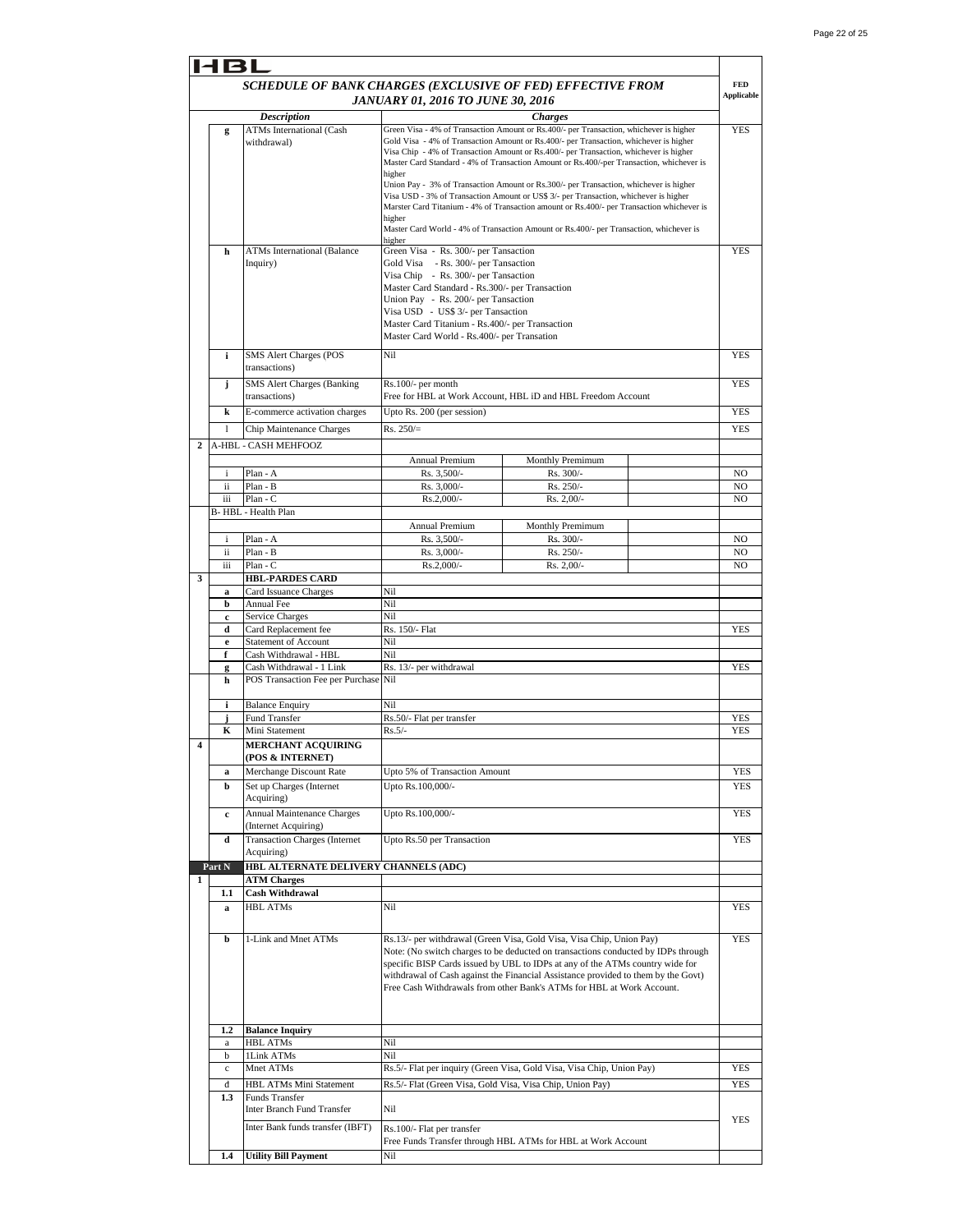|   | 48I                                                                      |                                                                 |                                                                                                                                        |                                                                       |                          |  |
|---|--------------------------------------------------------------------------|-----------------------------------------------------------------|----------------------------------------------------------------------------------------------------------------------------------------|-----------------------------------------------------------------------|--------------------------|--|
|   |                                                                          | SCHEDULE OF BANK CHARGES (EXCLUSIVE OF FED) EFFECTIVE FROM      |                                                                                                                                        |                                                                       |                          |  |
|   |                                                                          | <b>Applicable</b><br><b>JANUARY 01, 2016 TO JUNE 30, 2016</b>   |                                                                                                                                        |                                                                       |                          |  |
|   |                                                                          | <b>Description</b>                                              | <b>Charges</b>                                                                                                                         |                                                                       |                          |  |
| 2 |                                                                          | <b>HBL Phone Banking</b>                                        |                                                                                                                                        |                                                                       |                          |  |
|   | a                                                                        | Funds Transfer<br>Inter Branch Fund Transfer                    | Nil                                                                                                                                    |                                                                       |                          |  |
|   |                                                                          | Inter Bank funds transfer (IBFT)                                | Rs.100/- Flat per transfer                                                                                                             |                                                                       | <b>YES</b>               |  |
|   |                                                                          |                                                                 |                                                                                                                                        |                                                                       |                          |  |
|   | b                                                                        | <b>Statement Request</b>                                        | Rs.35/-Flat, per statement                                                                                                             |                                                                       | NO                       |  |
|   | $\mathbf{c}$                                                             | Stop Payment of Cheque(s)                                       | $(i)$ Rupee $A/c$                                                                                                                      | Rs.400/- Flat per instruction                                         | YES                      |  |
|   |                                                                          |                                                                 | $(ii)$ F.C. $A/C$                                                                                                                      | US\$ 10/- Flat per instruction (or<br>equivalent in other currencies) | <b>YES</b>               |  |
|   |                                                                          |                                                                 | Note:- Stop payment charges are to be levied one time for stop payment instructions,                                                   |                                                                       |                          |  |
|   |                                                                          |                                                                 | whether it is for one or more cheques.                                                                                                 |                                                                       |                          |  |
|   | d                                                                        | Cheque Book request                                             | Rs.15/- Flat per leave to be recovered at the time of issuance of Cheque Book for PLS-                                                 |                                                                       | NO.                      |  |
|   |                                                                          |                                                                 | SB Accounts and Rs.10/- Flat per leave for all other Chequeing Accounts.                                                               |                                                                       |                          |  |
|   |                                                                          |                                                                 | Note: Freedom Account, HBL at Work, Branchless Banking, Rutba Account &<br>Money Club Account Holders are exempted from these charges. |                                                                       |                          |  |
| 3 |                                                                          | <b>HBL Internet Banking</b>                                     |                                                                                                                                        |                                                                       |                          |  |
|   | a                                                                        | Subscription                                                    | Nil                                                                                                                                    |                                                                       |                          |  |
|   | b                                                                        | Funds Transfer                                                  |                                                                                                                                        |                                                                       |                          |  |
|   | Inter Branch Fund Transfer<br>Nil                                        |                                                                 |                                                                                                                                        |                                                                       |                          |  |
|   |                                                                          | Inter Bank funds transfer (IBFT)                                |                                                                                                                                        |                                                                       | YES                      |  |
|   |                                                                          |                                                                 | Rs.100/- Flat per transfer                                                                                                             |                                                                       |                          |  |
|   | Free Funds Transfer through Internet Banking for HBL at Work Account     |                                                                 |                                                                                                                                        |                                                                       |                          |  |
|   | $\mathbf{c}$                                                             | Utility Bill Payment                                            | Nil                                                                                                                                    | Electricity                                                           | NO                       |  |
|   |                                                                          |                                                                 |                                                                                                                                        | Sui Gas                                                               | NO                       |  |
|   |                                                                          |                                                                 |                                                                                                                                        | Telephone<br>Water                                                    | NO<br>NO                 |  |
|   | d                                                                        | Cheque Book request                                             | Rs.15/- Flat per leave to be recovered at the time of issuance of Cheque Book for PLS-                                                 |                                                                       | NO.                      |  |
|   | SB Accounts and Rs.10/- Flat per leave for all other Chequeing Accounts. |                                                                 |                                                                                                                                        |                                                                       |                          |  |
|   |                                                                          |                                                                 | Note: Freedom Account, HBL at Work, Branchless Banking, Rutba Account &                                                                |                                                                       |                          |  |
| 4 |                                                                          |                                                                 | Money Club Account Holders are exempted from these charges.                                                                            |                                                                       |                          |  |
|   |                                                                          | <b>HBL Mobile Banking with</b><br>Ufone                         |                                                                                                                                        |                                                                       |                          |  |
|   | a                                                                        | <b>Balance Inquiry</b>                                          | Nil                                                                                                                                    |                                                                       |                          |  |
|   | b                                                                        | Mini Statement                                                  | Nil<br>Nil                                                                                                                             |                                                                       |                          |  |
|   | c<br>d                                                                   | Utility Bill Payment<br>Mobile Bill Payment                     | Nil                                                                                                                                    |                                                                       |                          |  |
|   | e                                                                        | <b>Fund Transfer</b>                                            | Rs.50/- Flat per transfer                                                                                                              |                                                                       | YES                      |  |
|   |                                                                          | Inter Bank funds transfer (IBFT)<br>Inter Branch funds transfer |                                                                                                                                        |                                                                       |                          |  |
|   |                                                                          |                                                                 | Note:- Ufone will charge Rs.5/- plus applicable tax from customer's Ufone mobile air time for every utility bill payment               |                                                                       |                          |  |
|   |                                                                          | transaction executed through HBL Mobile Banking with Ufone.     |                                                                                                                                        |                                                                       |                          |  |
| 5 |                                                                          | <b>HBL Branchless Banking / HBL</b>                             |                                                                                                                                        |                                                                       |                          |  |
|   |                                                                          | <b>Express</b>                                                  |                                                                                                                                        |                                                                       |                          |  |
|   | a<br>b                                                                   | <b>Utility Bill Payment</b><br><b>Money Transfer</b>            | Nil                                                                                                                                    |                                                                       | NO                       |  |
|   | i.                                                                       | Money Transfer Sending                                          | Transfer Amount Rs.<br>$1 - 1,000$                                                                                                     | Rs.52/- per transaction                                               | <b>YES</b>               |  |
|   |                                                                          |                                                                 | Transfer Amount Rs. 1,001<br>$\overline{\phantom{a}}$<br>2,000                                                                         | Rs.86/- per transaction                                               | YES                      |  |
|   |                                                                          |                                                                 | Transfer Amount Rs. 2,001<br>3,000<br>$\sim$                                                                                           | Rs.130/- per transaction                                              | YES                      |  |
|   |                                                                          |                                                                 | Transfer Amount Rs. 3,001<br>4,500<br>$\sim$<br>Transfer Amount Rs. 4,501 - 6,500                                                      | Rs.155/- per transaction<br>Rs.200/- per transaction                  | YES<br>YES               |  |
|   |                                                                          |                                                                 | Transfer Amount Rs. 6,501 - 8,000                                                                                                      | Rs.250/- per transaction                                              | YES                      |  |
|   |                                                                          |                                                                 | Transfer Amount Rs. 8,001 - 10,000                                                                                                     | Rs.300/- per transaction                                              | YES                      |  |
|   |                                                                          |                                                                 | Transfer Amount Rs. 10,001 - 13,000                                                                                                    | Rs.355/- per transaction                                              | YES                      |  |
|   | ii                                                                       | Money Transfer Receiving                                        | Transfer Amount Rs. 13,001 - 15,000<br>Nil                                                                                             | Rs.405/- per transaction                                              | <b>YES</b>               |  |
|   |                                                                          |                                                                 | Note:- Transaction Limits (Separate for Sending & Receiving): Rs. 15,000/- per Month per CNIC                                          |                                                                       |                          |  |
|   | c                                                                        | Micro Loan Repayment -                                          |                                                                                                                                        |                                                                       |                          |  |
|   |                                                                          | First Micro-finance Bank                                        |                                                                                                                                        |                                                                       |                          |  |
|   |                                                                          | Loan Installment Recovery (Slab)                                | Rs. 0 - 4,000                                                                                                                          | Rs.10/- per transaction                                               | YES                      |  |
|   |                                                                          |                                                                 | Rs. 4,001 - 7,000<br>Rs. 7,001 - 10,000                                                                                                | Rs.30/- per transaction<br>Rs.50/- per transaction                    | <b>YES</b><br><b>YES</b> |  |
|   |                                                                          |                                                                 | Rs. 10,001 & above                                                                                                                     | Rs.70/- per transaction                                               | <b>YES</b>               |  |
|   | d                                                                        | Initial Deposit - HBL Express Mobile Account                    |                                                                                                                                        | Rs. 100/-                                                             | <b>YES</b>               |  |
|   | $\mathbf e$                                                              | Cash Deposit - HBL Express Mobile Account                       |                                                                                                                                        | Nil                                                                   | YES                      |  |
|   | f                                                                        | Utility Bill Payment - HBL Express Mobile Account               | Money Transfer - HBL Express Mobile Account to HBL Express Mobile                                                                      | Nil                                                                   | YES                      |  |
|   | g                                                                        | i Money Transfer Sending                                        | Transfer Amount Rs. 0-Rs. 25,000/-                                                                                                     | Rs.43/- per transaction                                               | YES<br>YES               |  |
|   |                                                                          | ii Money Transfer Receiving                                     |                                                                                                                                        | Nil                                                                   |                          |  |
|   | h                                                                        | Money Transfer - HBL express Mobile Account to CNIC             |                                                                                                                                        |                                                                       | <b>YES</b>               |  |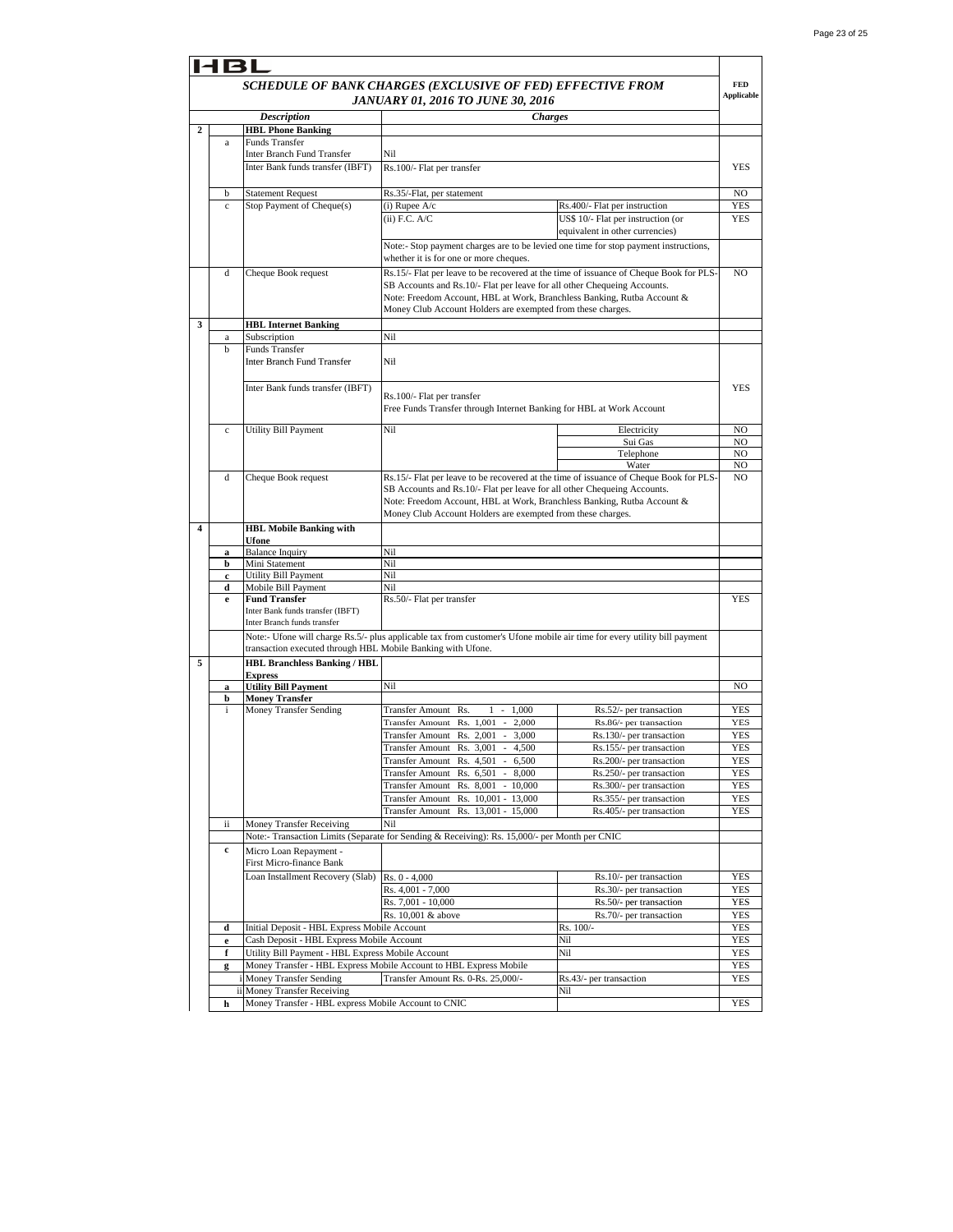| 14 B L                                                     |                                      |                                                     |                                                                                  |                                                      |                                 |  |
|------------------------------------------------------------|--------------------------------------|-----------------------------------------------------|----------------------------------------------------------------------------------|------------------------------------------------------|---------------------------------|--|
| SCHEDULE OF BANK CHARGES (EXCLUSIVE OF FED) EFFECTIVE FROM |                                      |                                                     |                                                                                  |                                                      | <b>FED</b><br><b>Applicable</b> |  |
| <b>JANUARY 01, 2016 TO JUNE 30, 2016</b>                   |                                      |                                                     |                                                                                  |                                                      |                                 |  |
|                                                            | <b>Description</b><br><b>Charges</b> |                                                     |                                                                                  |                                                      |                                 |  |
|                                                            |                                      | i Money Transfer Sending                            | Transfer Amount Rs.<br>$1 - 1,000$                                               | Rs.39/- per transaction                              | YES                             |  |
|                                                            |                                      |                                                     | Transfer Amount Rs. 1,001<br>2,000<br>$\sim$                                     | Rs.65/- per transaction                              | YES                             |  |
|                                                            |                                      |                                                     | Transfer Amount Rs. 2,001 -<br>3,000                                             | Rs.99/- per transaction                              | <b>YES</b>                      |  |
|                                                            |                                      |                                                     | Transfer Amount Rs. 3,001 - 4,500                                                | Rs.116/- per transaction                             | YES                             |  |
|                                                            |                                      |                                                     | Transfer Amount Rs. 4,501 - 6,500                                                | Rs.138/- per transaction                             | <b>YES</b>                      |  |
|                                                            |                                      |                                                     | Transfer Amount Rs. 6,501 - 8,000<br>Transfer Amount Rs. 8,001 - 10,000          | Rs.172/- per transaction<br>Rs.211/- per transaction | YES<br>YES                      |  |
|                                                            |                                      |                                                     | Transfer Amount Rs. 10,001 - 13,000                                              | Rs.233/- per transaction                             | <b>YES</b>                      |  |
|                                                            |                                      |                                                     | Transfer Amount Rs. 13,001 - 15,000                                              | Rs.259/- per transaction                             | YES                             |  |
|                                                            |                                      | ii Money Transfrer Receiving                        | Nil                                                                              |                                                      |                                 |  |
|                                                            | i                                    | Money Transfer - CNIC to HBL Express Mobile Account |                                                                                  |                                                      |                                 |  |
|                                                            |                                      | <b>i</b> Money Transfer Sending                     | Transfer Amount Rs.<br>$1 -$<br>1,000                                            | Rs.39/- per transaction                              | YES                             |  |
|                                                            |                                      |                                                     | Transfer Amount Rs. 1,001<br>2,000<br>$\sim$                                     | Rs.65/- per transaction                              | <b>YES</b>                      |  |
|                                                            |                                      |                                                     | Transfer Amount Rs. 2,001 - 3,000                                                | Rs.99/- per transaction                              | YES                             |  |
|                                                            |                                      |                                                     | Transfer Amount Rs. 3,001 - 4,500                                                | Rs.116/- per transaction                             | <b>YES</b>                      |  |
|                                                            |                                      |                                                     | Transfer Amount Rs. 4,501 - 6,500                                                | Rs.138/- per transaction                             | YES                             |  |
|                                                            |                                      |                                                     | Transfer Amount Rs. 6,501<br>$-8,000$<br>Transfer Amount Rs. 8,001 - 10,000      | Rs.172/- per transaction                             | YES<br><b>YES</b>               |  |
|                                                            |                                      |                                                     | <b>Transfer Amount</b><br>Rs. 10,001 - 13,000                                    | Rs.211/- per transaction<br>Rs.233/- per transaction | YES                             |  |
|                                                            |                                      |                                                     | Transfer Amount Rs. 13,001 - 15,000                                              | Rs.259/- per transaction                             | YES                             |  |
|                                                            |                                      | ii Money Transfer Receiving                         | NIL                                                                              |                                                      |                                 |  |
|                                                            | j                                    | Cash Withdrawal - HBL Express Mobile Account        |                                                                                  |                                                      |                                 |  |
|                                                            |                                      | i Withdrawal Amount                                 | Withdrawal Amount Rs.<br>$1 - 5,000$                                             | Rs.26/- per transaction                              | <b>YES</b>                      |  |
|                                                            |                                      |                                                     | Withdrawal Amount Rs. 5,001 - 15,000                                             | Rs.52/- per transaction                              | YES                             |  |
|                                                            |                                      |                                                     | Withdrawal Amount Rs. 15,001 - 25,000                                            | Rs.78/- per transaction                              | <b>YES</b>                      |  |
|                                                            | k                                    | Balance Inquiry - HBL Express Mobile Account        |                                                                                  | Rs. 0.50/- per Transaction                           | YES                             |  |
|                                                            | 1                                    |                                                     | Treansfer Out - HBL Express Mobile Account to HBL Core Banking Account           | Rs. 15/- Per Trsansaction                            | YES                             |  |
|                                                            | $\mathbf m$                          |                                                     | Transfer in - HBL Express Mobile Account to HBL Core Banking Account             | NIL                                                  |                                 |  |
|                                                            | $\mathbf n$                          | View Mini Statement - HBL Express Mobile Account    |                                                                                  | NIL                                                  |                                 |  |
|                                                            | Part O                               | <b>DISPATCH / COMMUNICATION CHARGES</b>             |                                                                                  |                                                      |                                 |  |
| 1                                                          |                                      | Postages Ordinary                                   | (i) Local (Within City) - Rs.30/- Flat per item.                                 |                                                      | NO.                             |  |
|                                                            |                                      |                                                     | (ii) Inland (Inter City) - Rs.50/- Flat per item.                                |                                                      |                                 |  |
| $\mathbf{2}$                                               |                                      | Postage Registered                                  | (i) Local (Within City) - Rs.50/- Flat per item.                                 |                                                      | NO.                             |  |
|                                                            |                                      |                                                     | (ii) Inland (Inter City) - Rs.70/- Flat per item.                                |                                                      |                                 |  |
|                                                            |                                      |                                                     | (iii) Foreign Rs.200/- Flat per item.                                            |                                                      |                                 |  |
|                                                            |                                      |                                                     | (iv) For Foreign Import LC Rs.1,200/- Flat per item.                             |                                                      |                                 |  |
|                                                            |                                      |                                                     | (v) For Inland LC Rs.200/- Flat per item.                                        |                                                      |                                 |  |
| 3                                                          |                                      | Courier                                             | (i) Local (Within City) - Rs.150/- Flat per item or actual whichever is higher.  |                                                      | NO                              |  |
|                                                            |                                      |                                                     |                                                                                  |                                                      |                                 |  |
|                                                            |                                      |                                                     | (ii) Inland (Inter City) - Rs.250/- Flat per item or actual whichever is higher. |                                                      |                                 |  |
|                                                            |                                      |                                                     |                                                                                  |                                                      |                                 |  |
| 4                                                          |                                      | Foreign Courier                                     | Rs.1,500/- Flat per item or actual whichever is higher.                          |                                                      | NO                              |  |
| 5                                                          |                                      | Swift                                               | (i) Full Text L.C / Guarantee and long messages.Rs.1,500/- Flat                  |                                                      | NO                              |  |
|                                                            |                                      |                                                     | (ii) L.C / Guarantee amendment and miscellaneous short messages Rs.600/- Flat    |                                                      | NO                              |  |
|                                                            |                                      |                                                     | (iii) All other Swift Messages Rs.500/- Flat                                     |                                                      | NO                              |  |
| 6                                                          |                                      | Fax                                                 | Rs.100/- Flat per message.                                                       |                                                      | NO                              |  |
|                                                            | Part P                               | <b>INVESTMENT PORTFOLIO SECURITIES (IPS)</b>        |                                                                                  |                                                      |                                 |  |
| 1                                                          |                                      | <b>IPS Services Charges</b>                         |                                                                                  |                                                      |                                 |  |
|                                                            | i                                    | IPS Custody Service Charges                         | Nil                                                                              |                                                      |                                 |  |
|                                                            |                                      |                                                     |                                                                                  |                                                      |                                 |  |
|                                                            | ii.                                  | Security Movement against IPS                       | Only Funds Transfer charges through RTGS as per SBP guidelines                   |                                                      | NO                              |  |
|                                                            |                                      | <b>Accounts</b>                                     |                                                                                  |                                                      |                                 |  |
|                                                            | iii                                  | <b>IPS</b> Statement                                | Quarterly Free                                                                   |                                                      |                                 |  |
|                                                            |                                      |                                                     | On Request Rs.50/- Flat                                                          |                                                      | <b>YES</b>                      |  |
| $\mathbf{1}$                                               | Part O<br>a                          | <b>INVESTMENT BANKING</b><br><b>Advisory Fee</b>    |                                                                                  |                                                      | YES                             |  |
|                                                            | b                                    | <b>Succession Fee</b>                               |                                                                                  |                                                      | YES                             |  |
|                                                            | c                                    | <b>Retainer Fee</b>                                 |                                                                                  |                                                      | <b>YES</b>                      |  |
|                                                            | d                                    | Arrangement Fee                                     |                                                                                  |                                                      | YES                             |  |
|                                                            | e                                    | <b>Underwriting Fee</b>                             | Negotiable on case to case basis.                                                |                                                      | YES                             |  |
|                                                            | f                                    | Participation Fee                                   |                                                                                  |                                                      | YES                             |  |
|                                                            | g                                    | Monitoring Fee                                      |                                                                                  |                                                      | YES                             |  |
|                                                            | h                                    | <b>Commitment Charges</b>                           |                                                                                  |                                                      | YES                             |  |
|                                                            | i                                    | Trustee / Agency Fee                                |                                                                                  |                                                      | YES                             |  |
|                                                            | j                                    | Out of Pocket Expenses                              | At actual or Negotiable on case to case basis.                                   |                                                      |                                 |  |